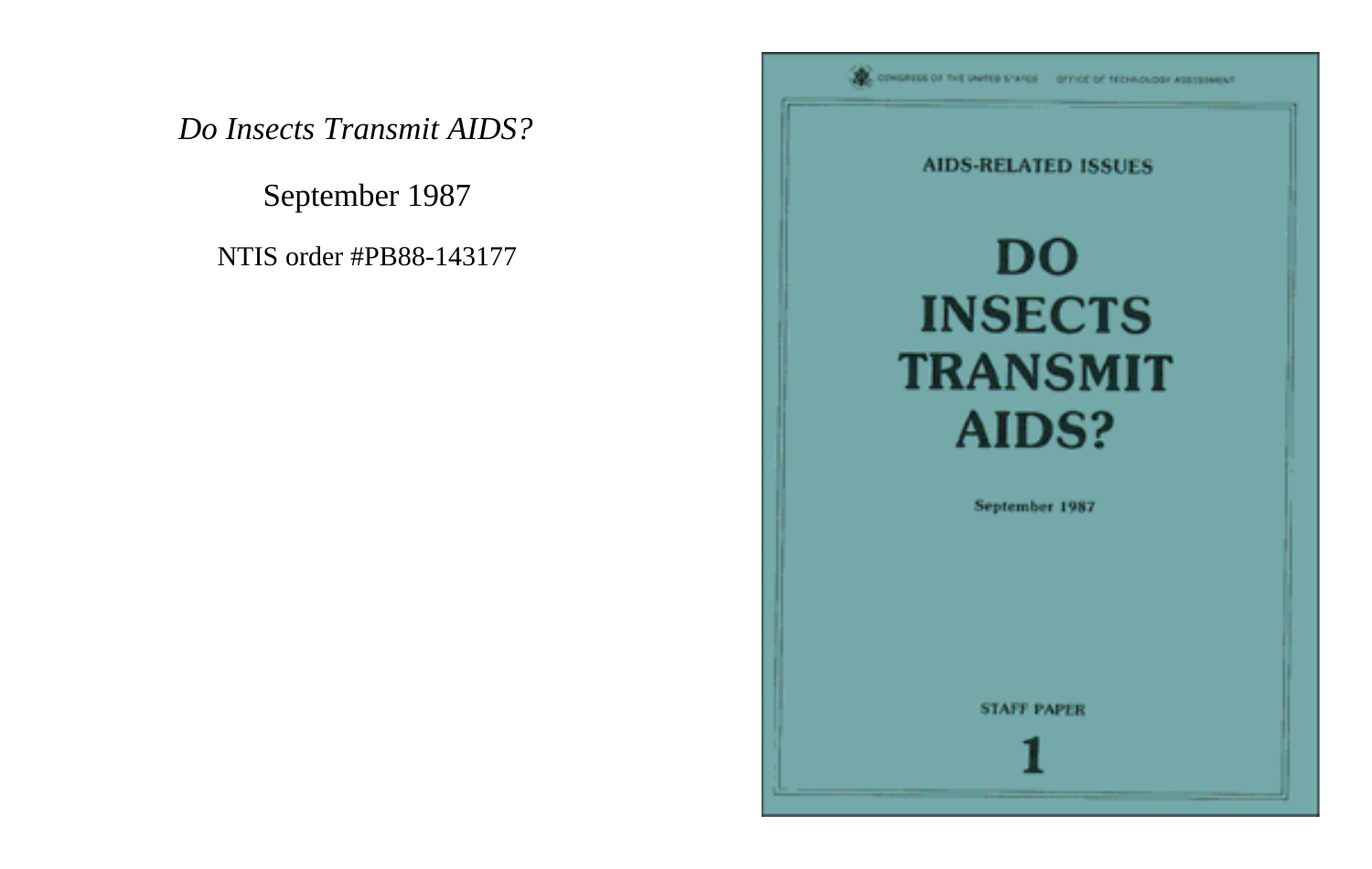# DO INSECTS TRANSMIT AIDS?

by

Lawrence Miike

Health Program Office of Technology Assessment United States Congress Washington, D.C. 20510-8025

September 1987

A Staff Paper in OTA's Series on *AIDS-Related Issues*

The views expressed in this Staff Paper do not necessarily represent those of the Technology Assessment Board, the Technology Assessment Advisory Council, or their individual members.

For sale by the Superintendent of Documenta, U.S. Government Printing Oflice Washington, DC 20402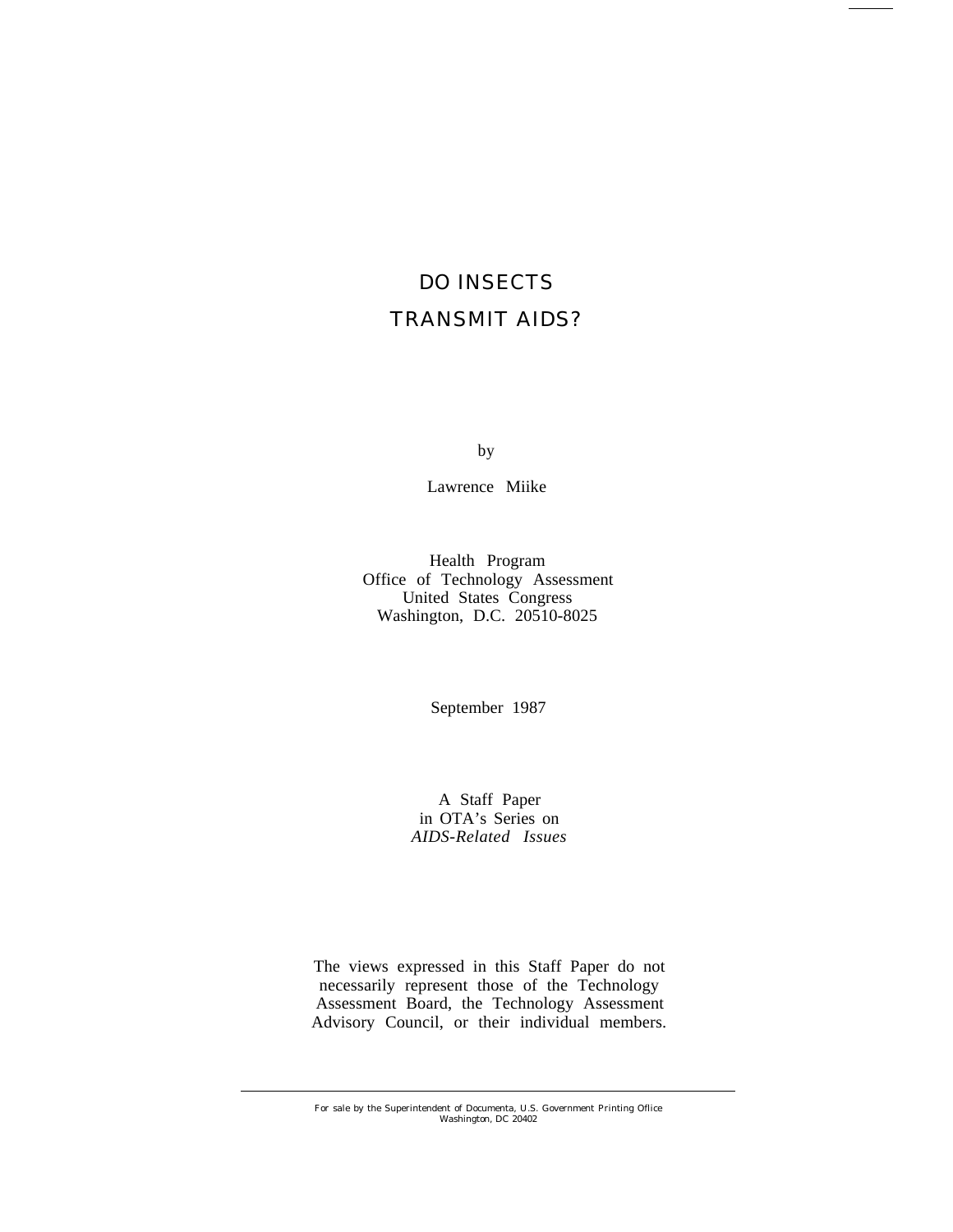# **TABLE OF CONTENTS**

| Page                                                                             |
|----------------------------------------------------------------------------------|
|                                                                                  |
|                                                                                  |
|                                                                                  |
|                                                                                  |
|                                                                                  |
|                                                                                  |
|                                                                                  |
| IS THE EPIDEMIOLOGY OF HIV INFECTIONS CONSISTENT<br>WITH INSECT TRANSMISSION? 17 |
|                                                                                  |
|                                                                                  |
|                                                                                  |
|                                                                                  |
|                                                                                  |
|                                                                                  |
|                                                                                  |
|                                                                                  |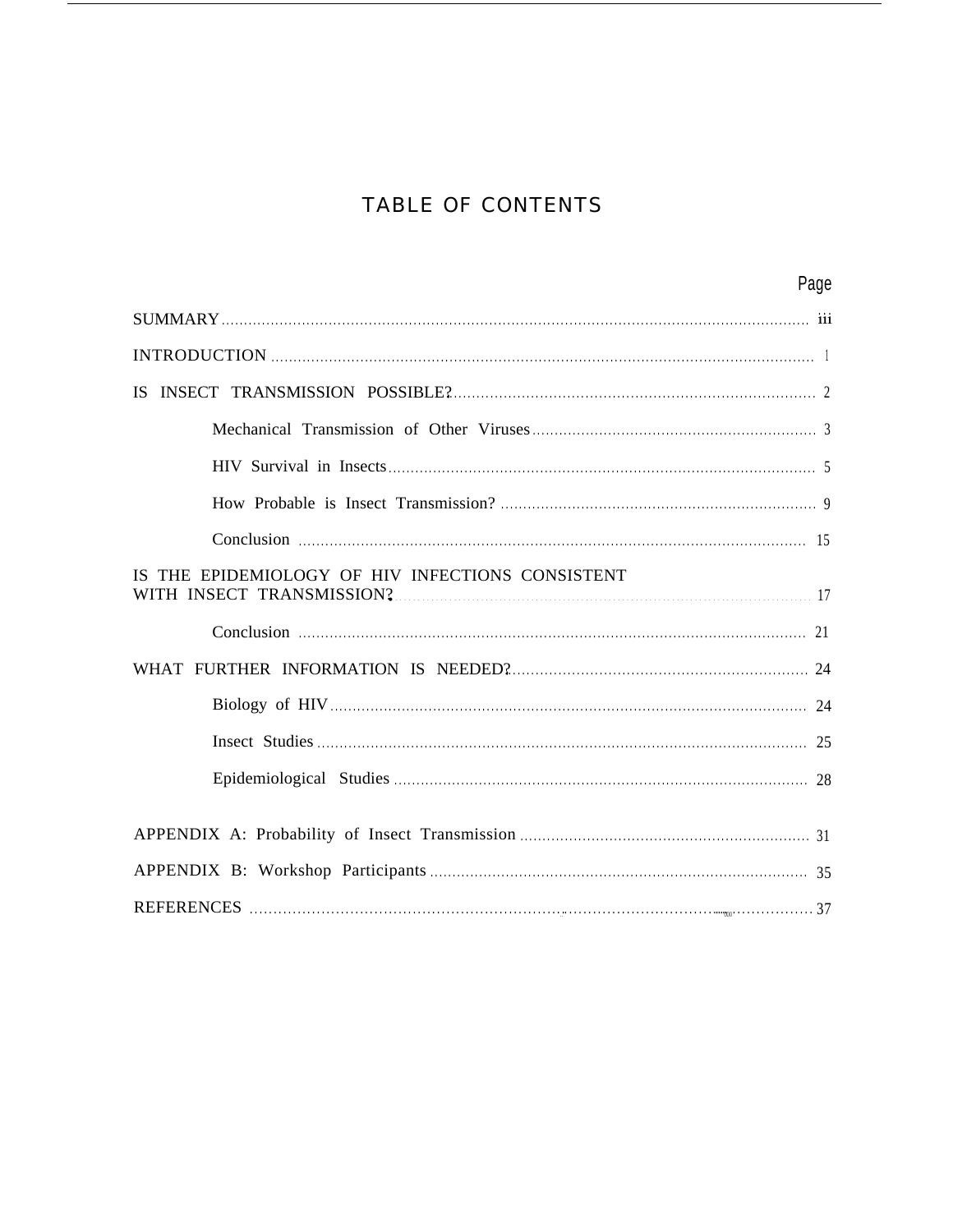## **SUMMARY**

The AIDS virus, or HIV (Human Immunodeficiency Virus), can be transmitted through sharing of contaminated needles by intravenous drug users. Can HIV infections therefore be transmitted by bloodsucking insects, such as biting flies, mosquitoes, and bedbugs?

The conditions necessary for successful transmission of HIV through insect bites, and the probabilities of their occurring, rule out the possibility of insect transmission of HIV infection as a significant factor in the way AIDS is spread. If insect transmission is occurring at all, each case would be a rare and unusual event.

There are theoretically two mechanisms through which biting insects might transmit HIV infections. First, when bloodsucking insects feed on HIV-infected persons, the virus might be ingested with blood, reproduce and multiply in the insect, migrate to the insect's salivary glands, and be injected into uninfected persons on whom the insect subsequently fed. This is known as biological transmission and is the mode through which such diseases as malaria are transmitted.

The second possible mechanism through which bloodsucking insects might transmit HIV is known as mechanical transmission. The insect might begin to feed on an HIV-infected person and be interrupted for one reason or another. Instead of returning to its original host, the insect might move on to another, uninfected person to complete its meal. The insect might then transfer part of the fresh blood remaining on its mouthparts from its previous feeding attempt to the uninfected person, and might also regurgitate some of its previous bloodmeal.

Experiments in which insect cells were cultured with HIV and in which insects were artificially fed with high concentrations of HIV-infected blood have shown that the AIDS virus does not multiply in insects. If transmission of HIV infection by bloodsucking insects is occurring, it would have to be through mechanical transmission during interrupted feeding.

The probability of HIV transmission from an insect bite would be calculated by multiplying (not adding, because each event's probability is independent of each other) the following factors: 1) how frequently interrupted feeding occurs, 2) the probability that the insect had bitten an HIV-infected person prior to biting an uninfected person, and 3) the probability that the insect bite contained enough HIV to transmit infection.

The frequency of interrupted feeding depends on the type of insect; in general, the larger the insect and the more painful the bite--such as with horse flies--the greater the probability that interrupted feeding will occur. Other bites, such as from mosquitoes and bedbugs, are usually unnoticed and therefore usually uninterrupted. With others, such as ticks, if their feeding is interrupted, the probability of quickly transferring to another person is extremely low.

In mechanical transmission, the maximum amount of HIV that insects would be able to transfer would be the amount of virus in the blood they had ingested prior to biting an uninfected person. Experience with viruses actually transmitted in this manner has shown that the amount of blood that might be transferred is limited to the amount of blood on the insect's mouthparts (on the order of 1/100,000 of a milliliter of blood). An uninfected person would also have to be bitten within an hour of the insect's biting an infected person; and both infected and uninfected persons would have to be in close proximity to each other (a few hundred feet for mosquitoes and biting flies, in the same household for bedbugs), or else the insect will not have an opportunity to transfer to another person if its feeding was interrupted.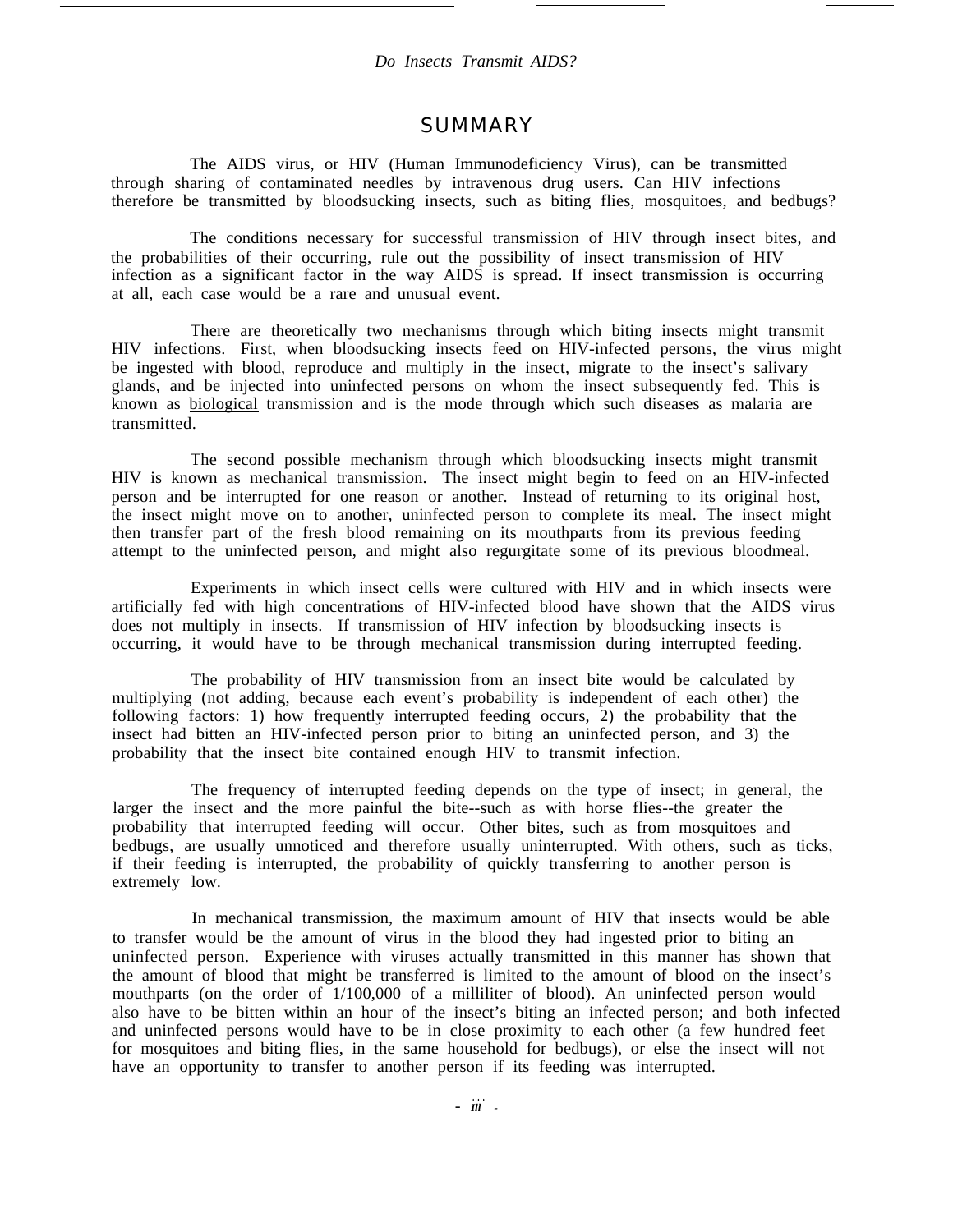Most HIV-infected persons (70 to 80 percent) do not have detectable levels of infectious virus in their blood. Those that do have measurable HIV have very low levels, much below the levels that are needed for insect transmission of other viral diseases. Only rarely does an HIV-infected person have a blood virus level that might contain enough infectious HIV for insect transmission.

The question of insect transmission as an issue has persisted only in the case of Belle Glade, Florida, one small community in the United States. Of 76 AIDS cases diagnosed in western Palm Beach County (which includes Belle Glade) between 1982 and 1985, 13 (17 percent) had no identifiable risk factors, but 10 of the 13 had died before epidemiological investigations could be completed. Seventeen additional cases were labeled as having known risk factors on the basis of being born in Haiti. If these 17 cases are added to the 13 with no official risk factors, then 39 percent (30/76) had no known risk factors. However, it does not necessarily follow that insect transmission must be the cause. Of 736 persons who were tested for HIV infection in Belle Glade, only 26 were positive (3.5 percent prevalence). Eighty-eight percent were ages 18 to 49. The percent of positive adults decreased with age, and no positive results were found in 121 children ages 2 to 10, nor in 94 adults over 60 years of age. There was no clustering of HIV-infected persons within households, except for two pairs of sexual partners.

These findings are consistent with sexual transmission. More importantly, they do not support the hypothesis that insect transmission of HIV infections is occurring in Belle Glade, because of the absence of infection in both the younger and older age groups. The absence of infection in persons over age 60 is also consistent with recent introduction of HIV. Although epidemics of HIV infection are occurring in parts of Africa, similar patterns have been found there in areas endemic for HIV infections.

There is one preliminary finding from French researchers who collected various species of insects from areas in Africa with high rates of HIV infection, and who found HIVlike nucleic acid sequences in the DNA of some of these insects. There was no evidence that these insects could transmit infections. The HIV-like nucleic acid sequences may be some other virus in the DNA of these insects (which is known to occur) or may be artifacts resulting from the identification methods used. These findings need to be confirmed by other laboratories and in further field studies of insects in areas endemic for HIV infections. If these preliminary findings are confirmed, insects will be proven capable of becoming infected with HIV, but not proven to be capable of transmitting HIV infections. However, the potential of insects to act as reservoirs for future HIV infections would then need to be investigated further.

Public concerns that insect transmission of HIV infections might be occurring could be addressed through studies of selected human populations. Surveillance activities could be carried out in areas where conditions most conducive for insect transmission occur, such as in densely populated urban areas in the tropics and subtropics, with high percentages of HIV infections in the exposed population. Such studies might look for insect transmission within households (through bedbugs and mosquitoes), in small neighborhoods (through mosquitoes and biting flies), and among populations heavily exposed to biting flies, such as migrant farm workers.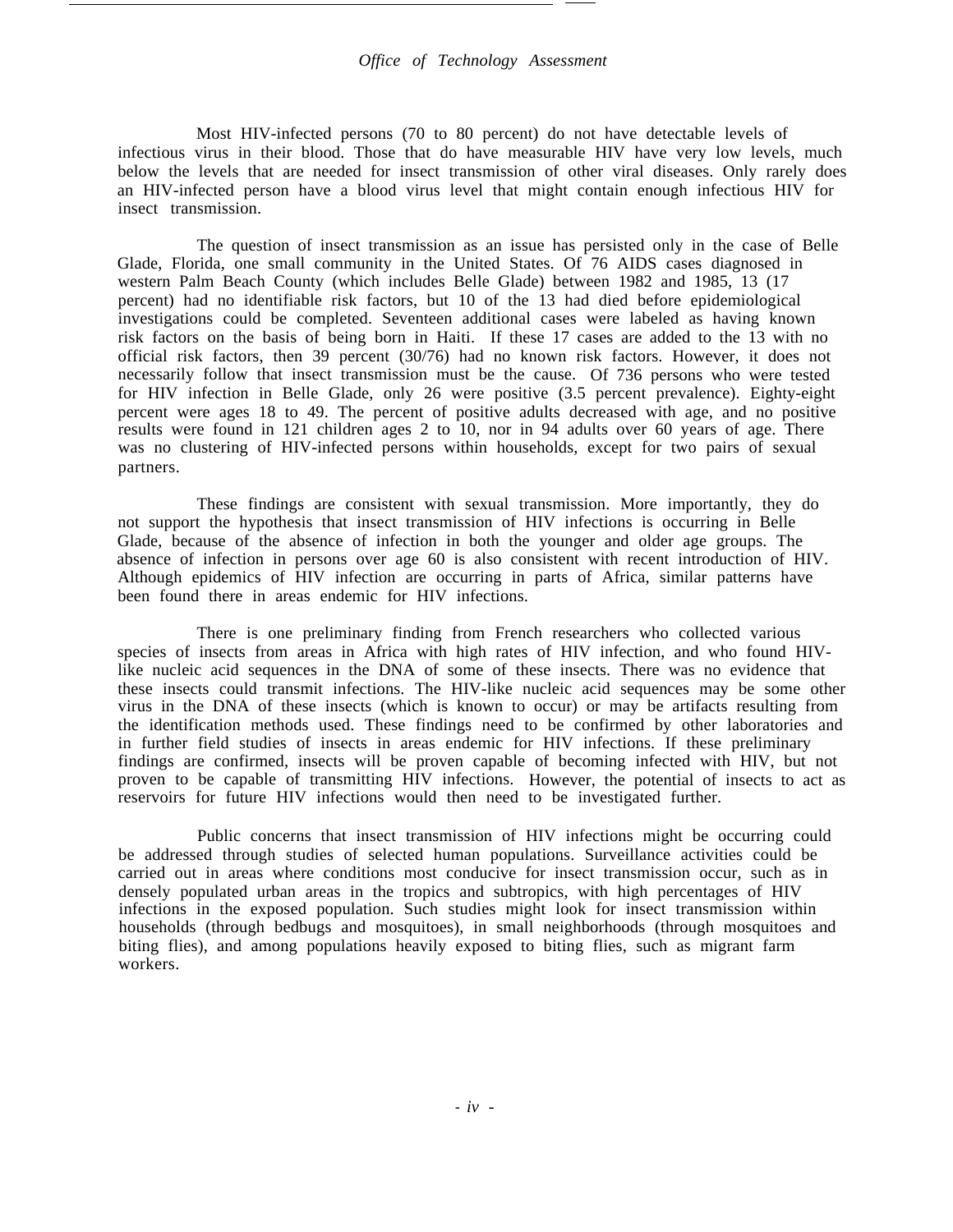## INTRODUCTION

Infections of HIV (Human Immunodeficiency Virus), the virus that causes AIDS, are spreading rapidly among intravenous drug users, and there have been rare occasions in which health care workers became infected after being accidentally stuck with contaminated needles. If infection can occur by these routes, is it possible for the AIDS virus to be transmitted from an infected to an uninfected person by biting insects? What evidence is there for actual transmission by insects? If insect transmission is possible, how serious is the threat, and what research is being conducted and could be conducted that could answer these questions?

Inquiries into whether insect transmission of HIV could occur fall into two general categories. First, field and laboratory studies of insects can determine: 1) whether their feeding/biting habits are compatible with their possible role as vectors of HIV transmission, 2) whether these insects are capable of drawing up and transmitting enough virus to cause infection, and 3) whether the microbiology of the virus in the insect is conducive to transmission. Second, epidemiological studies can be conducted among populations who live in environmental conditions favorable to insect transmission, to see if there are HIV infection patterns: 1 ) that cannot be explained by established risk factors (such as sexual transmission or intravenous drug use), and 2) that are consistent with transmission through insect vectors.

The insects of primary interest as possible vectors in the spread of HIV infections are biting flies, mosquitoes, and bedbugs. Other possible insect vectors include lice and fleas.

In this Office of Technology Assessment (OTA) Staff Paper: 1) the evidence for the possibility of insect transmission of HIV infection is summarized, and 2) areas for further investigation are identified.

- 1 -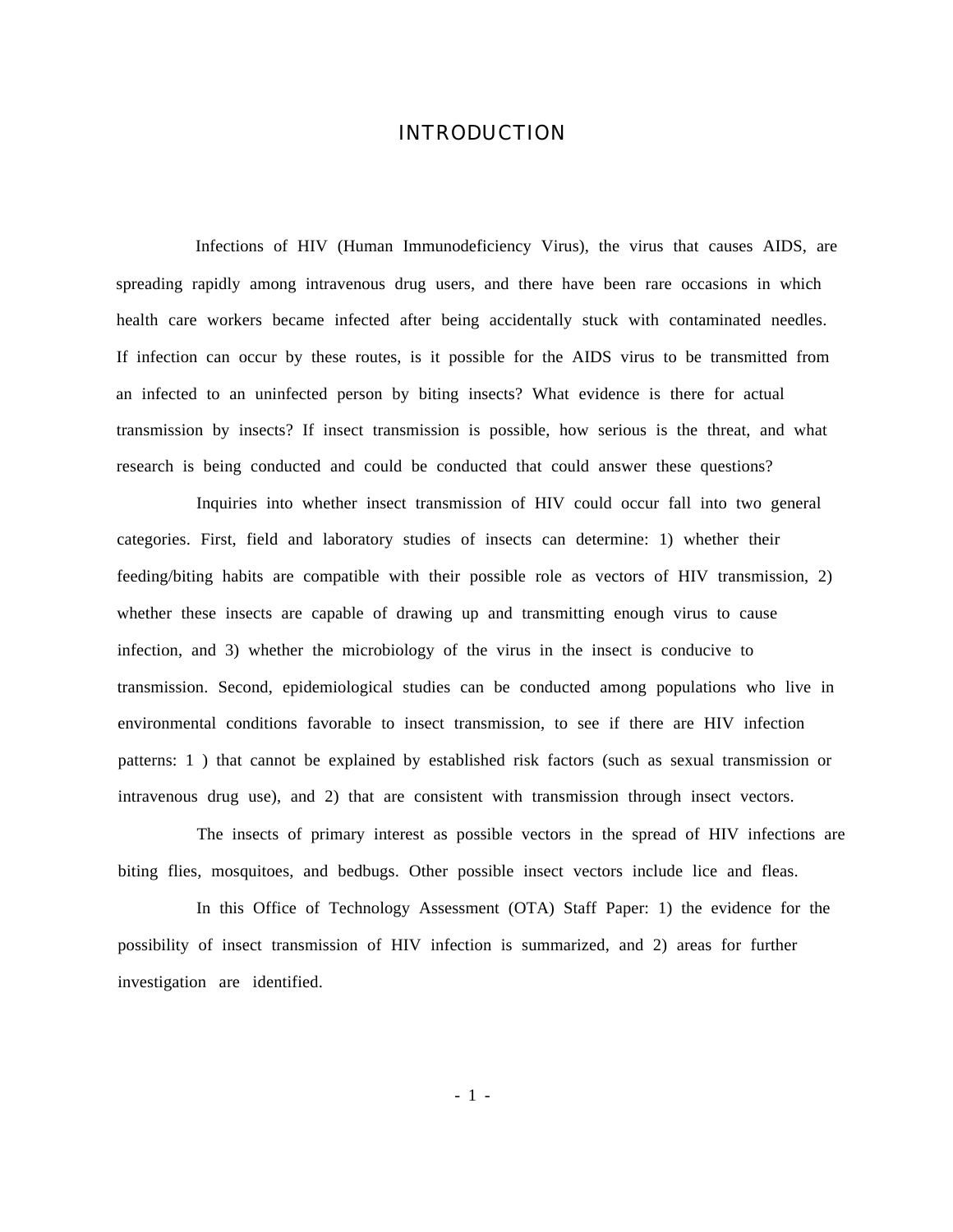## IS INSECT TRANSMISSION POSSIBLE?

Transmission of some types of infectious diseases through bites of bloodsucking insects is well known to occur when the disease agent is able to reproduce and multiply in the insect vector itself and concentrates in the insect's salivary glands. Under these conditions of biological transmission, the agent not only is subsequently available in much greater quantities than the amount originally taken up by the insect, but also is concentrated in fluids (saliva, which in the insect contains anti-clotting substances to make feeding easier) that will be injected into the next person or animal that the insect bites.

There is no evidence that the AIDS virus multiplies in insects. Nor is HIV known to naturally infect other animals besides humans, so the "reservoir" of infection that insects might dip into to transfer HIV to uninfected humans is limited to humans infected with HIV. (The chimpanzee is so far the only animal that can be infected experimentally, although it will not develop the AIDS disease, so a search is still being conducted to find an appropriate animal model for AIDS.)

Mechanical transmission theoretically could occur when the biting insect is interrupted while feeding on an infected person and shortly thereafter completes its feeding on an uninfected person. The maximum amount of virus that could theoretically be transmitted would be the amount of virus previously ingested, but in all likelihood the amount would be limited to the quantity of virus left on the insect's mouthparts. For example, the common bedbug imbibes approximately l/100th of a milliliter  $(1 \times 10^2 \text{ ml})$  of blood in a full bloodmeal, and approximately 3/1 ,000th of a milliliter (0.3 x  $10<sup>2</sup>$  ml) in a partial, interrupted bloodmeal (44). However, the amount of blood on a bedbug's mouthparts is estimated to be only 7/100,000 of a milliliter (0.007 x 10<sup>-2</sup> ml) (56). Comparable levels (0.001 x 10<sup>-2</sup> ml) of residual blood on the mouthparts of horse flies have been quantified (24). If 10 percent of the residual blood on the mouthparts of horse flies are deposited when biting the second person or animal,

- 2 -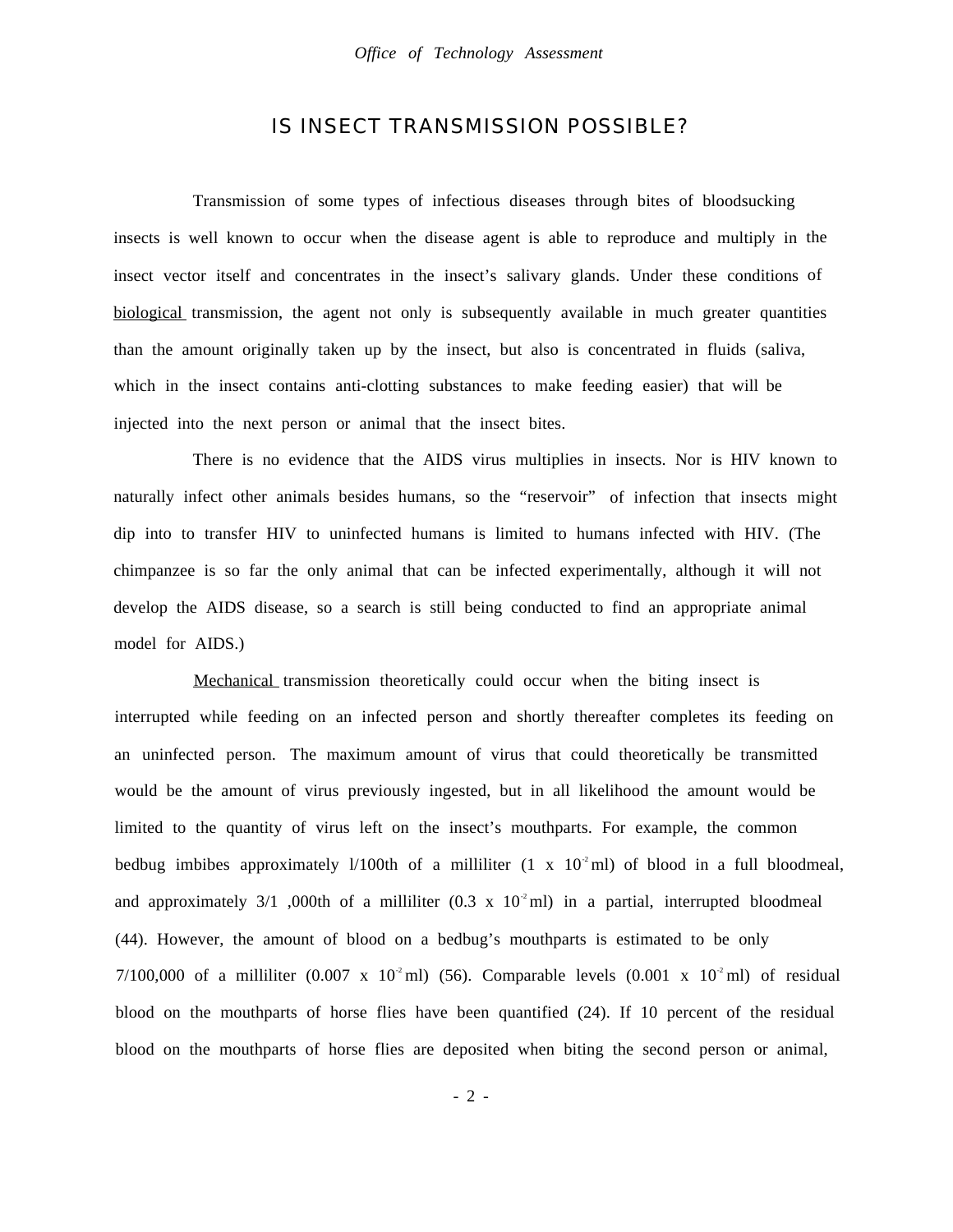the range of potential deposition would be between  $10^{-6}$  and  $10^{-8}$  ml (0.0001 x  $10^{-2}$  to 0.001 x  $10<sup>2</sup>$  ml). These estimates are well correlated with transmission experiments among animals (37). The insect could also regurgitate some of its previous bloodmeal when feeding on its next victim, but the extent to which this occurs is not known and probably depends on the feeding habits of each type of insect.

Whether infection will occur from insect bites by mechanical transmission depends primarily on the amount of virus injected into an uninfected person. The injected dose depends on the following factors: 1 ) the amount of virus ingested by the insect and present on the insect's mouthparts after feeding on an infected person, 2) the number of bites from infected insects that an uninfected individual incurs, 3) the time interval between biting an infected person and a subsequent uninfected person (the amount of virus remaining in the insect decreases over time), and 4) the amount of virus remaining in and on the insect that will actually be injected into the uninfected person. The amount of virus ingested depends on the concentration of virus in the blood and the amount of blood withdrawn by the insect from an infected person. The number of bites from infected insects depends on the number of insects that bit infected persons (which depends on the prevalence of HIV-infections in the population within the range of the insect), but were interrupted in their feeding and moved on to bite uninfected persons. And as noted above, not all of the remaining virus is expected to be injected into a subsequent victim. Only a part of the blood that is on the insect's mouthparts (and the amount in regurgitated blood, if regurgitation occurs) is usually injected.

## Mechanical Transmission of Other Viruses

Mechanical transmission, if it occurs, would be expected to play a relatively minor role in transmission, as compared to the recognized routes of HIV transmission, and so would be difficult to detect in natural conditions (i.e., through field and epidemiological studies). Through field experiments, mechanical transmission has been shown to occur with a few animal

- 3 -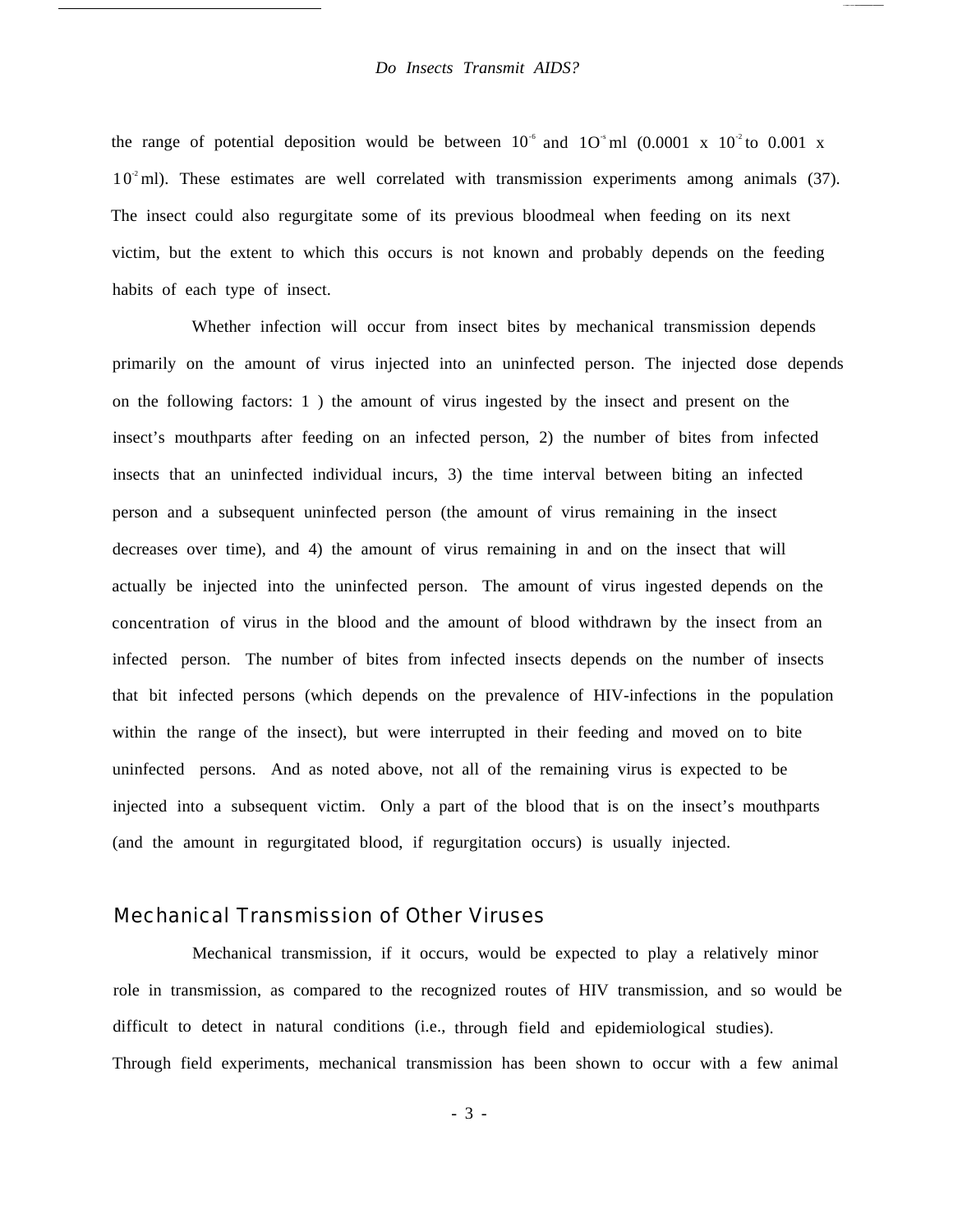diseases, such as equine infectious anemia virus (EIAV) in horses and bovine leukemia virus (BLV) in cattle, both transmitted by horse flies. There is evidence that several other viral diseases of humans and/or domestic animals might be transmitted mechanically. In the case of Rift Valley fever, a hamster model has been used to demonstrate mechanical transmission experimentally. Dengue fever virus has been shown to be mechanically transmitted by mosquitoes in human volunteer studies. In addition, hepatitis B virus (HBV) has been mechanically transmitted to rabbits and guinea pigs by bedbugs that have fed on HBV-infected blood.

With experimental transmission of EIAV, when horse flies ingested a partial bloodmeal containing approximately 1 million infectious doses per milliliter (108/ml) from an infected horse and the bloodmeal was completed on an uninfected horse, transmission of infection could occur: 1 ) with one horse fly, if the uninfected horse was bitten immediately to complete the bloodmeal (33), or 2) with 25 horse flies, if bitten within 30 minutes (34). However, when mosquitoes were used instead of horse flies and the same concentration of virus-containing blood was ingested by the insects, transmission of EIAV infection did not occur with up to 200 mosquitoes (80).

With experimental transmission of BLV, when blood containing more than 1,000 infectious doses per milliliter (10305/ml) was ingested by horse flies, infection was transferred from infected cattle when uninfected goats and sheep were bitten immediately 50 or more times (24). While the virus level in BLV is relatively low, BLV causes an increase in the number of lymphocytes (the type of white blood cell to which the T-cells in humans belong). Although the proportion of infected cells remains low, the absolute number of infected lymphocytes increases greatly.

A hamster animal model has been developed for insect transmission of Rift Valley fever, a disease of humans. When blood containing 100 million infectious doses per milliliter (108/ml) was ingested from one animal by tsetse flies and the bloodmeal completed on an

- 4 -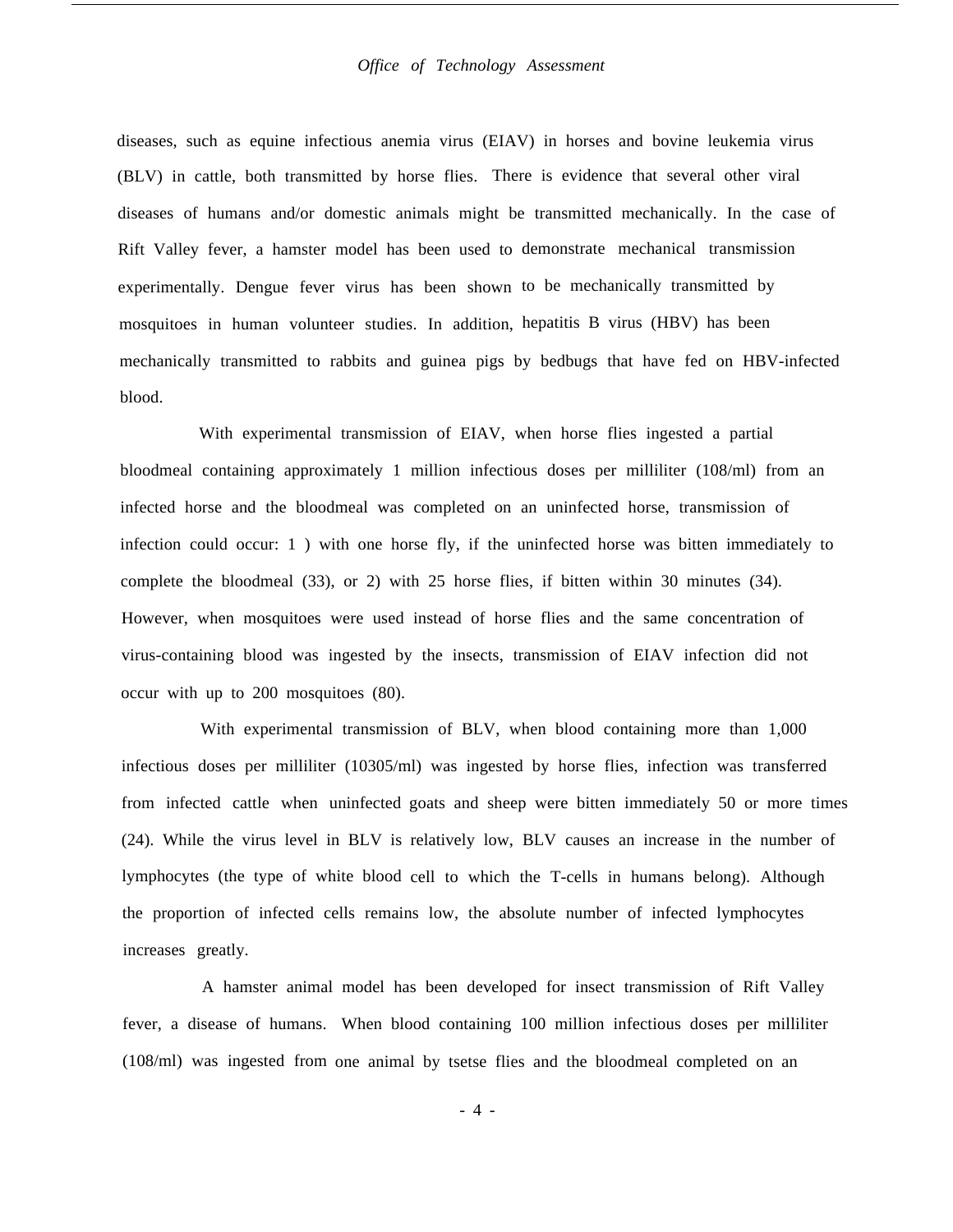uninfected animal within 1 hour, 70 percent of the individual transfers resulted in infection. When mosquitoes instead of tsetse flies were used under similar conditions, 15 percent of the individual transfers resulted in infection when one strain of Aedes aegyp $\nu$ ti was used as the vector (36), and 75 percent (3 of 4) of individual transfers resulted in infection when another strain of Aedes aegvpti was used (42).

Finally, there is evidence that some insects can harbor the hepatitis B virus (HBV) in situations that could result in human infection. In artificial feeding and transmission studies of the common bedbug, HBV survived in the bugs for at least 7.5 weeks but was undetectable after 18 weeks. In these experiments, infection was successfully transferred to rabbits and guinea pigs on which HBV-infected bugs had recently fed (40). HBV is also excreted in the bedbug's feces (41). In a non-experimental study, one group of investigators isolated the hepatitis B virus in mosquitoes and bedbugs they had collected in areas with high rates of hepatitis B infection in the human population (81,82).

### HIV Survival in Insects

Experiments with HIV in insects have centered on the following questions. With cell cultures (in vitro experiments): 1 ) can HIV bind to insect cells, and 2) can HIV replicate (multiply) in insect cells? With live insects (in vivo experiments):  $1$ ) how long can HIV survive in the insect, 2) does the virus multiply in the intact insect, and 3) can insects transmit HIV through interrupted feeding? From field studies: is there evidence for HIV infection in insects collected in areas endemic for HIV infections?

In humans, HIV has an affinity for T-helper cells (a type of white blood cell) and binds to the surface of the cell at the site of the "CD4" molecule that characterizes a specific subset of T-helper cells. Experiments have shown that, despite the lack of the CD4 molecule, HIV can bind to some types of insect cells, such as cells from some species of mosquitoes and fruit flies (3,1 1).

- 5 -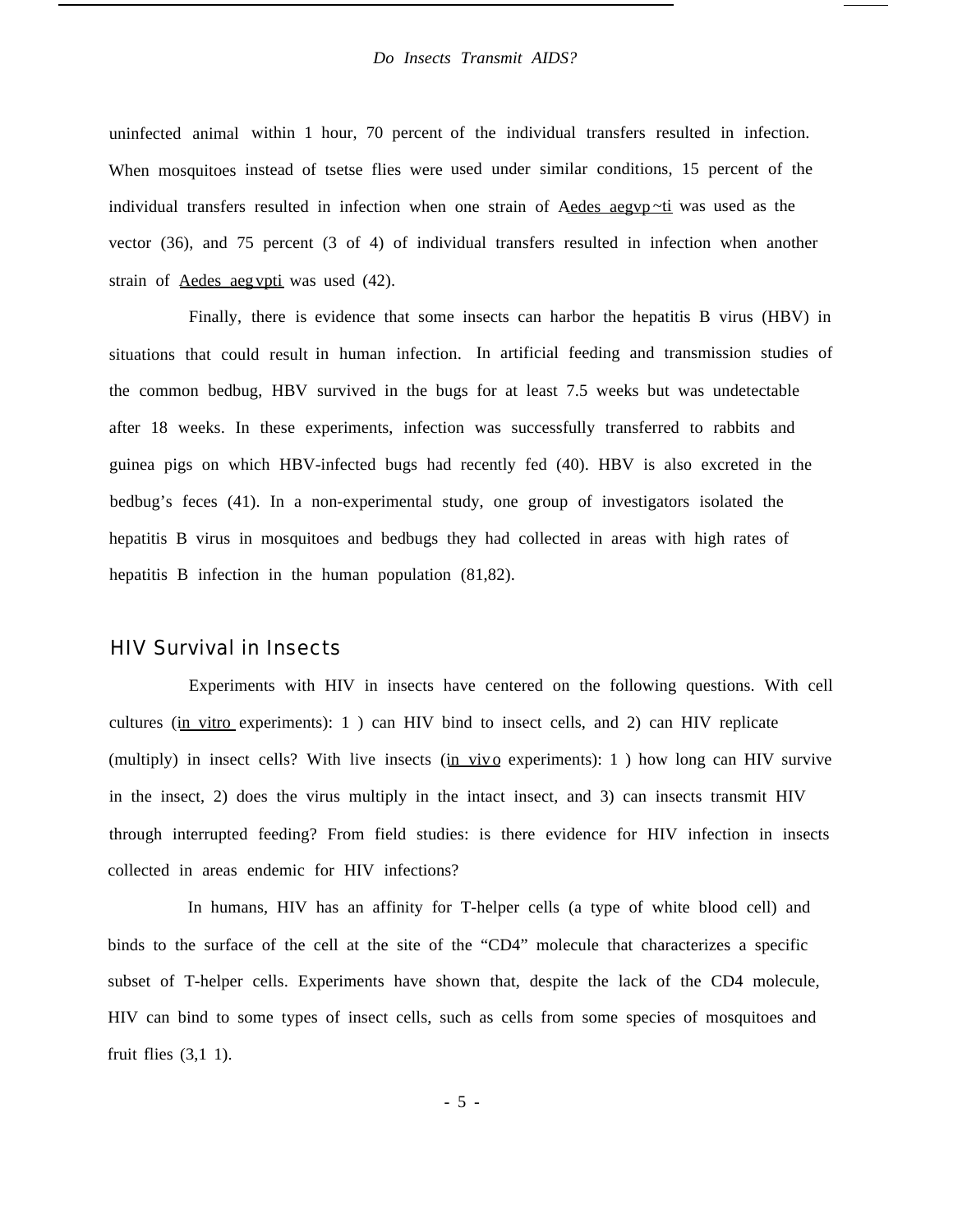Further experiments have shown that HIV does not replicate in these cells. HIV can be integrated into the insect cell's genome--i.e., in the proviral or DNA form of HIV, which is an RNA virus in its free form--a condition that is necessary for replication. However, no replication of HIV occurs; i.e., no "free" virus is present. This lack of replication in insects appears to be due to ineffectiveness of the part of HIV (the "long terminal repeat" sequences, or "LTR") that allows the virus to take control of its host cell's genes in order to promote replication in human T-helper cells (72) and is probably due to an undetermined intracellular mechanism that is specific to insect cells (1 1). Fruit fly, tick, moth, and mosquito cells have been examined, and none have shown replication of HIV (1 1,65,72).

The finding that HIV could integrate into the genome of some insect cells in cell culture experiments led Chermann and his colleagues at the Pasteur Institute to inquire into "the possibility of finding, in endemic zones, insects which would carry genomic sequences homologous to those of the HIV virus" (1 1). They therefore collected bloodsucking and nonbloodsucking insects from areas endemic for AIDS in central Africa, as well as insects from the Paris area (for control purposes) (3,10,1 1,12).

In African insects, HIV-like nucleic acid sequences were found in the DNA of some mosquitoes, tsetse flies, bedbugs, and ticks, but also in cockroaches and antlions (antlions eat other insects, primarily ants). Termites, crickets, wasps, and dragonflies were negative. All insects from the Paris area were negative. The positive results were found in urban and suburban areas, but not in rural areas, reflecting the distribution of HIV infections in the African areas from which the insects had been collected.

HIV-like nucleic acid sequences were found in both male and female mosquitoes (male mosquitoes do not take blood meals), suggesting that reproductive cells had been infected in prior generations (i.e., transovarian transmission). However, as with the laboratory experiments, there was no evidence of free virus.

- 6 -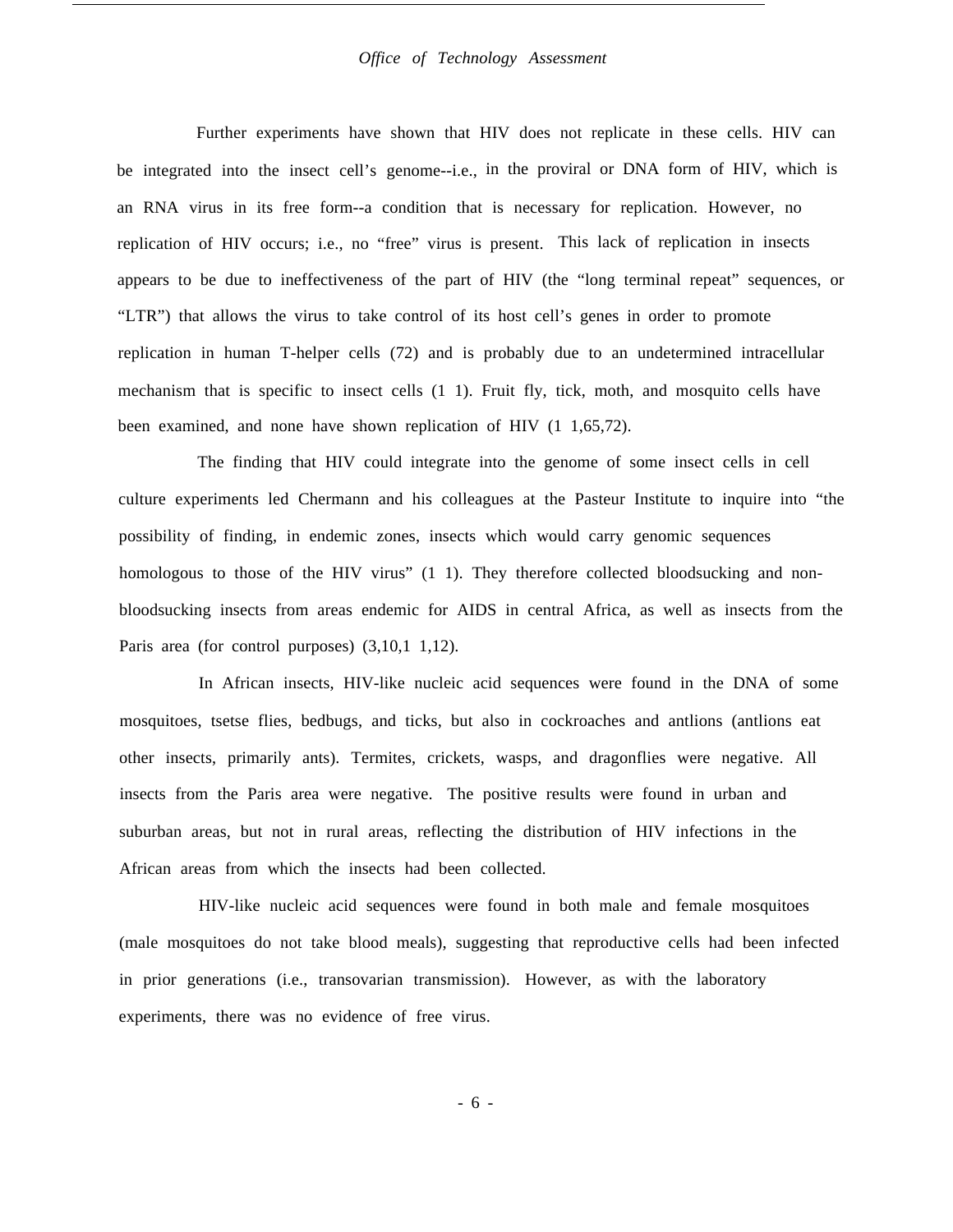These findings are puzzling for a number of reasons. First, the HIV genome appeared to be present in all cells of positive insects, although the method used could not specifically identify which and how many cells contained the HIV-like nucleic acid sequences. HIV is able to enter only a few specialized human cells, so a possible explanation is that the findings are artifacts resulting from the assay methods used.

Second, HIV was found in the genome of cockroaches and antlions, insects that would not be expected to be positive. Cockroaches could ostensibly have eaten HIV contaminated materials, but why antlions?

Third, 30 percent of mosquitoes (male as well as female) in areas endemic for HIV infection apparently contained HIV-like nucleic acid sequences, a rate that is higher than the prevalence of HIV infection in the human population of the collection area. This infection rate among mosquitoes is high even for severe epidemics of known insect-transmitted infectious diseases. On the other hand, variable prevalence rates for hepatitis B virus (HBV) infection in mosquitoes have been found. In high prevalence areas of Africa, one study found only 12 of 1,658 mosquitoes infected with HBV (81), but other studies have found that 131 of 247 (25) and 10 of 42 mosquitoes (6) contained HBV. In the case of wild-caught bedbugs in South Africa, HBV infection rates of 157 and 138 per 1,000 bedbugs have been recorded (41).

The existence of HIV-like nucleic acid sequences in the DNA of insects in areas endemic for HIV infection is consistent with the laboratory experiments that have shown that such integration of HIV is possible. However, the validity of these findings must be confirmed, because the positive results may be due to non-specific reactions with the assay reagents used, contamination of the specimens, or reactions with other RNA viruses that can be found integrated in insects' DNA (4). Insects and other species are known to sometimes contain pieces of DNA that are homologous with viruses. Thus, one explanation of the presence of HIV-like nucleic acid sequences in these insects may be that other retroviruses had been integrated into the insects in previous generations.

*- 7 -*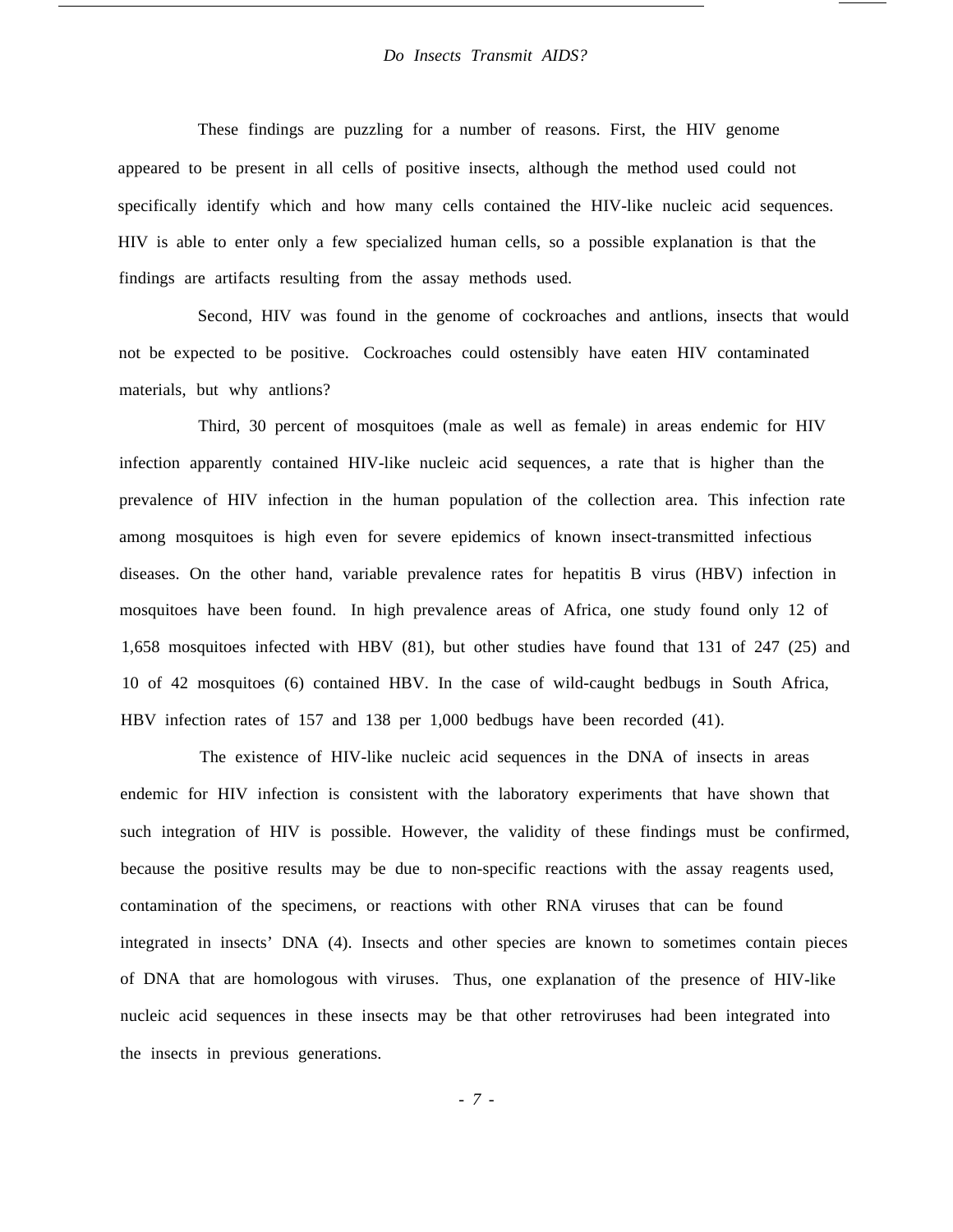#### *Office of Technology Assessment*

Taken together with the lack of replication of HIV in insects, Chermann and his colleagues at the Pasteur Institute emphasize that their findings "suggestt that insects might be contaminated by infected human material and thus could be carriers of HIV genes but not~ vectors as clearly evidenced by previous epidemiological studies" (their emphasis) (12). If some insects are natural reservoirs for the viral genome, further research would be needed to determine how HIV replication is suppressed in insect cells, and to assess the possibilities for activation of HIV replication in these insects.

Live mosquitoes and bedbugs have also been fed blood with high concentrations of HIV or have had HIV-contaminated blood injected into their thoraxes (44,49,50,51,55,65,69). At these high concentrations, HIV persists in mosquitoes for a few hours up to 48 hours (50,51,55,69), and in bedbugs, for 1 to 4 hours (43) up to 72 hours (55).

Survival time may be related to the amount of virus initially ingested. A feeding dose of between 10,000 to 100,000 tissue culture infectious units per ml (104-106/ml) resulted in no survival in mosquitoes but 1 to 4 hours survival in bedbugs (39,43,44). Forty-eight hour survival in mosquitoes was accomplished with a feeding dose of approximately 1 million tissue culture infectious units per ml (106/ml) (51). Bedbugs fed on approximately 10 million tissue culture infectious units per ml (107/ml) retained detectable virus for 72 hours (55).

Survival time of HIV in insects after feeding thus appears to depend on the type of insect and on the concentration of HIV in the bloodmeal. There is also a suggestion that survival may depend on the virus. When HIV-2 (a variant of HIV found in parts of Africa) (13) was used instead of HIV (which would be HIV-l), survival for several hours was found in mosquitoes with a feeding dose of 10,000 tissue culture infectious units per ml (104/ml) (69), a dose that resulted in no survival when HIV-1 was used (see above).

These experiments demonstrated that, while virus was detectable for varying periods after feeding, it eventually disappeared. Moreover, the concentration did not increase, indicating that no virus replication occurred. Similar results--i. e., no virus replication--have

- 8 -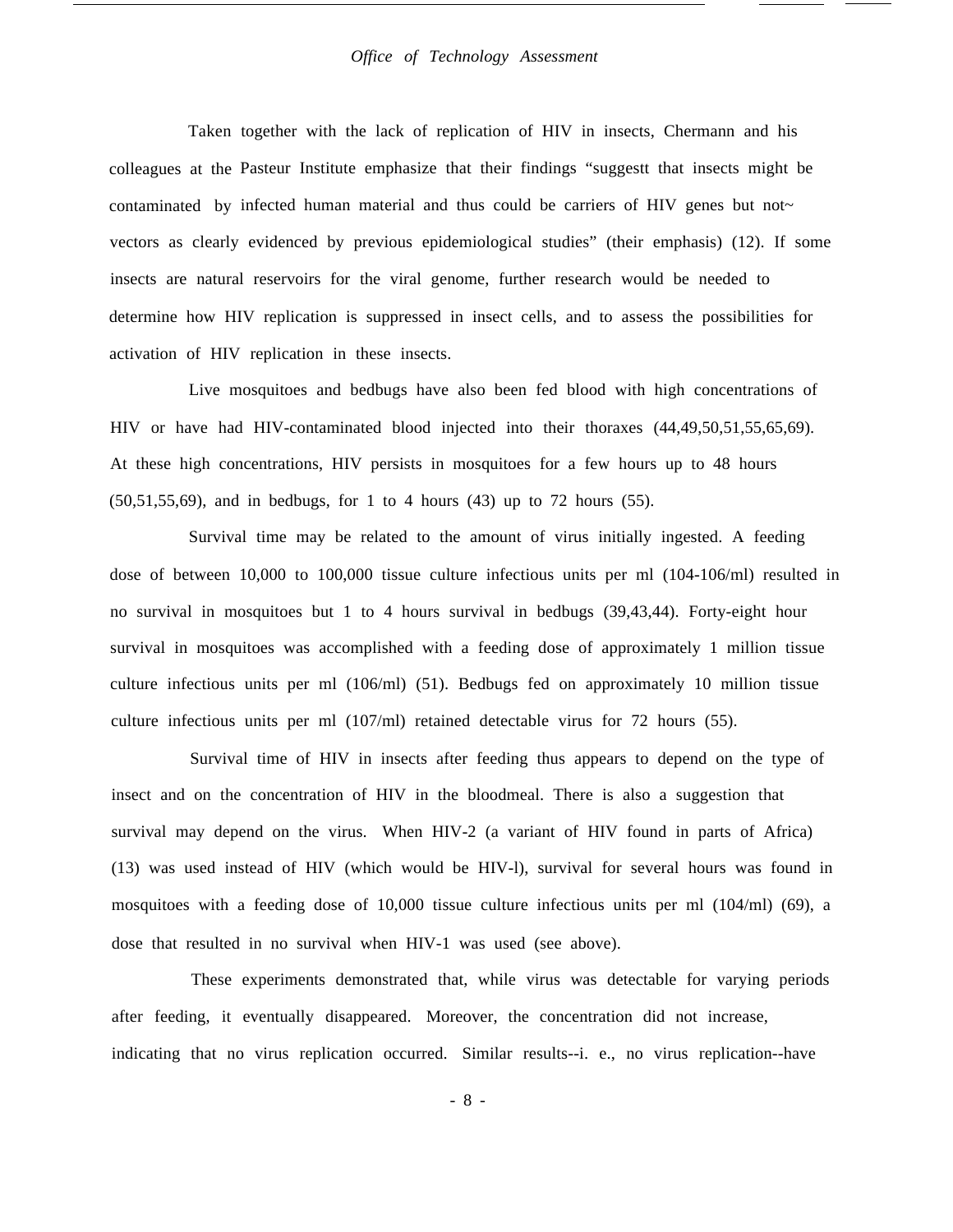been found for HTLV-I (66), a virus that is closely related to HIV (HIV was identified as either "HTLV-111" or "LAV" prior to its present name).

Experiments have also been conducted to see whether insects could transmit HIV from infected blood to uninfected blood through a membrane during interrupted feeding. Mosquitoes fed on blood infected with 1 million tissue culture infectious units of HIV per ml  $(1 \text{ O}^{6}/\text{ml})$  did not transfer virus, even though HIV survived in the mosquitoes for up to 48 hours (51). Control experiments had shown that as few as 100 infected lymphocytes could transmit the virus, suggesting that very little blood was being transferred by the mosquitoes. No transmission occurred with mosquitoes or bedbugs with  $10^4$ - $10^5$  infectious units per ml (recall that in this experiment, no virus was recovered in the feeding mosquitoes, but virus was recovered in bedbugs for 1 to 4 hours post-feeding) (39,43).

Thus, the feeding experiments show that detectable levels of HIV are present in mosquitoes and bedbugs for a short period of time and are primarily related to the concentration of HIV in the blood meal. However, transfer of infection has not taken place despite the presence of detectable levels of HIV in these insects. These findings tend to confirm the hypothesis that only a very small amount of the ingested blood is transferred by insects in interrupted feeding. Furthermore, the longer the time interval between feedings, the less virus will be available for transfer. It should also be noted that the feeding experiments generally involved HIV concentrations much greater than would be achieved under natural conditions of feeding on HIV-infected humans.

### How Probable Is Insect Transmission?

Among the major factors affecting the probability of insect transmission of HIV infection are: 1 ) the prevalence of HIV-infections in the population within the range of the suspect insects, 2) the frequency of interrupted feeding among these insects, 3) the time interval between feeding on an infected person and feeding on an uninfected person, 4) the

- 9 -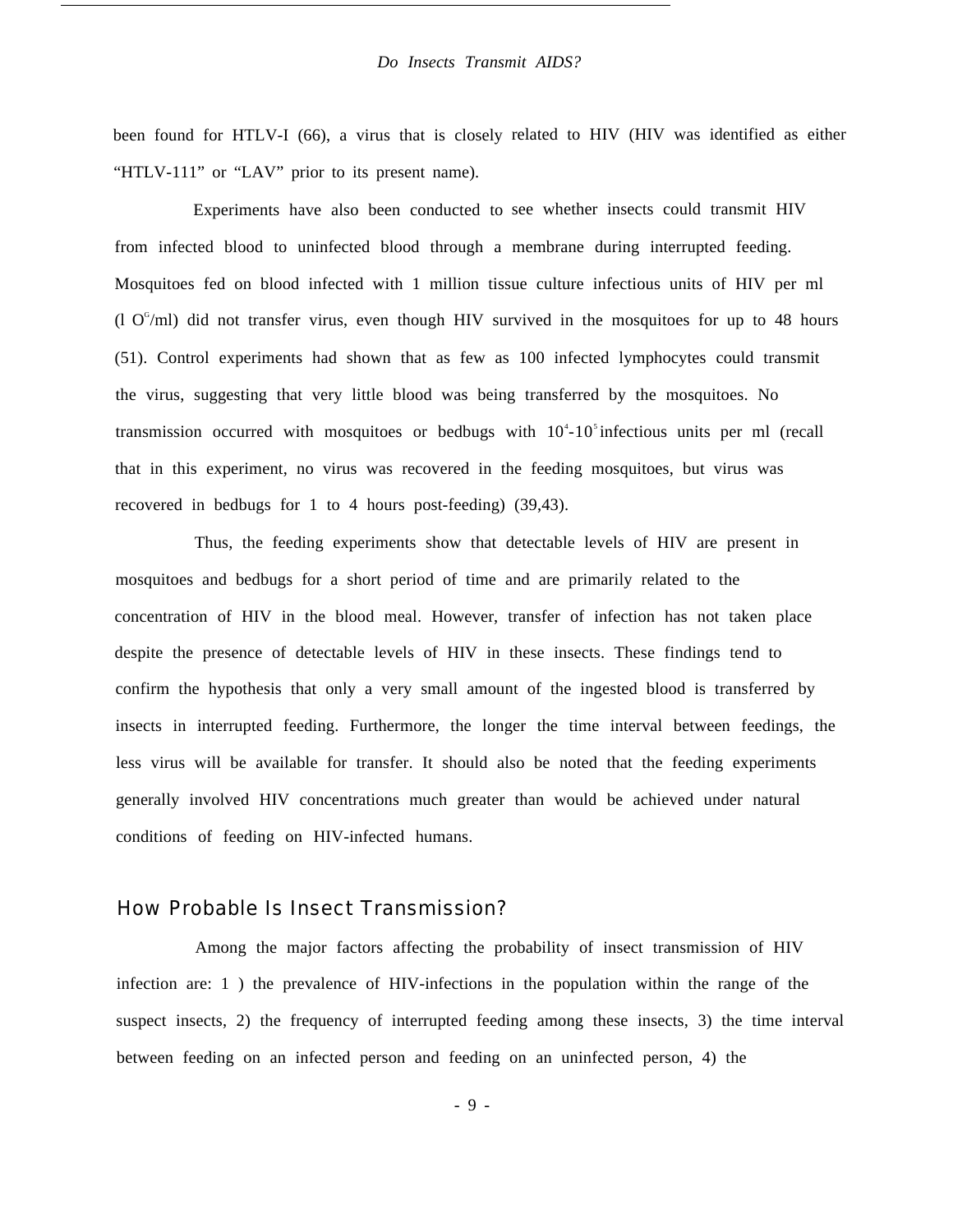#### *Office of Technology Assessment*

concentration of HIV in infected blood, and 5) the amount of HIV-containing blood that is injected (and perhaps regurgitated) into the uninfected person.

In HIV infections, the amount of virus in blood is often very low or not detectable. The pattern that seems to be emerging is as follows. HIV is found in blood soon after infection but usually disappears from blood as antibodies are produced (1,26). The virus then reappears in blood prior to the onset of developing clinical disease (29), with HIV appearing in the blood as much as 12 months (46) to 32 months (59) prior to the development of clinical disease. These observations are supported by recent evidence from studies of the wives/female sexual partners of hemophiliacs with HIV infections, in which the level of infectivity of the hemophiliacs increased with loss of their immune functions (28). The presence of HIV without the development of antibodies can also occur (17), especially in infants and young children, in whom perhaps as many as 10 percent may lack antibodies but are infected with HIV (7).

However, at any point in time, there will be many antibody positive, HIV-infected persons who will have no detectable virus in their blood. For example, various investigators have been able to detect HIV in the serum of antibody positive persons in only 1 of 13 persons (46), 6 of 30 persons (59), 40 of 198 persons (16), and 20 of 78 persons (54), or in approximately 20 percent of HIV antibody-positive persons. When lymphocytes from peripheral blood were cultured, 59 of 284 (77) and 18 of 39 (54) HIV antibody-positive persons had detectable HIV. In the latter study, one-third, or 6 of the 18 persons with positive lymphocytes, also had detectable HIV in their serum (54). Levy estimates that HIV can be cultured from the serum of about 30 percent of HIV antibody positive persons, and that HIV is present in about 1 of every 50,000 (5x10 $\rightarrow$ ) white blood cells (lymphocytes constitute between 20 and 30 percent of white blood cells), or in about 1 of every 10,000 circulating lymphocytes (10-4), ranging between 1 of every 1,000 to 1 million ( $10^{-3}$  to  $10^{-6}$ ) circulating lymphocytes (47). Piot and Schofield estimate that only 1 in 1 million  $(10<sup>-6</sup>)$  circulating lymphocytes are likely to

- 1 0 -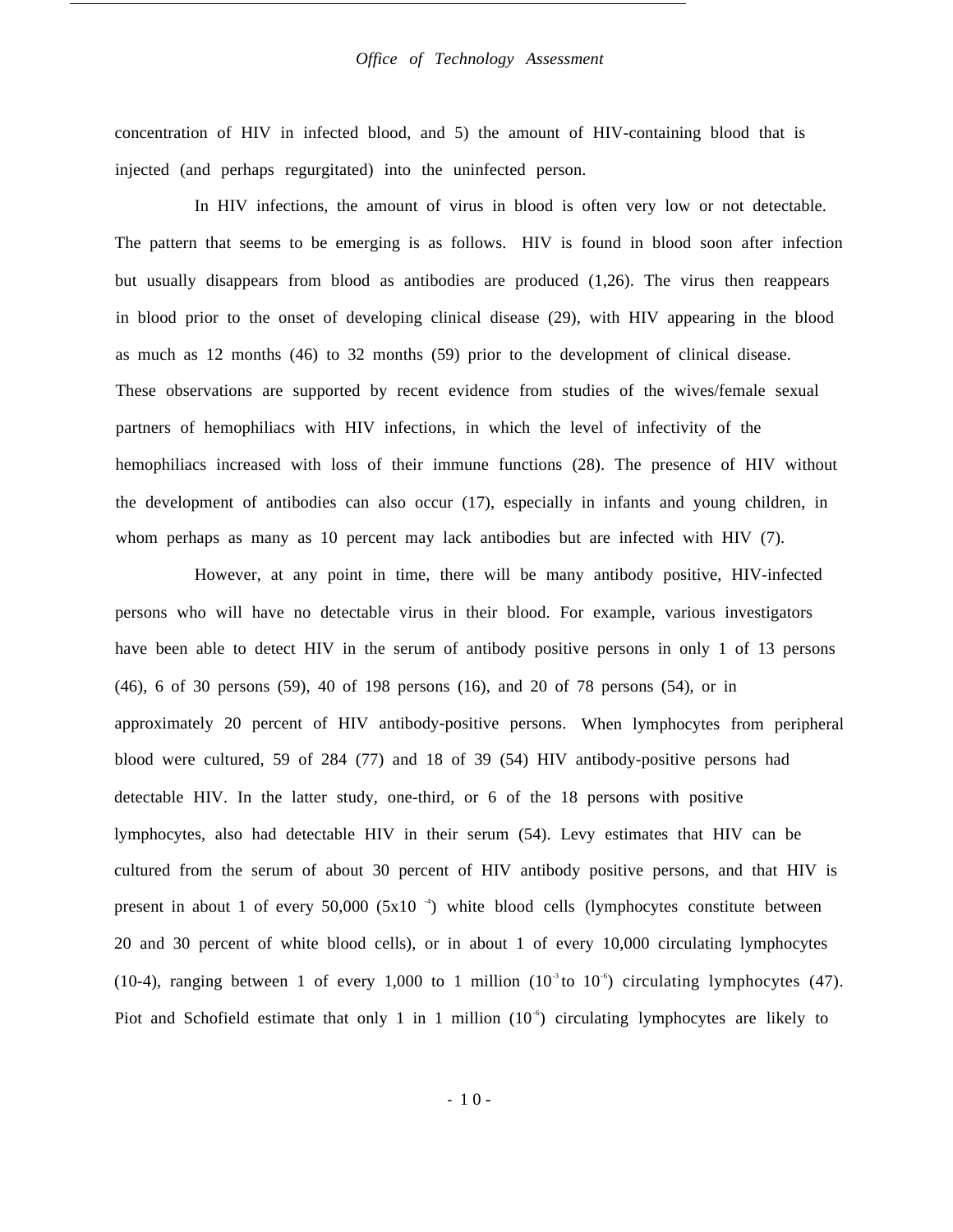be infected with HIV (63). Gallo and his colleagues estimate that less than 1 in 10,000 ( $10^4$  to 10<sup>5</sup>) circulating lymphocytes are infected (32,35).

Furthermore, the availability of drugs to treat clinical AIDS may significantly alter the presence of virus in the blood of HIV-infected persons, especially if anti-HIV drugs are used to treat viremia and not just those who have already progressed to clinical disease. The first available drug, AZT (now known as zidovudine, or Retrovir<sup>R</sup>), has been shown to significantly decrease the level of HIV in blood (9,19).

The amount of HIV circulating in blood is also very small compared to the amounts of virus in other diseases in which mechanical transmission through insect vectors has been shown in field or laboratory experiments. Serum contains less than 10 tissue culture infectious doses per milliliter; when infectious serum is diluted more than 10 times, evidence of HIV activity usually cannot be obtained (56). Others have found that only undiluted serum (not a tenfold dilution) yielded infectious virus, although in one study, 1 of 78 persons with antibodies to HIV had  $25,000$  (2.5 x 10<sup>4</sup>) tissue culture infectious doses per milliliter (54).

In contrast, the amount of blood on a horse fly's mouthparts is only on the order of 10<sup>5</sup> ml; if a 10 percent deposition of this bloodmeal residue is taken as a minimum, the range of potential deposition would be between  $10<sup>-6</sup>$  and  $10<sup>-5</sup>$  ml (23). This range of potential deposition correlates well with actual transmission trials of EIAV and BLV (37). In the human HIV situation, such a deposition of blood would have a low probability of containing even one tissue culture infectious dose of HIV.

If a person is bitten by a bloodsucking insect, what are the chances that infection with HIV will occur? The probability of infection will be determined by numerous factors, all of which must converge through a chain of events that makes insect transmission of HIV infection extremely improbable. If it does occur, each case of insect transmission would be a rare and unusual event.

- 11 -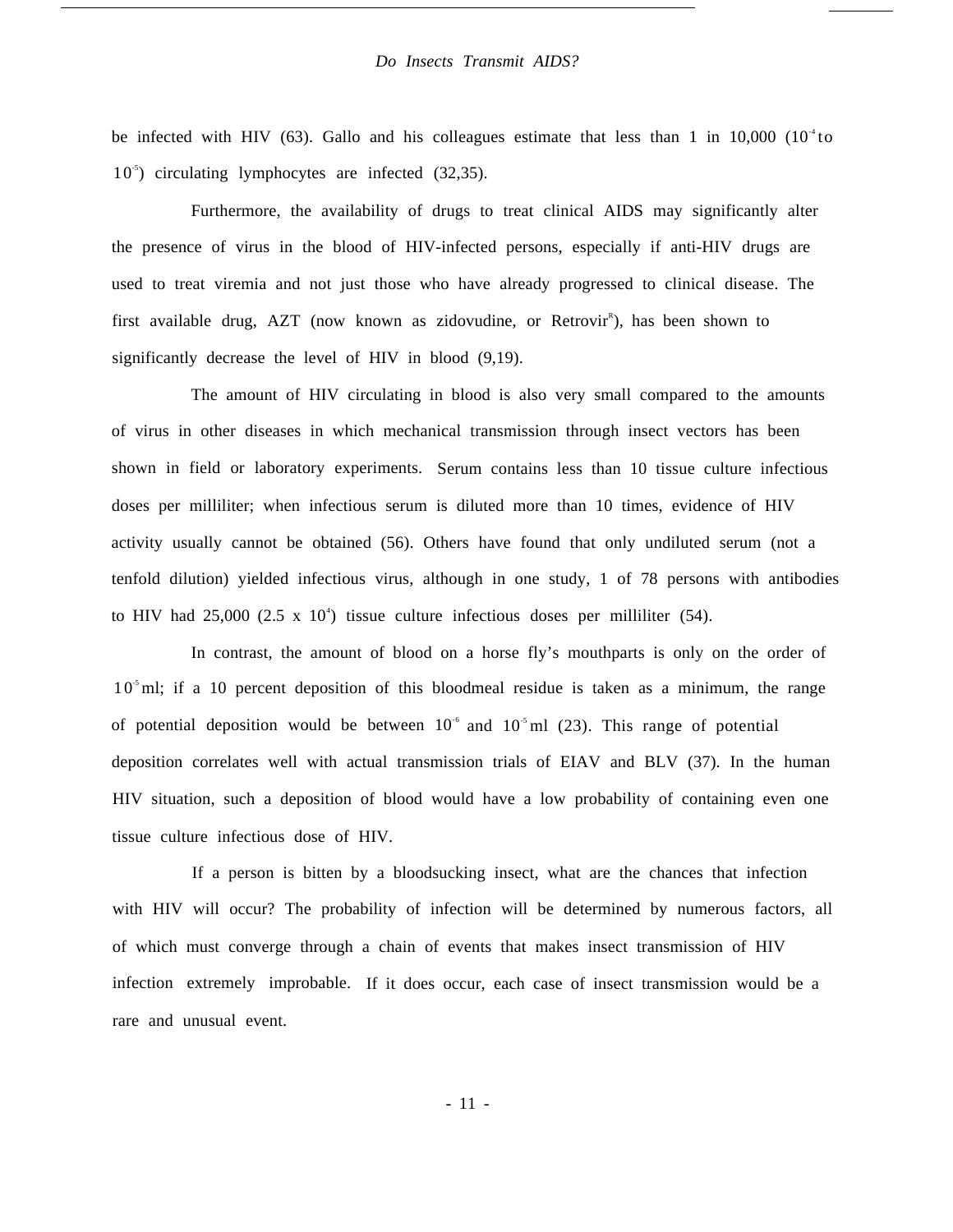#### *Office of Technology Assessment*

The following chain of events must take place: 1) the insect must start to feed on one person, be interrupted for one reason or another, and then complete its feeding on another person within 1 hour; 2) the first partial feeding must take place on an HIV-infected person, and the insect must complete its feeding on an uninfected person; and 3) the blood that the insect transfers must contain enough HIV to infect the second person. The probability of the occurrence of this chain of events is not just the sum of the probability of each of these events; instead, each event's probability is independent and therefore must be multiplied by the probability of the others. For example, suppose that each event's probability was 1 in 10. Then the probability of the entire chain of events would be 1 in 1,000. One in 10 bites would be interrupted, but only 1 in 10 of those interrupted would have bitten an HIV-infected person and then bitten an uninfected person, and only 1 in 10 of those insects would have transferred enough HIV to infect the second person.

How often does interrupted feeding take place in the normal feeding behavior of bloodsucking insects? In general, the larger the insect and the more painful the bite, the greater the probability that their feeding will be interrupted. Horse flies and other large biting flies would therefore be among the insects whose initial feeding attempts would most often be interrupted. Other bites, such as from mosquitoes and bedbugs, are mostly noticed afterwards. Interrupted feeding does not usually occur with bedbugs, and when it does occur, they usually return to the same individual. Mosquitoes are usually relatively rapid feeders, often being three-fourths to fully fed before the person being attacked is aware of them (8). Still others, such as ticks, virtually never have the chance to engage in interrupted feeding. Thus, on the basis of interrupted feeding alone, mechanical transmission of HIV infections by ticks can be ruled out.

If interrupted feeding does take place, what are the chances that the insect had first fed on an HIV-infected person and then completed its feeding on an uninfected person? The probability will be determined principally by the following factors: 1) the probability that an

- 12-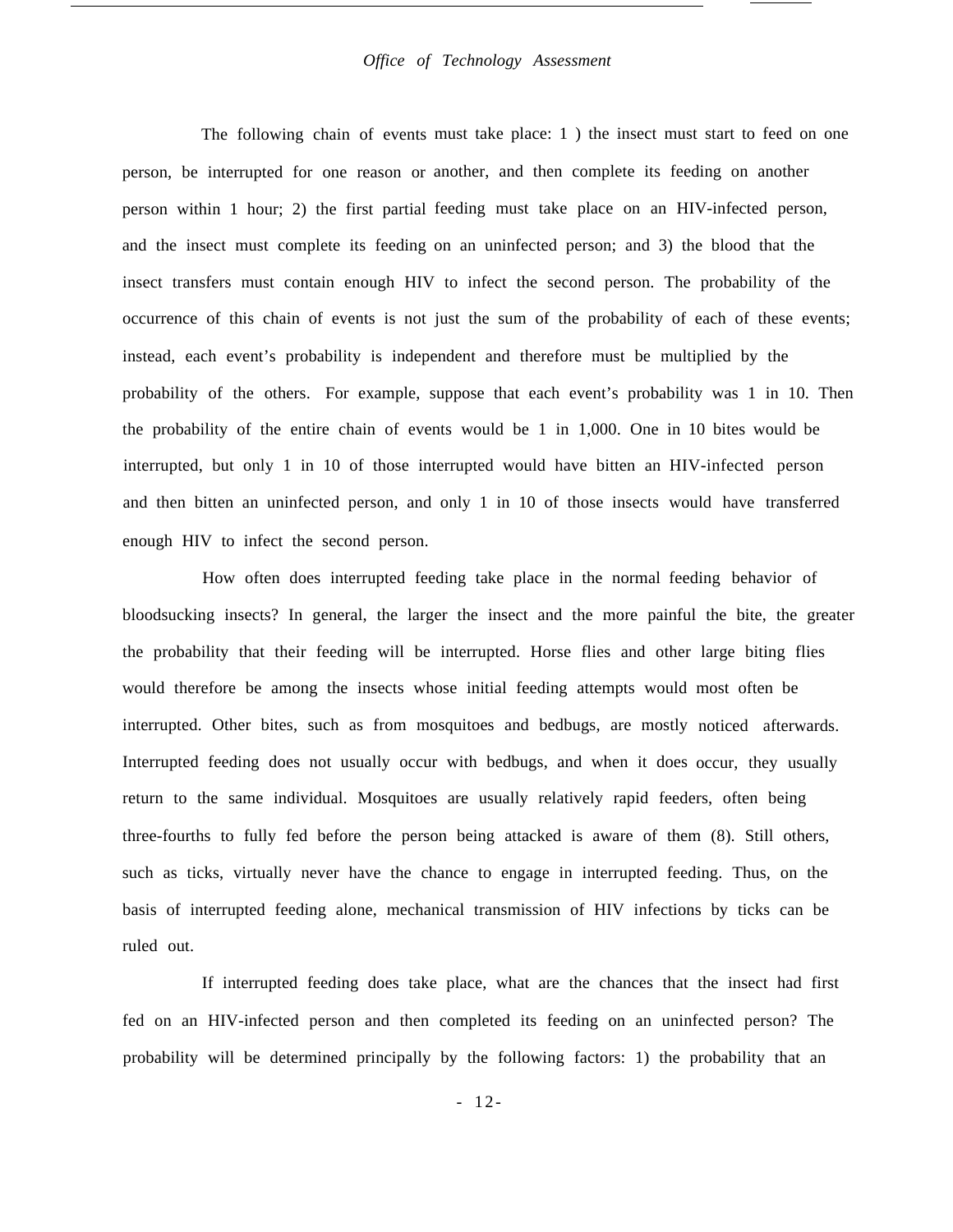insect that has been interrupted in its feeding will move on to another person to complete its feeding rather than attempting to bite the first person again, 2) the distance between the HIVinfected person and the uninfected person, and 3) the prevalence of HIV-infected persons in the population within the feeding range of the insect (a few hundred feet for flying insects, in the same household for bedbugs).

How often will an insect that has had its feeding interrupted move to another person to complete its bloodmeal? Experiments conducted with horse flies resulted in the following findings. Four horses were placed in a square of 9 meters to a side and allowed to be bitten by 750 horse flies of eight species. Only those flies that transferred from the original horse to another were captured. There appeared to be a correlation between horse fly size and transfers; i.e., the larger the horse fly, the greater the chances of the fly transferring from its original host to another horse. Only about 2 percent of the time did the horse flies transfer to another horse instead of refeeding on the original host horse (20,37). Thus, even when interrupted, horse flies, which are among the insects most prone to engage in interrupted feeding, seldom do. These experiments were also conducted in a very small area, and the probability that the horse flies would have transferred between animals when their feeding was interrupted would decrease rapidly as the distance between horses increased.

How would the prevalence of HIV infections in the population within the feeding range of bloodsucking insects affect the probability of transfers between HIV-infected and uninfected persons? If 1 percent of the population was HIV-infected, and if interrupted feeding actually occurred, the chances of an insect first feeding on an HIV-infected person and then completing its feeding on an uninfected person would be 0.0099 (0.01 x 0.99), or approximately 1 in 100. If we assume a2 percent probability that the insect will actually transfer between hosts (i.e., that infected and uninfected persons are within a few yards of each other), the probability increases to O.000198 (0.0099x0.02), or about 1 in 5,000. Using similar assumptions but varying the prevalence of HIV infections, the probability when the prevalence

- 13-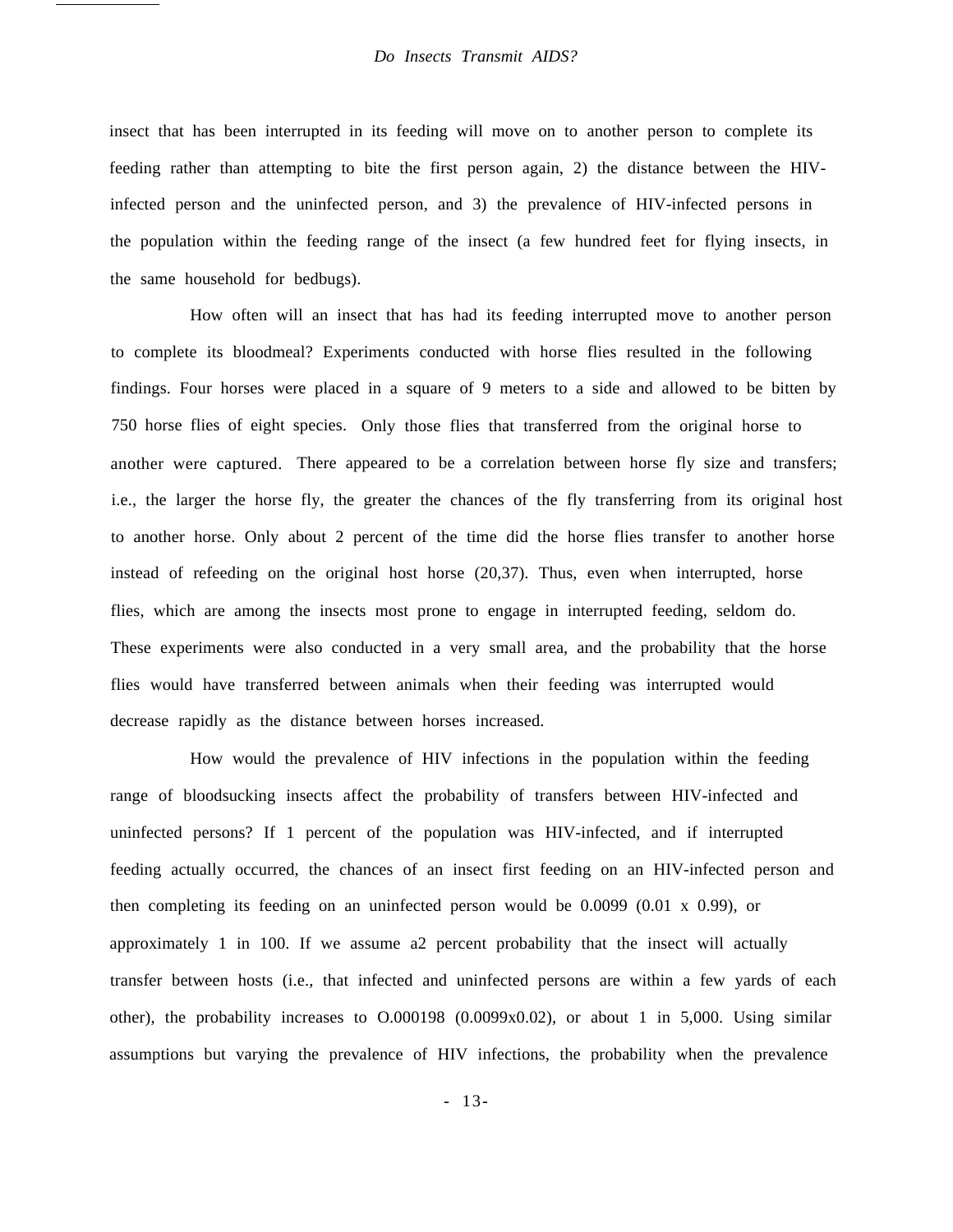#### *Office of Technology Assessment*

of HIV infections is 5 percent would be 0.00095, or approximately 1 in 1,000; for a prevalence of 10 percent HIV infections, the probability would be 0.0018, or approximately 1 in 500; if 50 percent of the population is already infected with HIV, the probability would be 0.005, or 1 in 200. (See appendix A.) These probabilities are based on experiments with horse flies, with horses in close quarters. The probabilities would decrease significantly as the distance between infected and uninfected persons increased. Furthermore, the risks should be considerably lower with other insects, such as mosquitoes and bedbugs, for which interrupted feeding occurs much less frequently.

If all of the prior events occurred, what are the probabilities that enough HIVinfected blood will be transmitted to cause infection? Recall that, on average, only 20 to 30 percent of HIV-infected persons will have detectable levels of HIV in their blood, and almost all of those with detectable levels will have very small amounts of HIV in their blood.

Researchers have been working for several years to develop a simple predictive model for mechanical transmission of other pathogenic agents. While use of currently available information results in a wide range of probabilities, the chances of mechanical transmission occurring under defined circumstances are predictable. The amount of blood transferred from an infected person to an uninfected person either contains an infectious dose or it doesn't. When estimates are made to predict how many insects bites it would take to reach a probability of one for transmission, it means that at least one insect would be expected to transfer infection.

Two examples of probability estimates are presented in appendix A for transfer of infection by bloodsucking insects that have recently fed on an HIV-infected person and that still contain some HIV-infected blood. While the probability estimates are low, they vary quite widely. For mosquitoes, the probability ranges from 1 in 33,000 bites for mosquitoes (based on the amount of tissue culture infectious units of HIV in the blood of an HIV-infected person, the amount of blood transferred, and comparisons with the rate of infection from needlestick

- 14-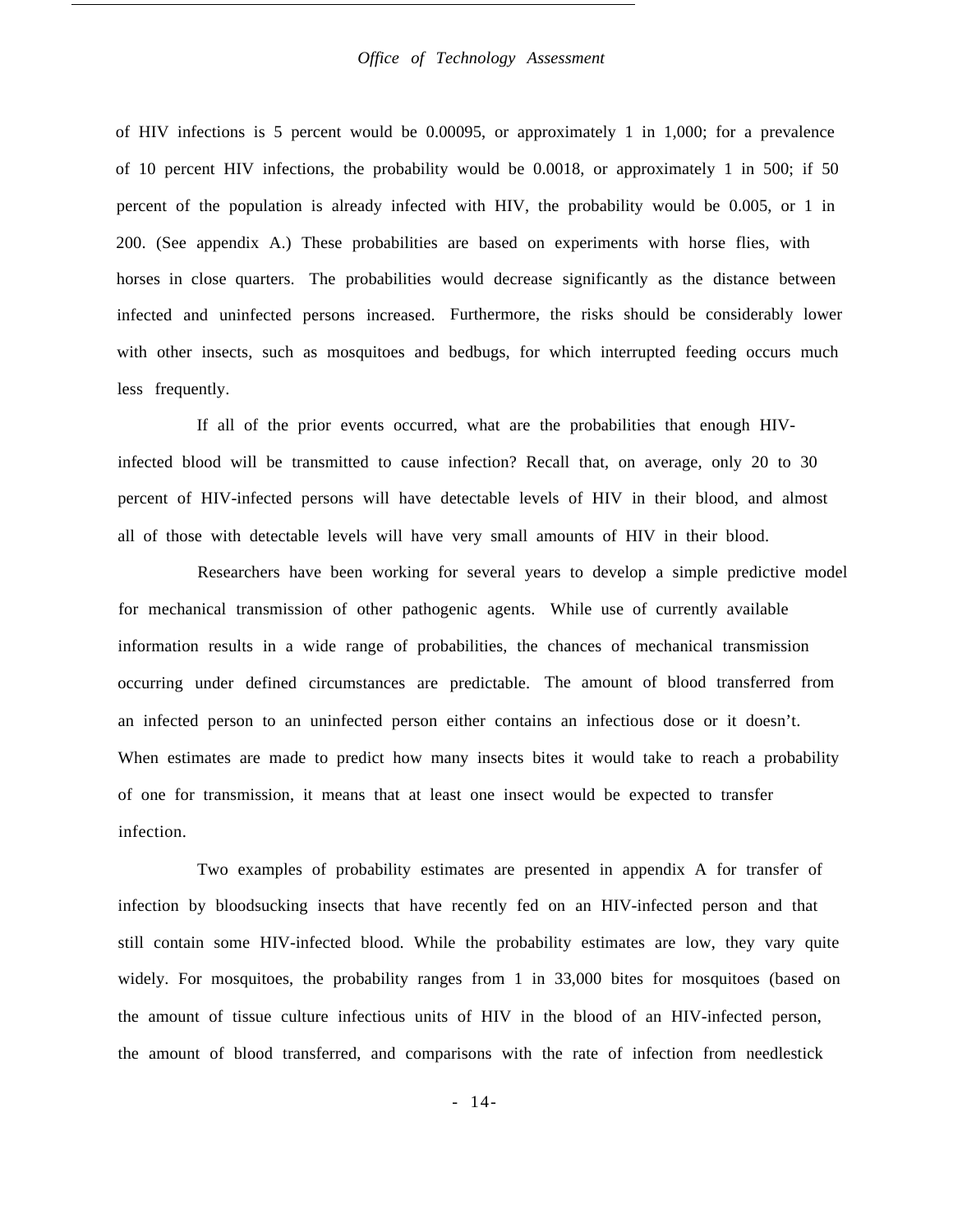injuries) to 1 in 10 million bites (based on mechanical transmission experiments with Rift Valley fever virus).

Thus, when the probabilities for each of the necessary chain of events--interrupted feeding, feeding on an HIV-infected person before feeding on an uninfected person, and transfer of sufficient blood to infect the second person with HIV--are multiplied by each other, the resulting probability of insect transmission will be extremely remote.

Finally, the risk of HIV infections through needle-stick injuries may provide some perspective on the probabilities of transmission through bloodsucking insects. HIV infections through needle-stick injuries occur approximately 0.3 percent (0.003)of the time (48,56,75). In contrast, hepatitis B virus (HBV) infections through needle sticks occur 6 to 30 percent of the time (15), with an average transmission rate of 12 percent (30,75,76). There is also one reported case of a needle-stick injury from a needle that had been used on an AIDS patient who was also infected with HBV. The person who was accidentally stuck became infected with HBV, but not with HIV (27). The volume of blood that would be inoculated with a needle-stick injury (with a 25 gauge needle) has been estimated at one-thousandth of a milliliter  $(10<sup>3</sup>$ ml) (57), or about 100 times the amount on a mosquito's proboscis and 14 times greater than in the mouthparts of a bedbug (56).

## **Conclusion**

Experiments with mechanical transmission of other viral diseases have shown that, under the right conditions, transmission through insect vectors can occur. Experiments designed to answer the question of whether HIV can survive in bloodsucking insects long enough to be transmitted if interrupted feeding occurs have shown that it is theoretically possible. However, based on the conditions necessary for successful transmission of other viral diseases, and on the biology of HIV infections in humans, the probability of insect transmission of HIV is extremely low.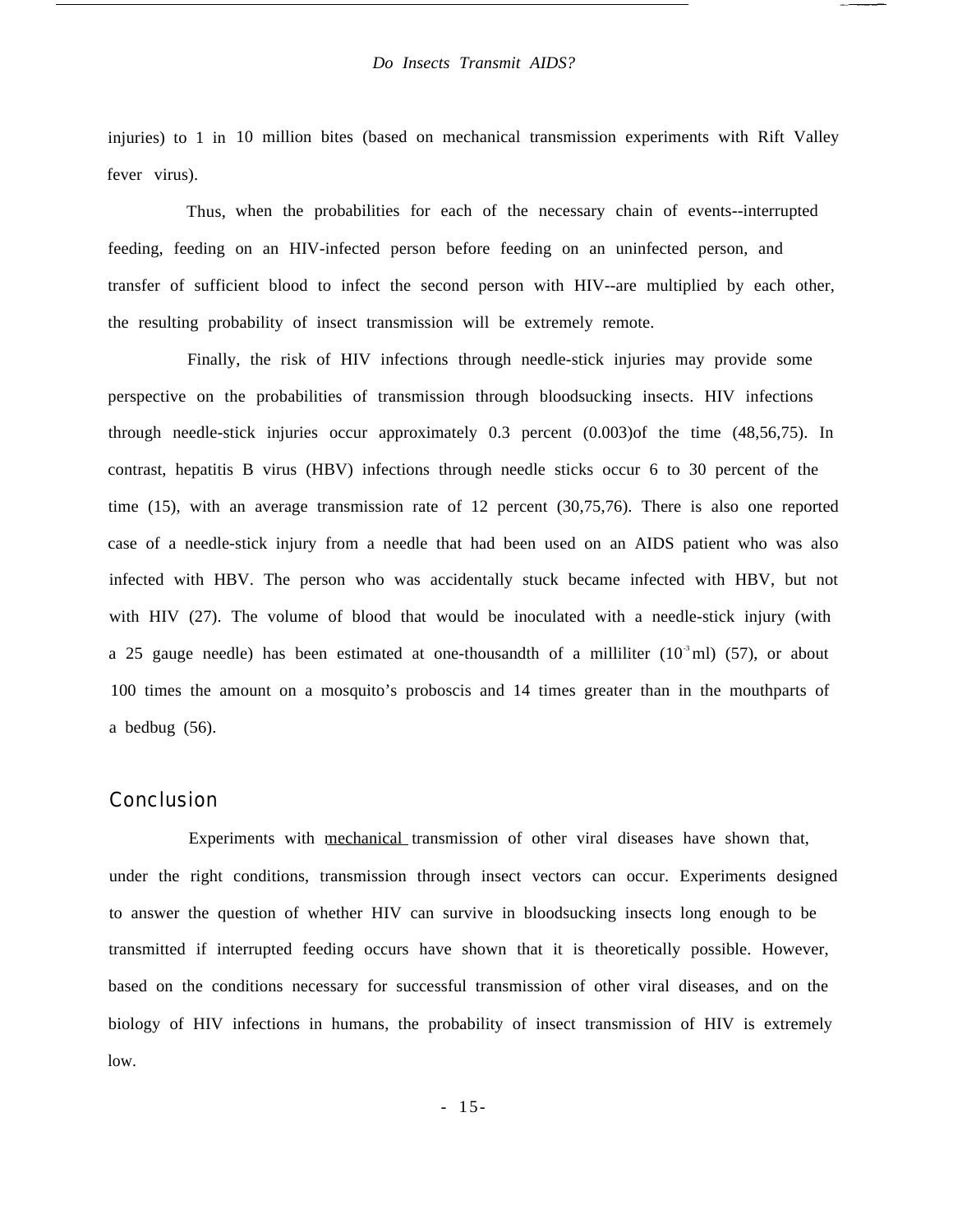#### *Office of Technology Assessment*

A chain of unlikely events must occur if mechanical transmission will be at all possible, and the probability that a bloodsucking insect's bite will transmit HIV infection will be determined by multiplying the probabilities of each of these events.

The probability of mechanical transmission by insects would be increased if the following conditions were met: 1) a high percentage of HIV-infected persons in the population within the range of bloodsucking insects, 2) continuous, high virus concentrations in the blood of HIV-infected persons, and 3) very high concentrations of bloodsucking insects, so that the exposed population is literally bitten hundreds or even thousands of times by insects that have bitten HIV carriers and then bitten susceptible individuals within a short period of time (an hour or less).

Some environmental situations may exist in which persons will suffer literally hundreds of bites from bloodsucking insects, but it is highly improbable that most of these insects will have bitten an HIV carrier immediately before. This situation may change as the prevalence of HIV infection increases, but the majority of the exposed population will have to be already infected before insect bites can become even a plausible route of transmission of any consequence to the remaining uninfected population. Even if the prevalence of infection increases significantly, there is no indication that the current pattern of low or undetectable virus concentrations in the blood of most HIV-infected persons will change. If there is a change, hopefully it will be toward even lower levels of HIV in the blood, as more drugs to treat AIDS and HIV infections are developed.

These conclusions are based on the available evidence, and there undoubtedly will not be unanimous agreement as to whether this evidence is sufficient or all-inclusive. For example, other infections may enhance a person's susceptibility to being infected with HIV (64). However, even under conditions where HIV infection may be enhanced, there is no reason to believe that insect transmission would be preferentially enhanced over other modes of transmission. People with other infections may be more vulnerable to HIV infection than

- 16-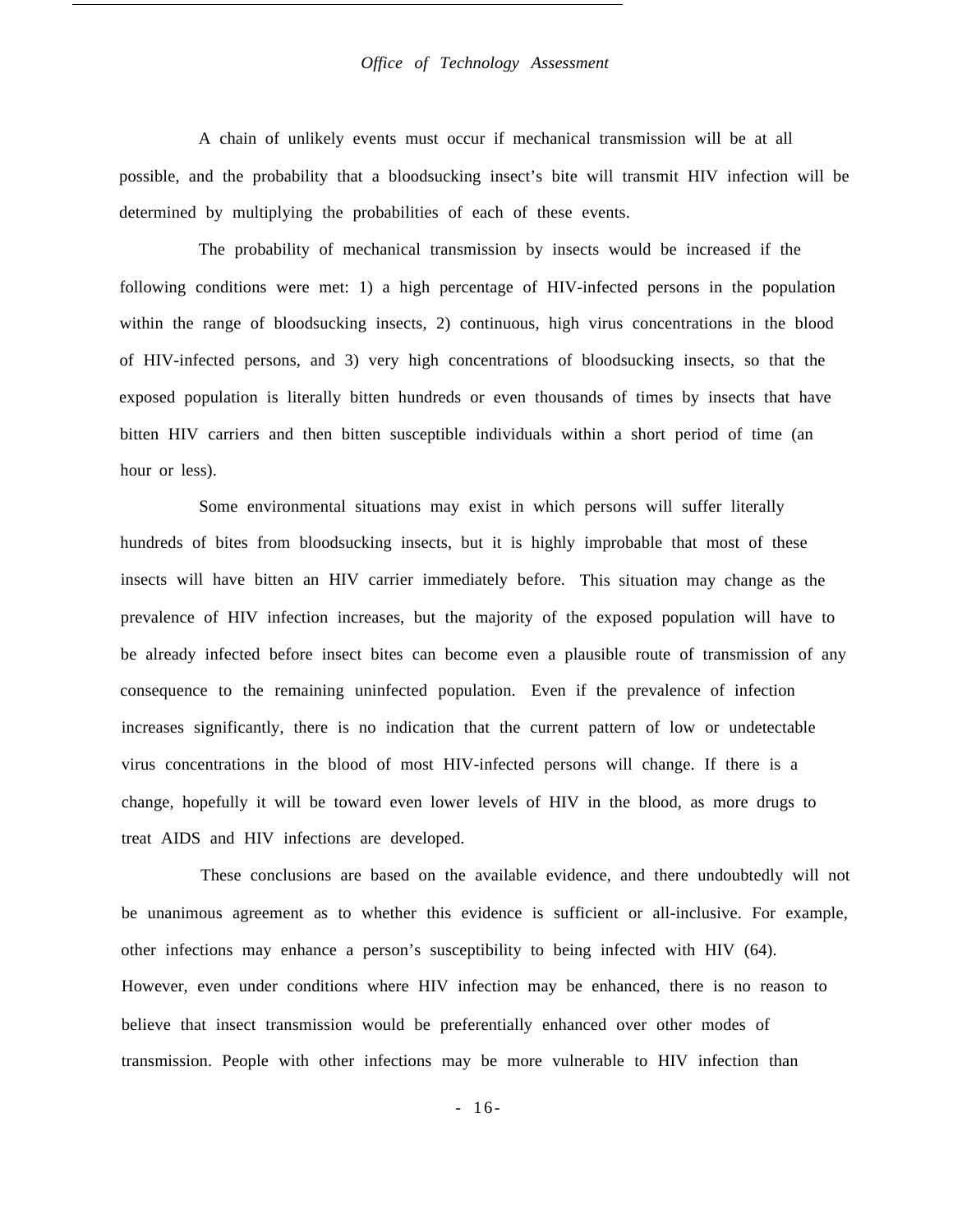persons without these other infections, when all are exposed to the same route of transmission. In other words, different natural histories of HIV infection may occur in a given population that is exposed to HIV infection in the same manner. The point, however, is that further investigations on the possibilities and probabilities of insect transmission of HIV may be needed to confirm (or refute) the conclusions that can be made on the available evidence. What these investigations might consist of will be addressed later in this Staff Paper.

However, it is agreed that further investigations are needed of the tentative findings of Chermann and his colleagues at the Pasteur Institute that some insects in areas endemic for HIV infection contain HIV-like nucleic acid sequences in their DNA. These findings need to be confirmed by other researchers, especially because some of the tentative findings--such as the apparent presence of the HIV genome in antlions-- cannot be reconciled with what is known about HIV. If confirmed, the most important issue from the standpoint of insects as possible transmitters of HIV is to investigate the possibility of changes in the intracellular mechanisms of these insects that might make biological transmission-- replication and expression of HIV- possible.

# IS THE EPIDEMIOLOGY OF HIV INFECTIONS CONSISTENT WITH INSECT TRANSMISSION?

Two questions can be directed at the epidemiological information: 1) are there HIV infection patterns that cannot be explained by established risk factors (such as sexual transmission or intravenous drug use), and 2) are these HIV infection patterns consistent with transmission through insect vectors?

The major routes of transmission in the United States are clearly related to sexual practices and intravenous administration (i.e., intravenous drug use, blood-clotting factors for hemophiliacs, and blood transfusions), and in infants, through perinatal transmission from HIV-

- 17-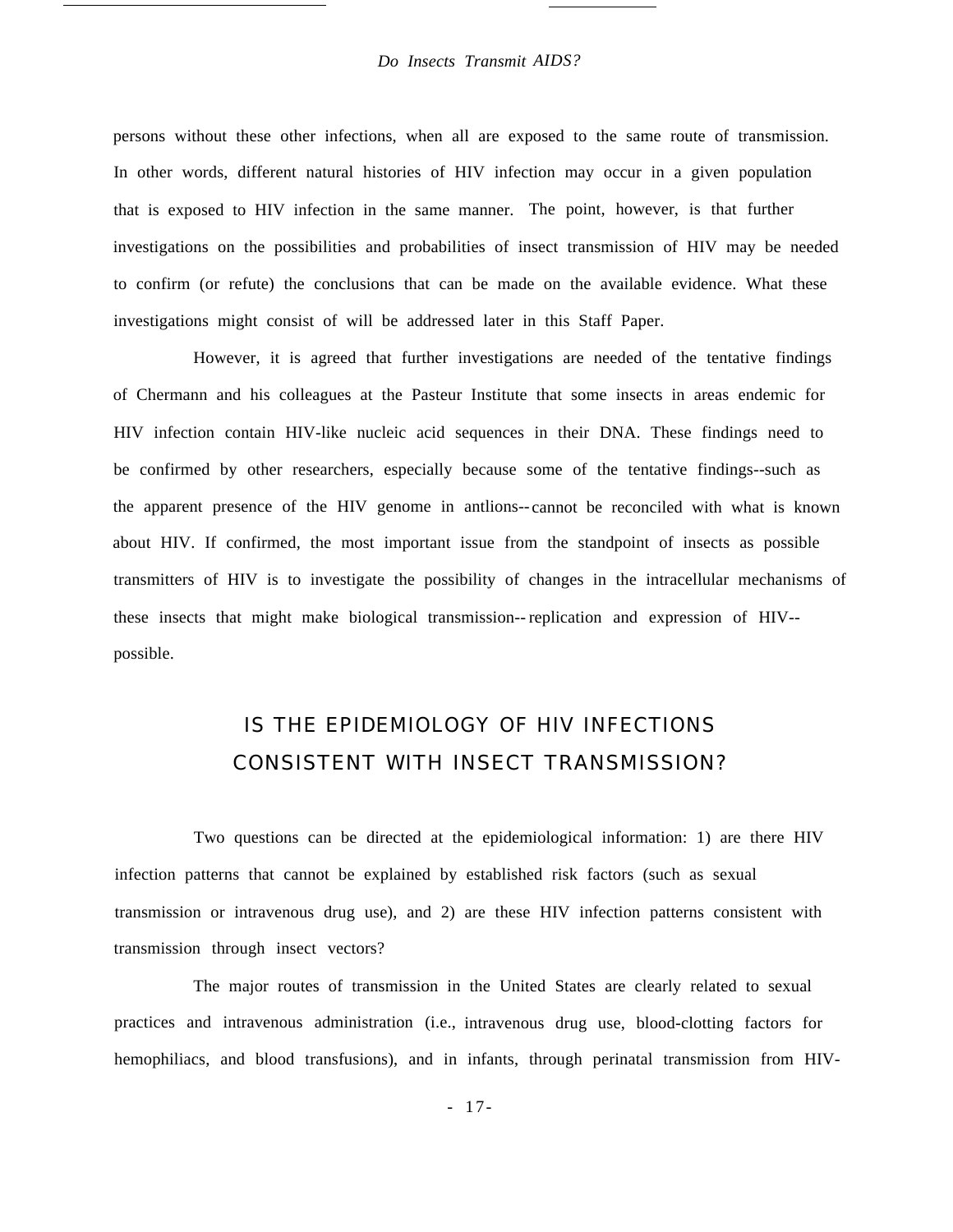infected mothers. The conclusions that can be reasonably drawn from related insect-borne viral diseases and the biology of HIV infections support these findings and make it clear that insect transmission, if occurring, is not a significant cause of HIV infections.

Proponents for insect vectors as a major cause of HIV infection in parts of the United States have alleged that 22 percent of AIDS cases in Florida, 33 percent in Miami, and 50 percent in the Belle Glade community of south Florida have no identifiable risk factors (79).

On the other hand, the Centers for Disease Control (CDC) have reported that only 4.8 percent of adult cases of AIDS in Florida had no reported risk factors. Of the 76 adult cases of AIDS (3 pediatric patients were born to HIV-infected mothers) reported in western Palm Beach County, Florida (including Belle Glade), between July 1982 through September 15, 1986, 13 (17 percent; 11 men and 2 women) had no reported risk factors; but 10 had died before epidemiological investigations could be completed. Twenty-seven of the risk factor cases were attributed to heterosexual contact. However, only 10 had heterosexual contact with a person with AIDS or at increased risk for AIDS; the other 17 were categorized as heterosexual contacts solely on the basis of being born in Haiti, where heterosexual transmission is believed to play a major role (67).

If the 17 persons born in Haiti were assigned to the "no risk factor" group, a much larger percentage (39 percent vs. 17 percent) of AIDS cases in western Palm Beach County would have no identifiable risk factors. However, can insect transmission account for these cases?

Proponents of insect transmission state: "In Belle Glade, the absence of antibody to HIV in 134 children tested has been used as an argument against insect transmission... children have far less exposure to insects than adults (they go to bed early, go to school, and do not work in the fields). By virtue of their tender age children have had less time to be exposed to agents found in a very small percentage of mosquitoes" (78). No evidence is available to support this hypothesis.

- 18-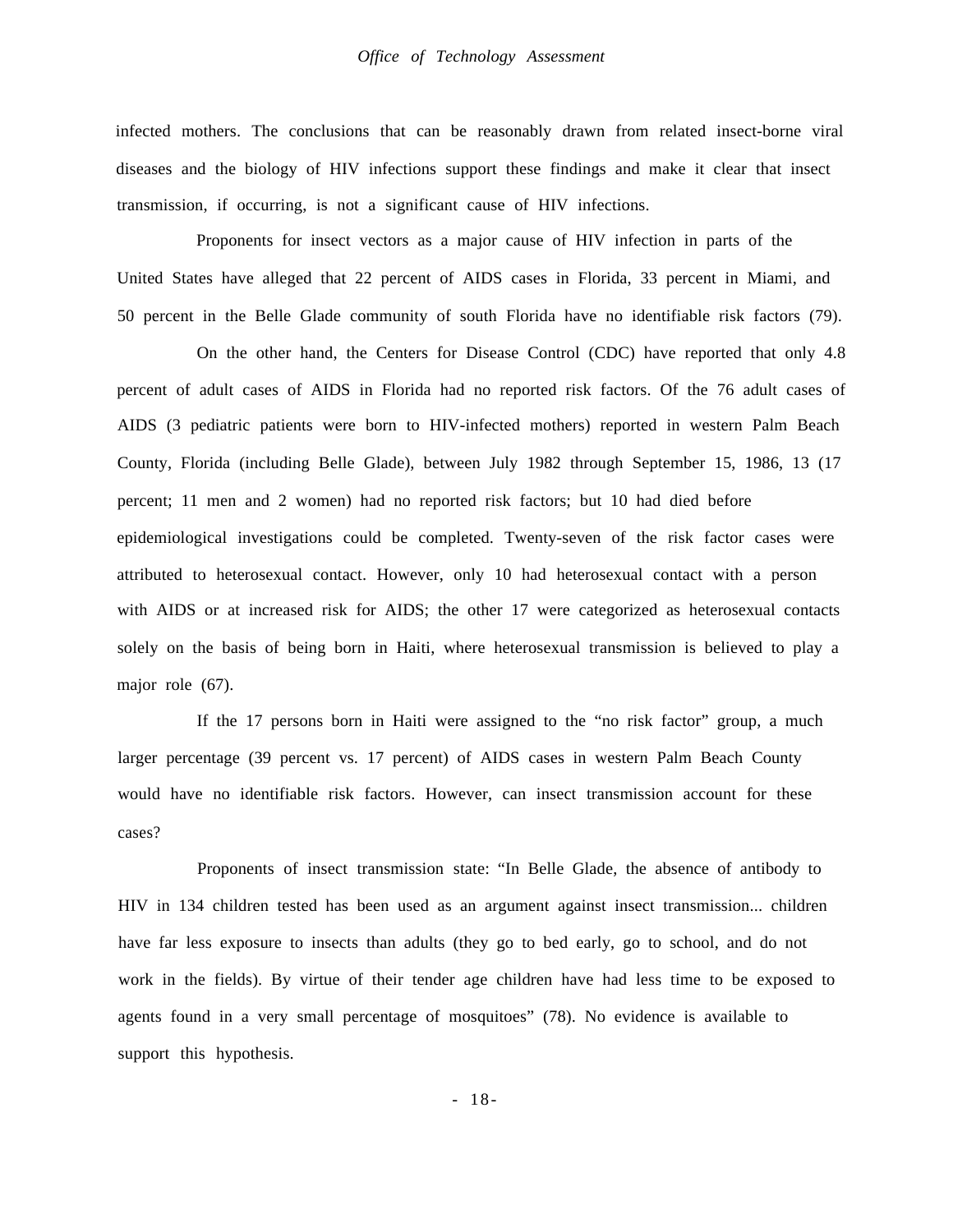Moreover, CDC has reported a broader picture of HIV infection prevalence rates for Belle Glade residents. Of the first 736 persons for whom data entry had been completed, antibodies to HIV were found in: 1) none of 121 children ages 2-10 years; 2) 14 (8.9 percent) of 157 persons ages 18-29; 3) 7 (4.4 percent) of 160 persons ages 30-39; 4) 2 (1.8 percent) of 113 persons ages 40-49; 5) 3 (3.2 percent) of 91 persons ages 50-59; and 6) none of 94 persons over 60 years of age. Eighty-eight percent of HIV antibody-positive adults were ages 18-49 years; 90 percent of adult AIDS patients reported in the United States are in that same age group (67). More importantly, in Belle Glade the percent of adults positive fo rHIV antibody decreased with age, and none of 94 persons over age 60 were positive. These findings are not consistent with insect transmission, because if insects were responsible for causing HIV infections in this population, why are there no HIV infections in people under 18 years of age or over the age of 60? Furthermore, the rationale stated above for absence of antibodies to HIV in children does not explain the decreasing prevalence of HIV antibodies with age and the absence of antibodies in those over age 60.

The most striking difference between HIV infections and AIDS in Americans and Europeans versus Africans (and Caribbean) is the ratio of male to female cases. In Africa the male-female ratio is 1:1, while the American and European ratios are 13:1.

The American and European ratios are explained by male homosexual contact as being a major mode of transmission of HIV, and the number of women began to rise only after they had sexual contact or shared intravenous drugs with HIV-infected men. The African (and Caribbean) ratio has suggested heterosexual transmission of HIV and exposure to contaminated needles for medical purposes, transfusion with unscreened infected blood, cultural rites such as scarification (5,62), and affliction with a wide variety of diseases that result in immunologic changes which would make a person more susceptible to HIV infection (64).

HIV infections in Africa have been associated with sexually active age groups (52,53), and female prostitutes (45,61) and their clients (14). For example, in a study of 1,078 subjects

- 19-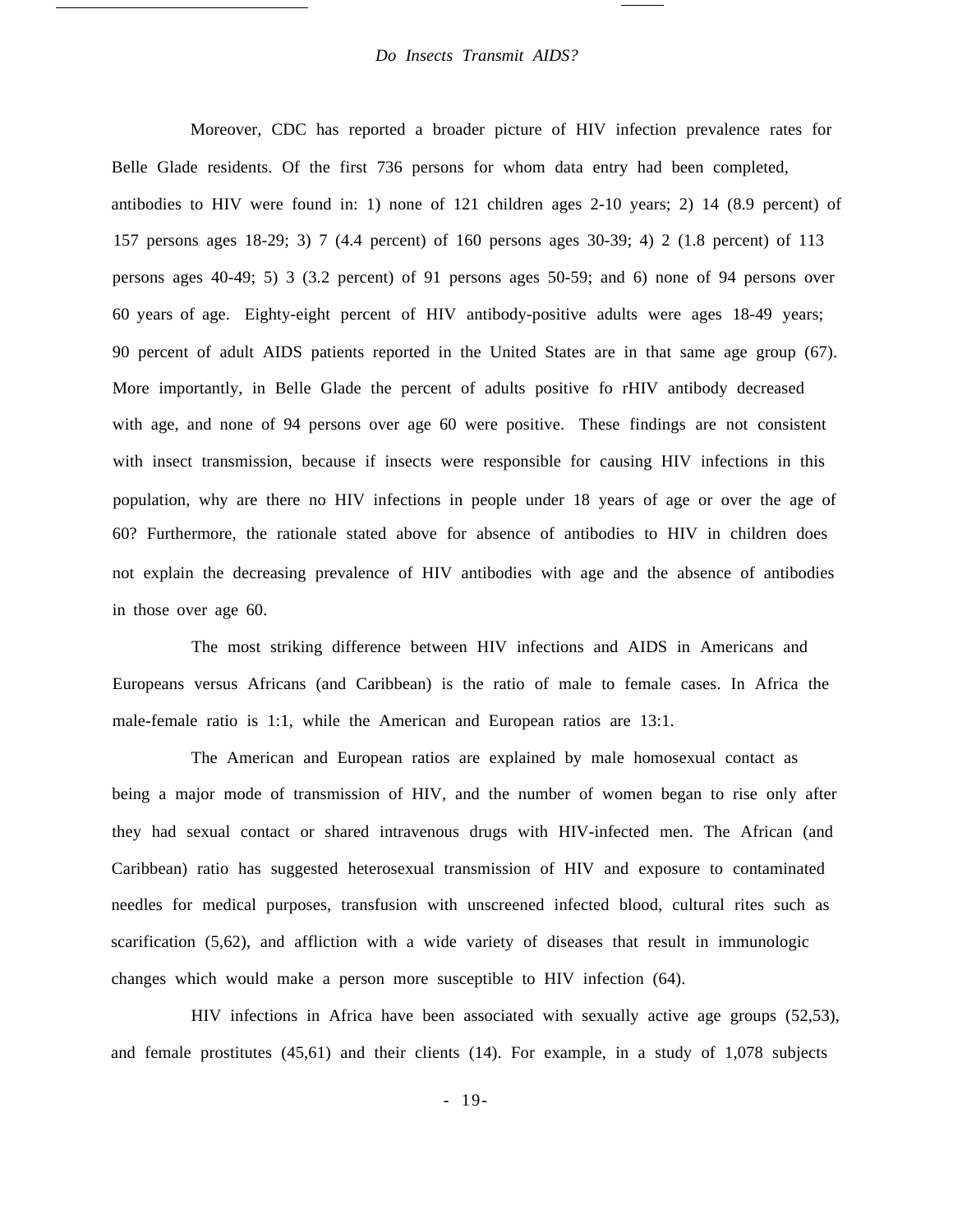#### *Office of Technology Assessment*

in Lusaka, Zambia, the prevalence of infection was low in subjects less than 20 years of age and more than 60 years of age. The peak prevalence occurred in men between the ages of 30- 35, and in women, between the ages of 20-25. The infection rate between men and women was not significantly different. None of 12 subjects under the age of 15, and none of 21 subjects above the age of 70, were infected (52). These types of findings have been used to support the hypothesis of heterosexual transmission, and the lack of HIV infection among the older population has been interpreted as reflecting recent introduction of HIV infection. Even if these findings are not considered persuasive for heterosexual transmission, they nevertheless do not support the hypothesis that insect transmission is the operative cause, because of the lack of HIV infections in the younger and older age groups. Insect transmission would also require a large reservoir of infected persons in order to transmit HIV to uninfected persons, and a large reservoir of infected persons would not exist if HIV were recently introduced.

In an evaluation of 2,464 Haitians in 1985-86 and 191 Haitians for whom blood had previously been collected during a 1977-79 dengue fever outbreak, it was concluded that HIV infections were recently introduced into Haiti and were more prevalent in urban areas and in lower socioeconomic groups (60). The finding of HIV infections being more prevalent in lower socioeconomic groups in urban areas of a tropical country might be taken as a proxy for crowded, unsanitary conditions conducive to high concentrations of biting insects, and hence, supportive of insect transmission as a possible cause for HIV infection. But recent introduction of HIV into Haiti would again argue against insect transmission because of the lack of a large reservoir of infected persons. Furthermore, in Africa, higher education levels (in contrast to the Haiti findings of a correlation with lower socioeconomic standing) have been correlated with HIV infection (52,61,62). One explanation for the African pattern of infection is that more highly educated persons have greater opportunities than more poorly educated persons for travel and social interactions, and thus exposure to HIV. This could also explain the higher prevalence

-20 -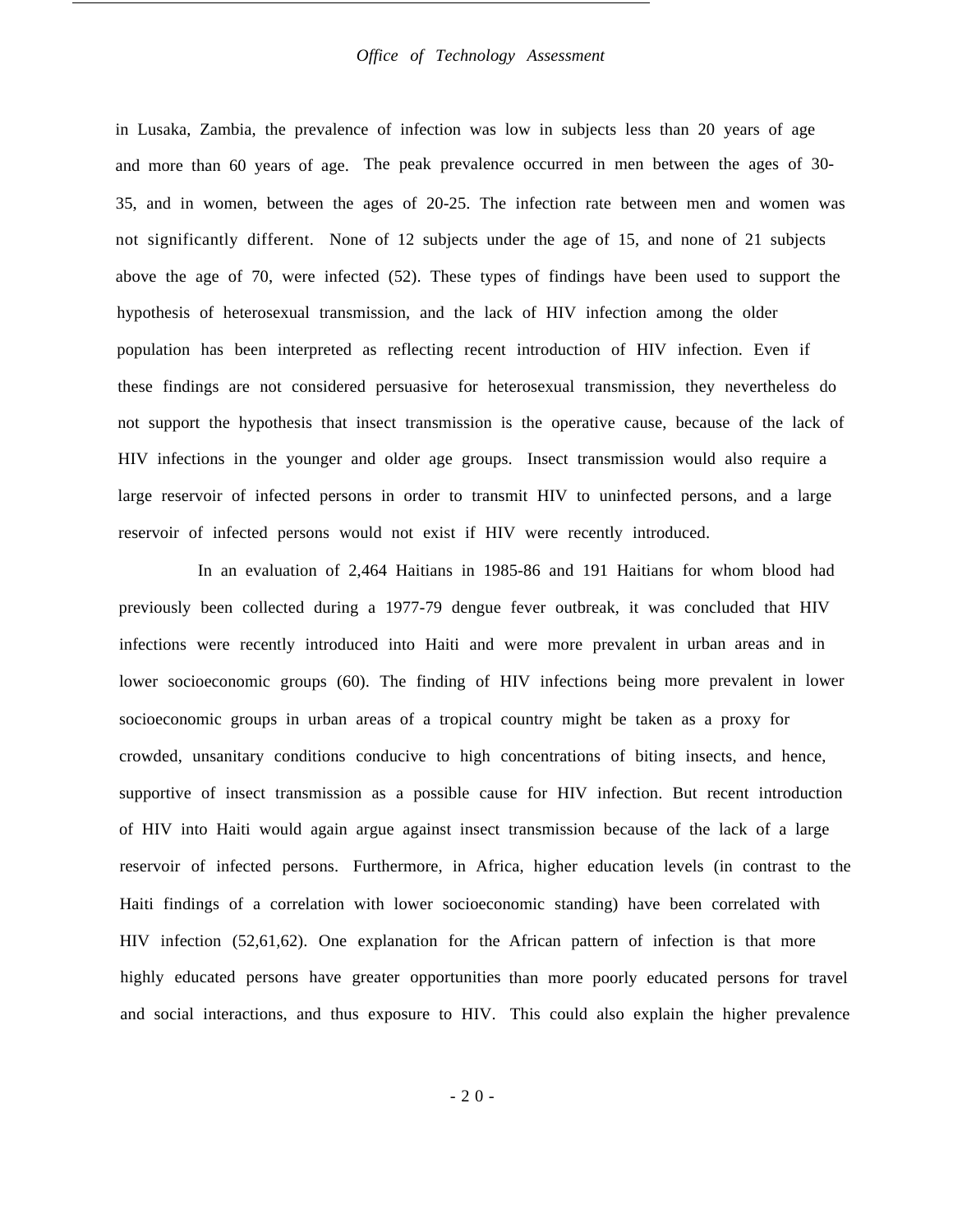of HIV infections in urban versus rural areas that have been found in Africa (53), Haiti (60), and the United States.

even in tropical countries, but they do not rule out the possibility that some HIV infections These findings do not reflect insect transmission as a major factor in HIV infection, might be caused by insect transmission. One such possibility arises in households containing HIV-infected persons and extremely large numbers of bloodsucking insects, such as bedbugs.

In one study of 45 Florida households containing persons with clinical AIDS and/or HIV infections, none of 90 uninfected children and none of 29 household contacts became infected. Uninfected persons who did become infected became so through sexual contact (18). In contrast, in an African household (Rwanda), at the time of testing for HIV infection, the mother, father, and three sons ages 6 years, 5 years, and 18 months, were all HIV antibody positive (38). The mother and all three sons had clinical symptoms, while the father did not. The investigators hypothesized that bloodsucking insects, among other causes, might have accounted for the infections among all three brothers, because the children's symptoms started developing several months to years afterbirth. However, in children with AIDS reported to the Centers for Disease Control from 1982 to 1985, the estimated incubation period for AIDS in children has increased each surveillance year, with the longest incubation exceeding 7 years (68). Moreover, the mother developed clinical signs of AIDS 3 months after the birth of the first child, which means that she was likely to have been already infected (but without clinical disease) during the pregnancy. Thus, it is more likely that perinatal transmission was the cause of HIV infections in all three children.

## Conclusion

The major routes of transmission of HIV infection in the United States (and Europe) are firmly established; i.e., sexual practices of homosexual (and bisexual) men and sharing of contaminated intravenous drug paraphernalia. Methods to inactivate the virus in blood clotting

 $-21 -$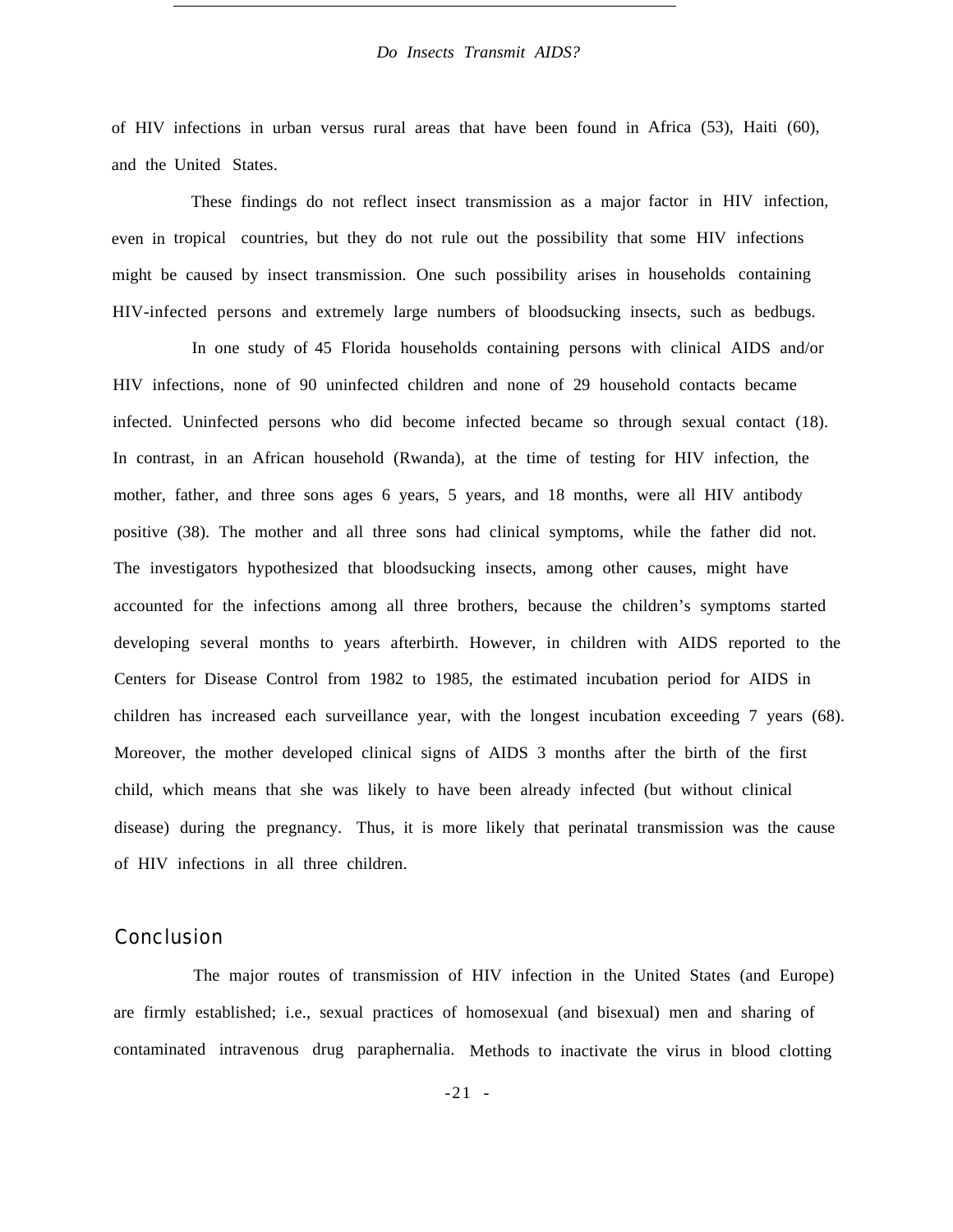#### *Office of Technology Assessment*

.

factors (for hemophiliacs), and exclusion of high risk persons and use of the HIV antibody test in blood and plasma donations have reduced infection through therapeutic use of blood and blood products. Perinatal HIV infections in infants from infected mothers and spread from HIV-infected males to females are increasing. In tropical countries (e.g., in Africa and the Caribbean), heterosexual transmission seems to be the dominant mode.

The nature of epidemiological studies is to look for associations--i. e., risk factors that can be correlated with HIV infections and with progression in HIV-infected persons to the clinical disease, AIDS. These types of studies cannot be expected to identify risk factors in all cases because of statistical limitations. Moreover, eliciting a possible cause of infection from HIV-infected persons is difficult in some cases because the greatest known risk factors are sex and drug practices that many persons morally object to and/or that are illegal.

Uncertainty about the cause of HIV infections in a proportion of the cases, however, is clearly not proof that another transmission route, such as insect transmission, is involved. A plausible causal explanation must exist. In surveys of various populations, wherever in the world these have been conducted, infected persons have been concentrated in the sexually active age groups. Doubts may exist that heterosexual transmission is the explanation for the equal prevalence rates of HIV infection in men and women in Africa (and the Caribbean), but there is no reason to conclude that insect transmission must therefore be operating.

While the data from insect studies indicate insect transmission of HIV infection as extremely improbable, situations may exist in which some insect transmission might occur. If so, insect transmission is likely to occur in limited areas with unusual environmental characteristics. For example, in field studies with equine infectious anemia virus (EIAV), transmission through horse flies can be significantly reduced by keeping infected animals more than 200 yards away from uninfected animals (21). Conditions conducive to insect transmission would be: 1 ) extremely crowded living conditions, 2) a very high biting insect population, with persons routinely suffering hundreds to thousands of bites (dependent on the vector potential of

-22 -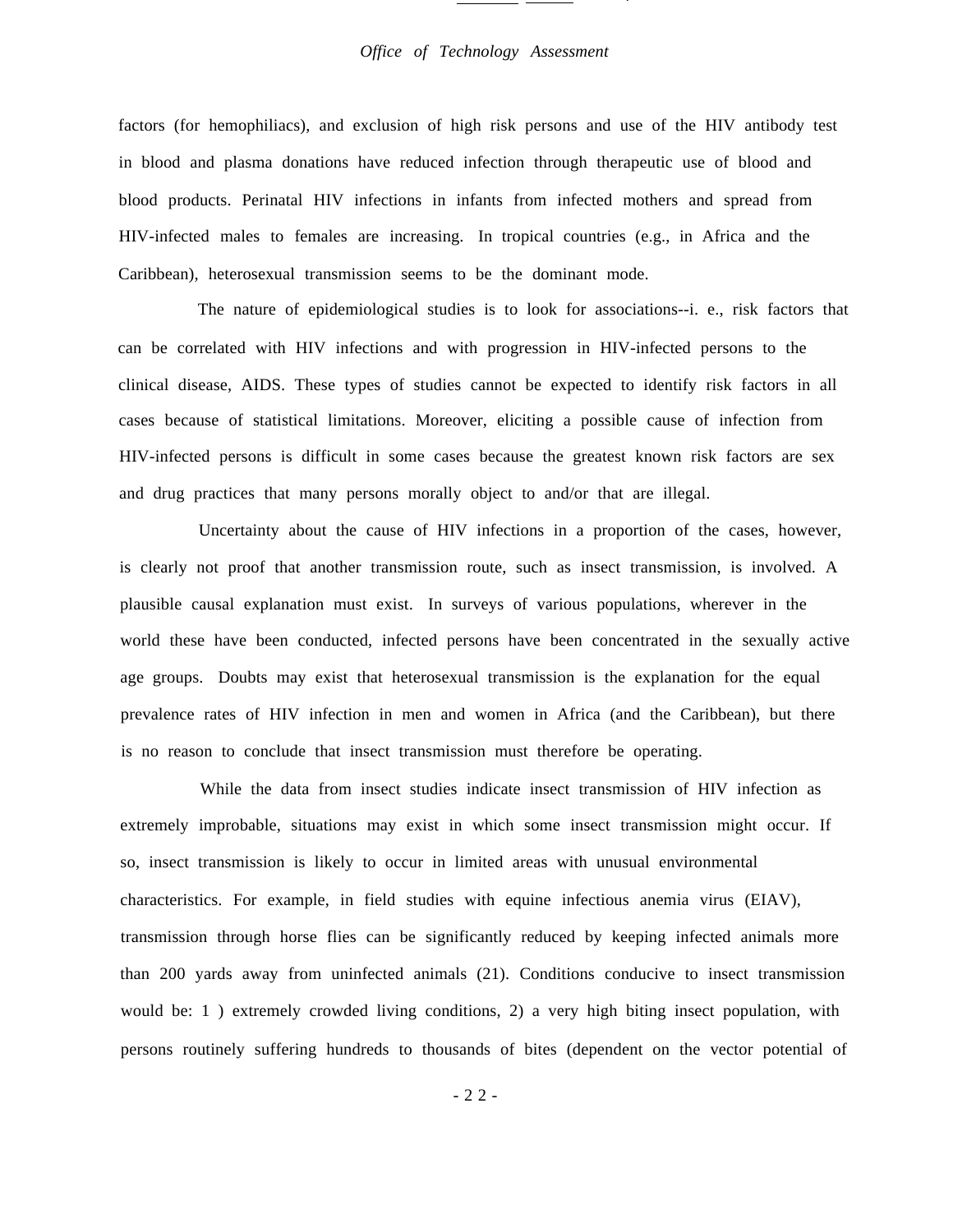the biting insects; i.e., the types of insects), and 3) a high rate of HIV infection among the persons within the range of the insects. Even if these conditions were satisfied, the laboratory evidence shows that: 1 ) at any given time, most HIV-infected persons do not have infectious virus in their blood, and 2) when infectious virus is present, it is at a much lower concentration than the levels that have been necessary for transmission with other insect-borne viral diseases.

Environments meeting the criteria for potentially sustaining insect transmission could be investigated in a more purposeful manner to determine if insect transmission in fact occurs. If insect transmission can occur, then it would be in very localized neighborhoods (through flying, biting insects) that satisfy the three conditions identified above, or in households containing HIV-infected persons (e.g., through bedbugs or mosquitoes). Thus, the place to look for evidence of insect transmission is in densely populated neighborhoods in proximity to large numbers of suspect vectors, in households in densely populated urban areas in the tropics with a high prevalence of HIV infections, and among migrant farm workers exposed to large numbers of biting flies.

In sum, there is no evidence that insect transmission causes HIV infections in temperate zones or even in tropical climates. This conclusion is consistent with the HIV insect experiments and with experience with other insect-borne viral diseases. Insects as an unusual cause of HIV transmission in specific situations such as those described above are a possibility, but are still improbable. These situations, however, could be investigated in a more purposeful manner, as described in the next section.

-23 -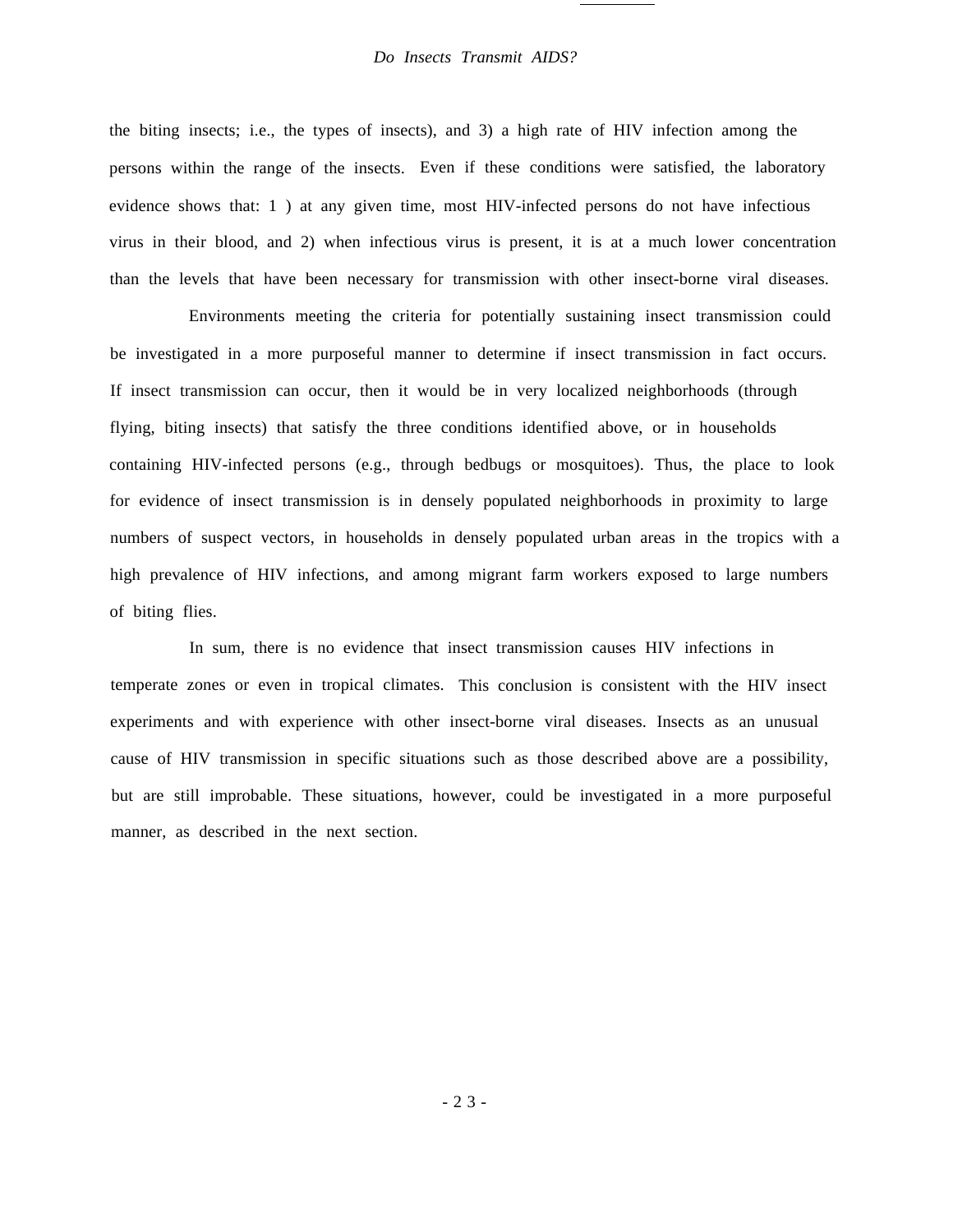## WHAT FURTHER INFORMATION IS NEEDED?

## Biology of HIV

Insect studies indicate that the amount of infective HIV in the blood of HIV-infected persons is inadequate to support insect transmission. Data on HIV blood levels depend on the sensitivity of the assay system used to measure HIV in blood. If the test systems in use detect only a fraction of the true concentration of infectious virus particles, conclusions regarding the quantity of virus ingested by a vector will have to be revised. On the other hand, cell culture techniques currently in use to measure infectivity may not measure all the HIV that is present, such as viral particles bound up in antigen-antibody complexes in the serum, but they likely measure all infectious(unbound) particles (47} Thus, the tissue culture techniques may just as likely be identifying HIV at some blood levels that may not be clinically infectious, because the body's defenses may successfully sequester and eliminate some HIV before a threshold viral load is reached that would overwhelm the body's defenses. So even if insects do transmit some HIV, the amount transferred may not be enough to result in infection.

Nevertheless, better assays need to redeveloped in order to measure more accurately: 1) the amount of HIV and its various forms in blood, and 2) the infectivity of the various forms of the virus that is found in blood--i.e., intact virus, partial virus particles, free virus/virus particles in the serum or liquid portion of blood, and intracellular virus (virus in lymphocytes). Second, fluctuations in the concentration of virus in the blood of HIV-infected persons over time need to be more clearly understood. From current research, we know that virus is usually present in blood after initial infection but before a substantial amount of antibody is produced, then disappears and appears again as clinical disease develops. Third, variations in the infective potential of HIV need to be examined. Persons with HIV-2 infection may have higher

-24 -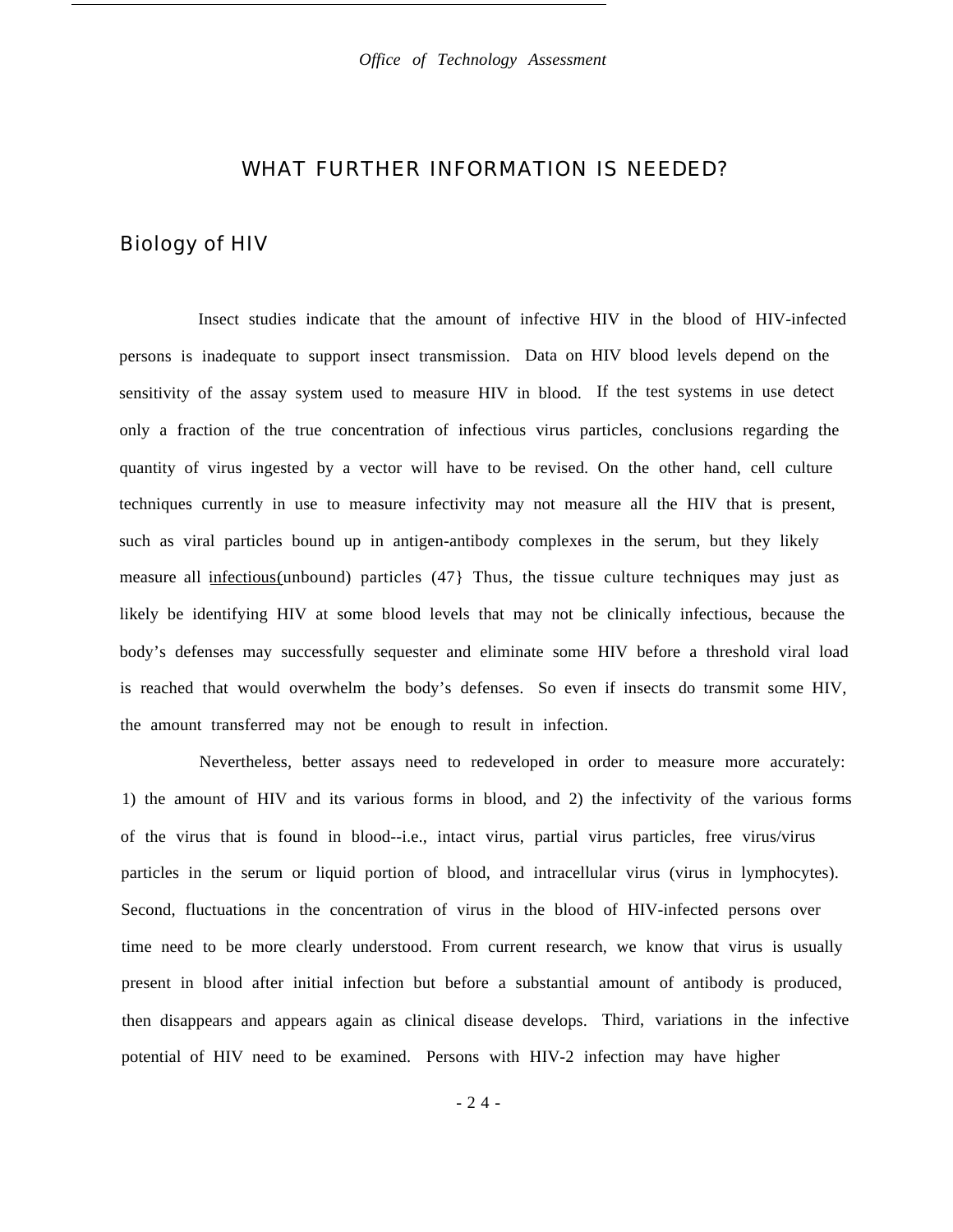concentrations in their blood than persons with HIV-1 infections. One feeding experiment has also shown that HIV-2 is recoverable in mosquitoes for a short time at bloodmeal concentrations that do not result in recoverable virus when HIV-1 has been used, and it is known that HIV-1 (and probably HIV-2) can frequently change its envelope (the outside surface of the virus), the part of the virus that is crucial to infection of cells.

## Insect Studies

HIV is recoverable in some species of mosquitoes and bedbugs for a few hours to 3 days only after feeding on blood that has been artificially infected with very high concentrations of virus. Different species often have different feeding patterns, behavior, and physiology. Some species regurgitate blood, others seldom or never do. Not only do different species of mosquitoes often vary in behavior, so may subspecies and different geographic and genetic strains of a species (31,73). Because of possible variations in the biological relationship between HIV and different species and strains of mosquitoes and bedbugs, similar feeding experiments could be conducted on more types of mosquitoes and bedbugs, not only to confirm the previous findings regarding survival time, but also to check further for the possibility of biological transmission (i.e., whether HIV can replicate and multiplying these insects). Because of the recent finding that HIV is harbored by the Langerhans cells of the epidermis, studies could be conducted as to whether HIV could be picked up from these cells while the insect probes for a blood capillary (8). Other insects that could also be tested include lice, fleas, horse flies, and sand flies.

When mosquitoes and bedbugs are artificially fed on highly infected blood, interrupted in their feeding, and allowed to complete feeding on uncontaminated blood, no transfer of HIV has been found. This implies that transfer of infection between living sources does not occur, but the only animal model for HIV infection that is available is the chimpanzee (which can become infected but does not develop disease). Since chimpanzees are in very short

-25 -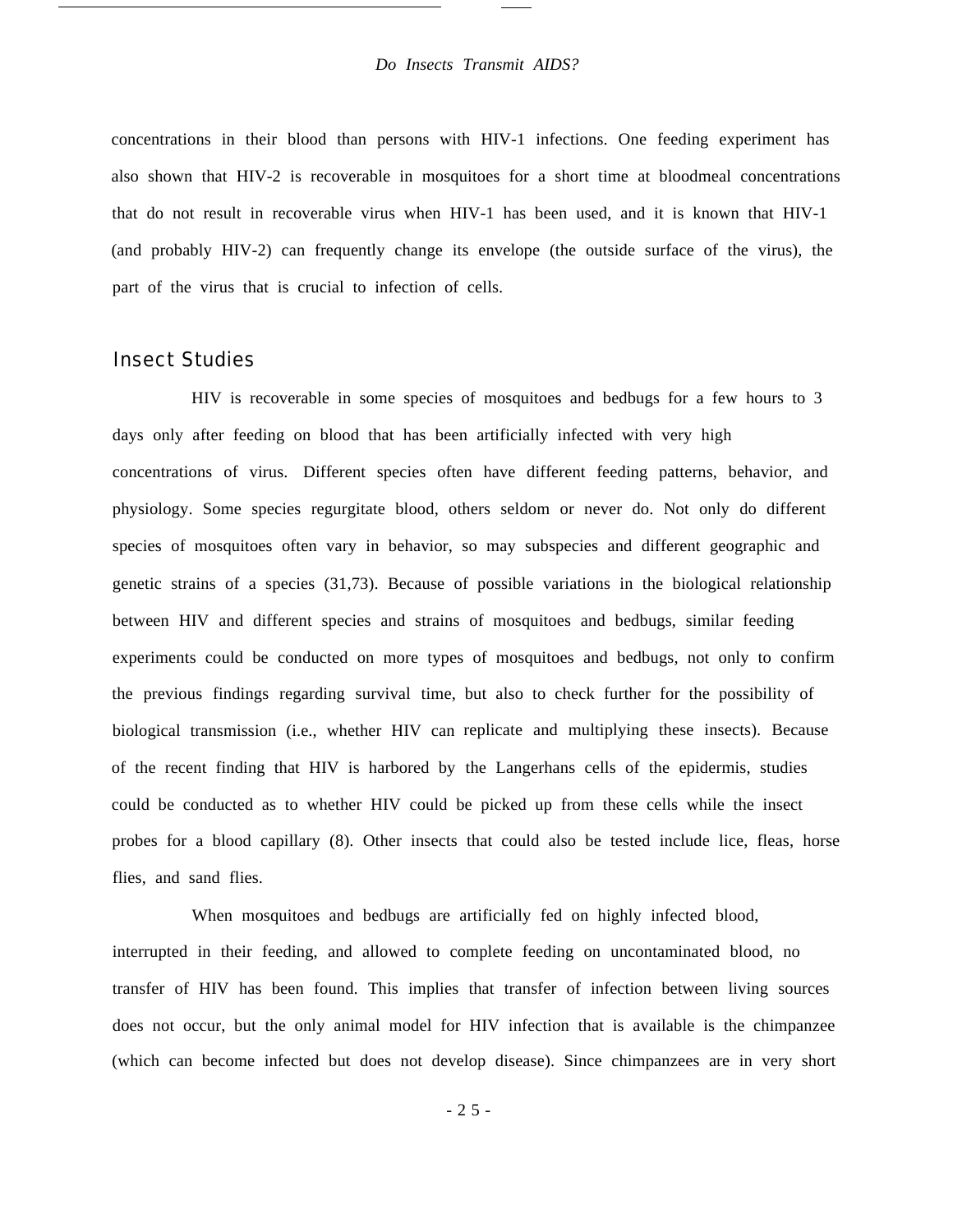supply and are already inadequate to meet the needs of higher priority HIV-related research, new animal models need to be found. Existing, relevant models might include monkeys and STLV (the monkey counterpart of the human HIV virus).

A unified model for human retrovirus mechanical transmission could be established using EIAV and BLV infections, which range in measurable titers between 1 and  $10^{\circ}$  infectious particles per milliliter of blood. The potential for a variety of insect species to act as vectors within a range of retrovirus concentrations in ingested blood could then be evaluated (22).

It is known that Rift Valley fever virus (RVFV) ingestion by mosquitoes and subsequent transmission can be enhanced if mosquitoes are infected with another organism (microfiliariae) (74). In these experiments, 64 percent of mosquitoes without the other organism took up detectable levels of RVFV, with 5 percent of refeeding mosquitoes transmitting the virus. These numbers were increased to 88 percent and 31 percent, respectively, when infected with microfiliariae. The presence of this other organism, however, only enhances the ability of mosquitoes to transmit RVFV and does not turn mosquitoes from ineffective to effective transmitters of RVFV. Furthermore, the way in which microfiliariae are thought to enhance transmission of RVFV is by puncturing the midgut wall, thereby allowing RVFV to infect the salivary glands, which is reflected in the observation that injected virus becomes more rapidly transmissible than does ingested virus. No HIV has been recovered in mosquitoes that have been directly injected with HIV-contaminated blood (see earlier discussion on "HIV Survival in Insects").

HIV and hepatitis B virus (HBV) could also be investigated. The effect on transmission of concurrent feeding of mosquitoes and bedbugs with

HIV infection contain HIV-like nucleic acid sequences in their DNA need to be confirmed. The finding of HIV-like nucleic acid sequences in both male and female mosquitoes (male The preliminary findings of French researchers that field insects in areas endemic for mosquitoes do not take blood meals) reflects the possibility of transovarian transmission; i.e.,

-26 -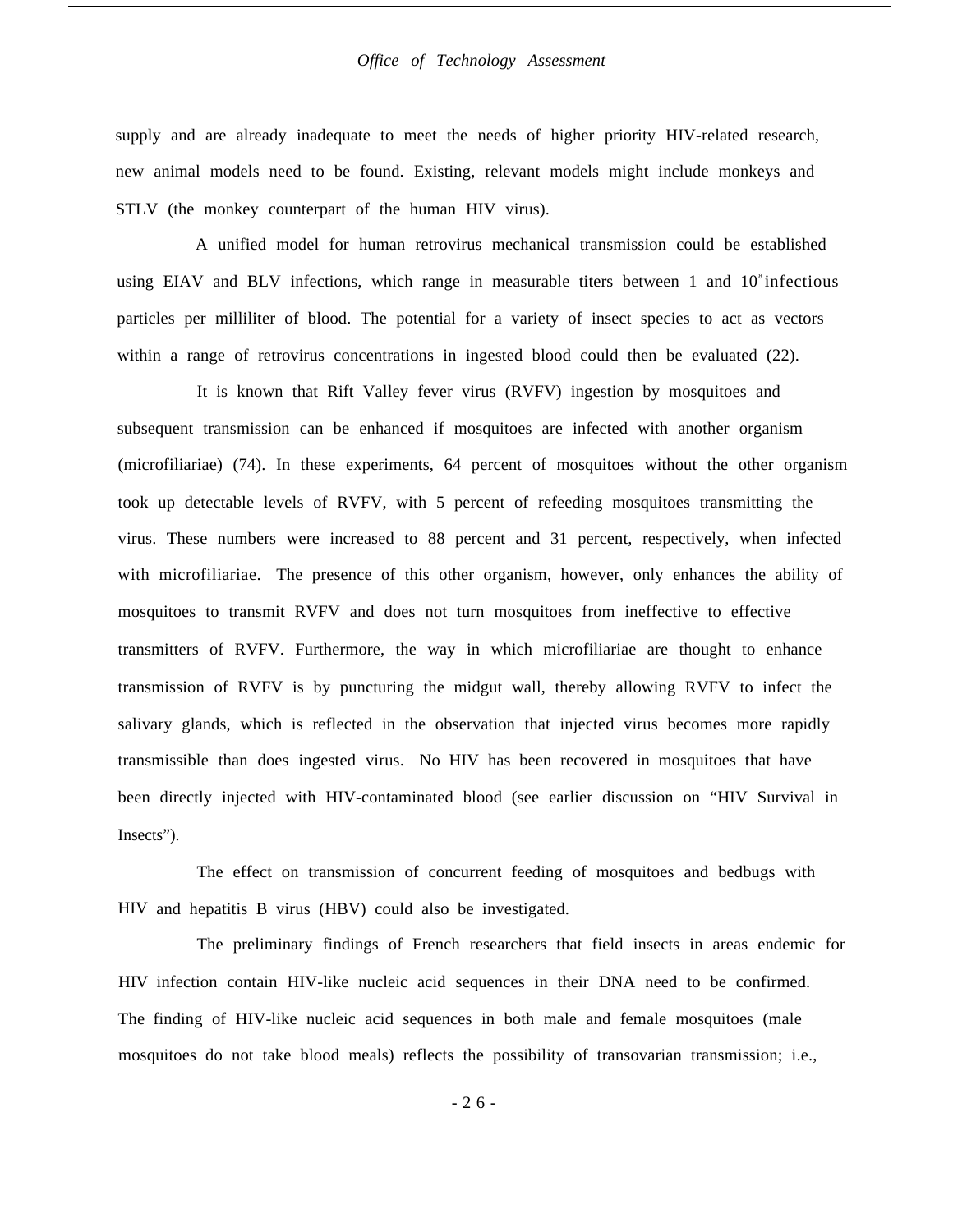integration into DNA such that it is inherited by subsequent generations. This is known to occur with other viruses (2,7 1). However, the French findings may represent artifacts or other endogenous insect nucleic acid sequences related to HIV but unrelated to active HIV infection of these insects. Insects found to be positive by Chermann and his colleagues could be provided to other groups to see if the findings are reproducible on the same materials. Bloodsucking and other types of insects could be collected in neighborhoods at high-risk for HIV infections, and a search made for free virus (RNA form) as well as integrated virus (DNA form).

The reasons for HIV binding to insect cells in the absence of the CD4 molecule (the marker and entry point of HIV in human cells) also need to be determined, as well as the mechanism in insect cells that inhibits the ability of the integrated form of HIV to take over cell production processes in order to replicate and multiply. Researchers will be confirming and pursuing these findings (if confirmed) in the search for new methods to inhibit HIV replication, which could theoretically help in the search for new drugs against HIV. But these preliminary findings should also be investigated for the potential of insects to act as reservoirs and future sources of HIV infection.

cells were placed in direct contact with HIV and incubated in the laboratory. No experiments have been performed in which insects have been fed or injected with HIV-infected blood, and [n the experiments showing that HIV could be integrated into insect cells, cultured their offspring and subsequent generations examined for HIV integration into their DNA. Laboratory studies using insects that are fed HIV-infected blood or in whom HIV was injected intrathoracically, such as the types of studies conducted to determine HIV survivability in mosquitoes and bedbugs, could also be used to look for HIV integration into these insects' DNA. Electron microscopy studies could also be undertaken to look for virus in virion or lymphocyte form after artificial feeding.

Parallel investigations could also be conducted among domestic animal populations in the United States for EIAV and BLV. Insects associated with infected and virus-free herds

-27 -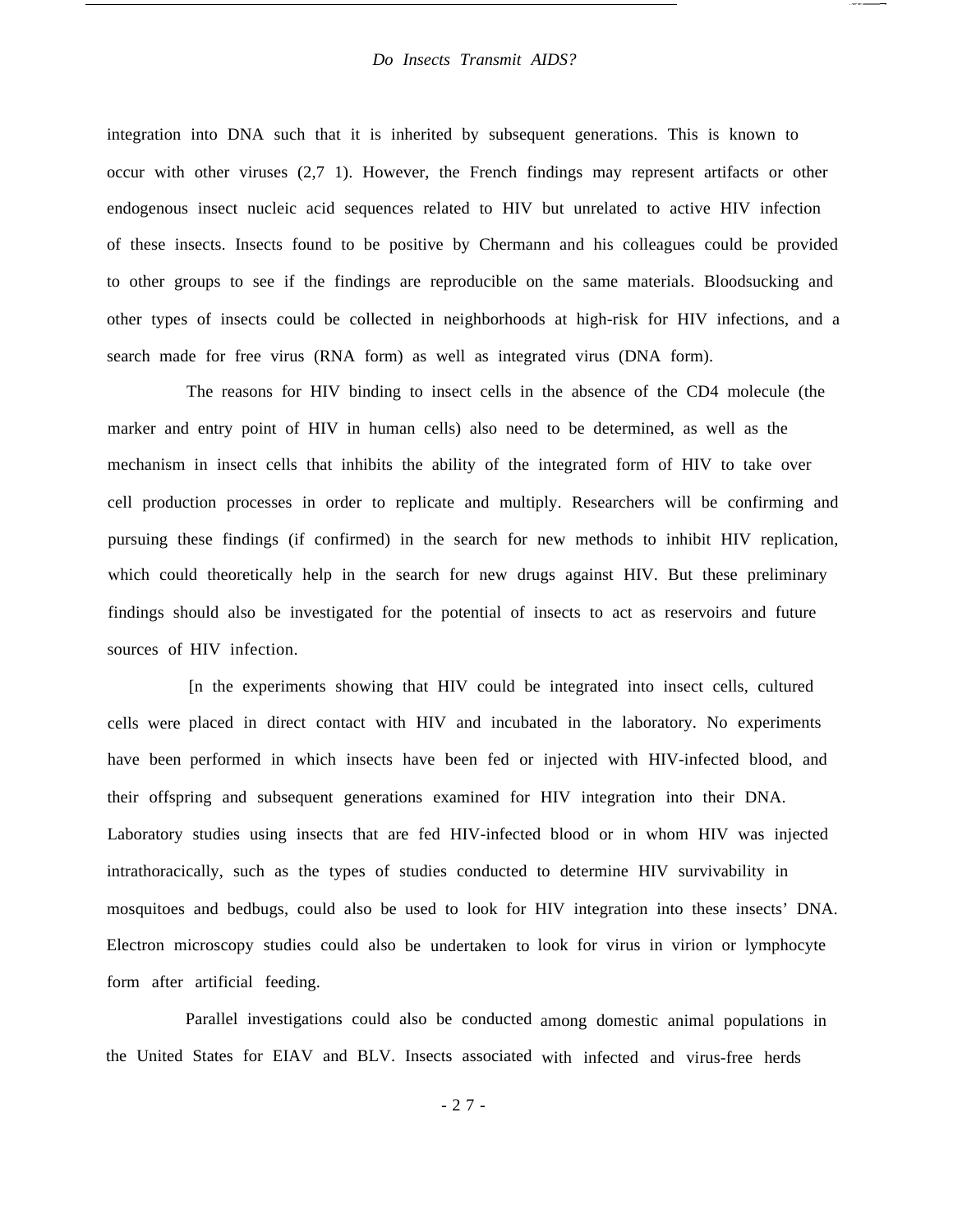could be screened for incorporated retrovirus genomes. Laboratory studies using insects fed directly on infected animals or insects injected intrathoracically with purified virus could also reconducted.

### Epidemiological Studies

The epidemiological patterns of infection in Africa are especially difficult to decipher at this time, and there is widespread agreement that prospective studies are needed in different population groups to examine both transmission factors and those factors that make people who are HIV-infected more prone to develop clinical disease (Quinn etal., 1987). However, even though transmission factors are not well understood, the information that is available is not supportive of insect transmission as a major factor in infection, even in Africa. Prospective studies of the kinds needed to identify methods of transmission could also be broadened to address the possibility of insect transmission.

If insect transmission is occurring, then the logical place to conduct these epidemiological studies is in neighborhoods and households with high prevalence rates for HIV infection and with superabundant concentrations of bloodsucking insects. Household studies of the kinds conducted in the United States to examine the issue of whether HIV infections can be transmitted through casual contact (18) can be easily adapted to look for insect transmission under the conditions just described. Although more difficult to design, neighborhood studies could be similarly conducted.

Epidemiological studies with intervention strategies built into them could also be conducted. Insect control programs could be instituted in appropriately identified neighborhoods, and the incidence and cumulative prevalence of HIV infections compared with similar neighborhoods without insect control programs. Various intervention strategies could

-28 -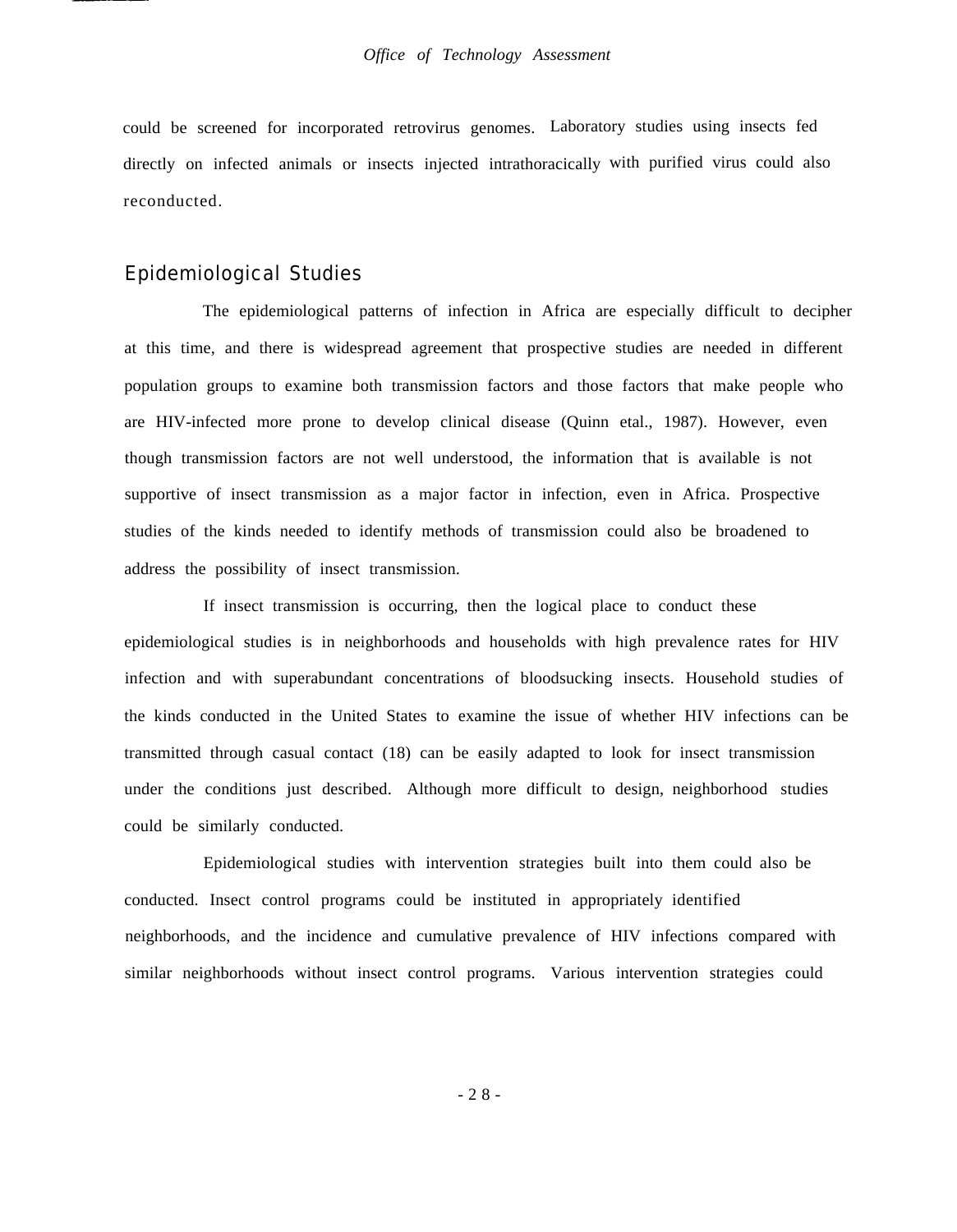also be compared; i.e., strategies designed to decrease sexual contact and/or intravenous drug use could be instituted in some neighborhoods, while insect control programs could be instituted in other neighborhoods.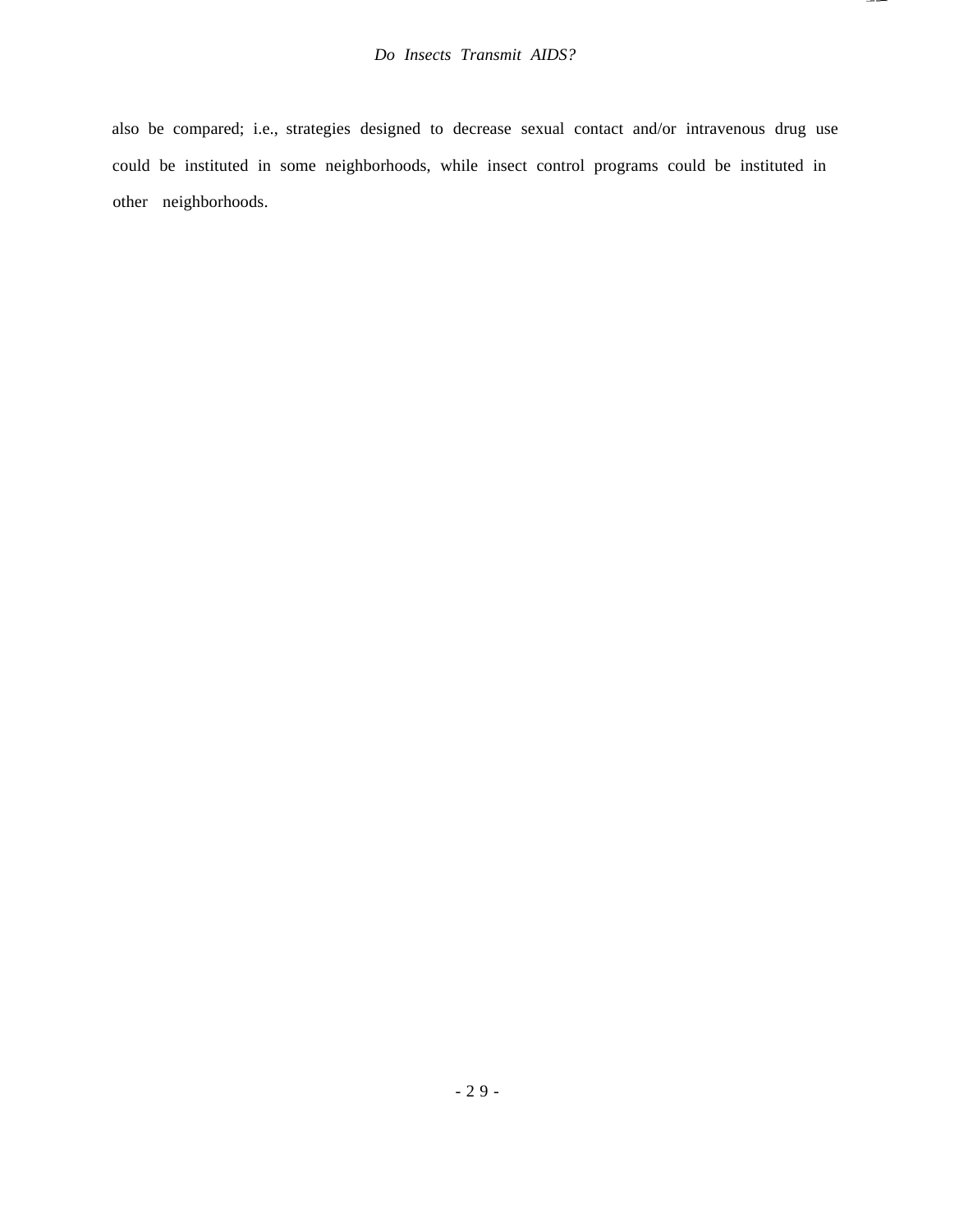## Appendix A:

# PROBABILITY OF INSECT TRANSMISSION

#### I. PROBABILITY OF MOSQUITO TRANSMISSION OF HIV, BASED ON HAMSTER ANIMAL MODEL FOR RIFT VALLEY FEVER VIRUS (RVFV):

It is known that inoculation of less than 1 infectious unit of RVFV will infect hamsters 100 percent of the time.

In mechanical transmission experiments, when  $10^8$  units of virus per ml of blood was present in the first animal and the blood meal completed on a susceptible animal within 1 hour, actual RVFV transmission rates to hamsters by mosquitoes were approximately 15 percent.

Therefore, if  $1/10^9$  milliliter (10<sup>9</sup>, or 0.000,000,001 ml) of blood had been inoculated, 100 percent of the hamsters would have become infected.

Thus, mosquitoes must have inoculated less than  $10^9$  ml, or approximately  $10^{-10}$  ml of blood during an interrupted feeding.

If we assume that an HIV-infected person has an HIV concentration of  $10<sup>3</sup>$  units per ml of blood (which is about 100 times the concentration usually found in an HIV-infected person without symptoms of disease), the probability of a mosquito that began feeding on an HIVinfected person and completed its feeding on a susceptible person inoculating one unit of virus would be  $103/1010$ , or  $10^{-7}$ , or 1 in 10 million.

*(Provided by Char!es Bai!ey, Chief, Department of Arboviral Entomology, U.S. Armv Medical Research Institute, Ft. Detrick, Maryland)*

#### II. PROBABILITY OF BEDBUG TRANSMISSION OF HIV, BASED ON AMOUNT OF BLOOD ON THE MOUTHPARTS OF A BEDBUG:

Volume of blood on bedbug mouthparts = 7 x  $10^{-5}$  ml

Number of lymphocytes on bedbug mouthparts:

 $=$  (number of lymphocytes in blood) x (vol. in bedbug mouthparts)

 $= (2.5 \times 10^{6} \text{lymphs/ml}) \times (7 \times 10^{5} \text{ml})$ 

= 175 lymphocytes/bug

*(Continued...)*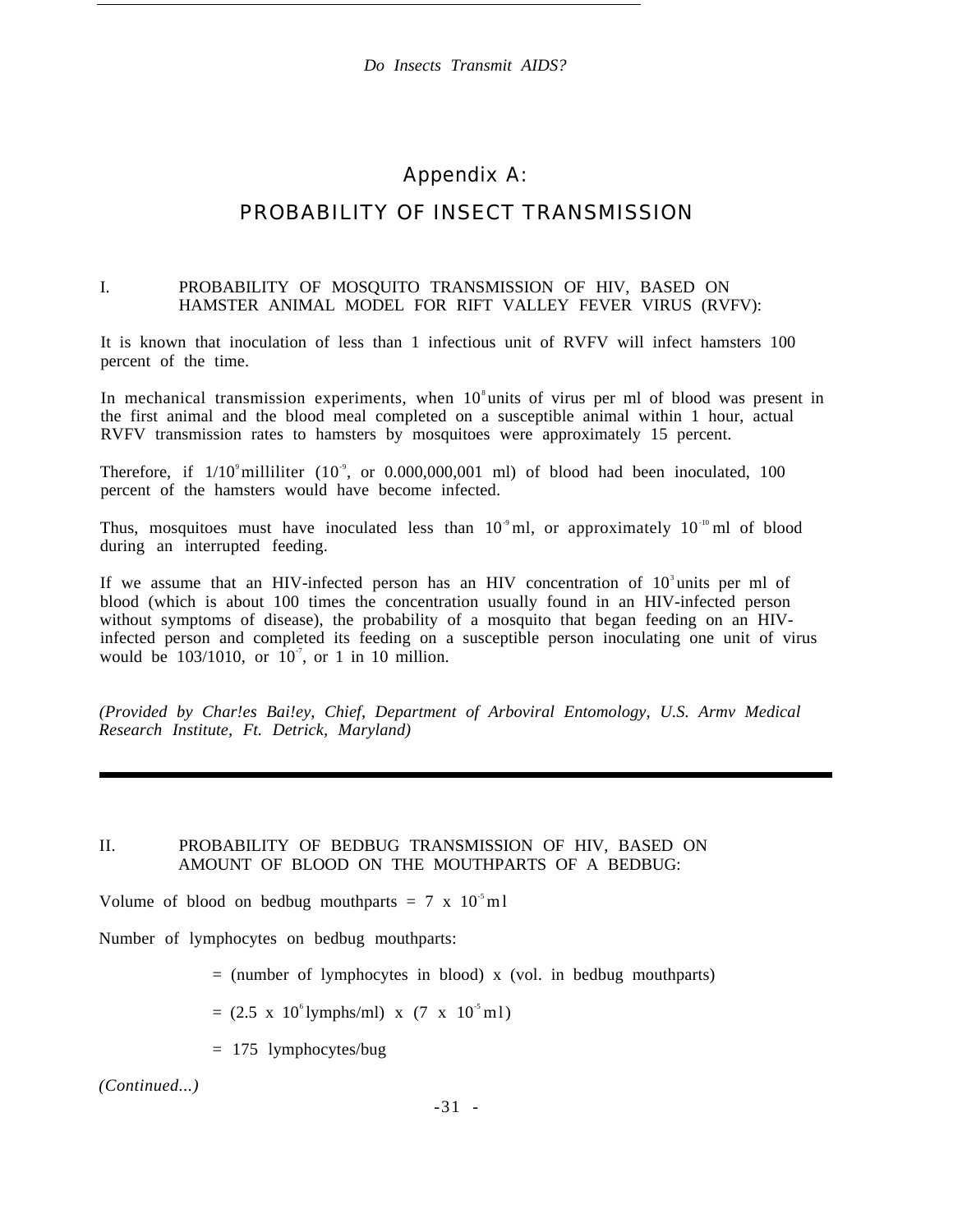Concentration of virus in HIV-infected person's blood:

serum = usually less than 10 tissue culture infectious doses per ml

lymphocytes = usually about 1 in 1 million  $(10^{-6})$ 

 $= (2.5 \times 10^{6} \text{lymphs/ml}) \times (1 \times 10^{6} \text{infectedlymphocytes})$ 

 $= 2.5$  tissue culture infectious doses per ml

Total tissue culture infectious dose per bedbug bite:

From serum: 1 to 10

From lymphocytes: 2.5

 $=$  (3.5 to 12.5 tissue culture infectious doses/ml) x (7 x 10<sup>-5</sup> ml)

 $= (24.5 \text{ to } 87.5) \times 10^4$  tissue culture infectious doses per bite

# of bites required so that at least one bite will transfer 1 tissue culture infectious dose:

 $= 1/((24.5 \text{ to } 87.5) \times 10^{-4})$  $= 4,082$  to 1,143

Therefore, at each bite, there is a  $1/1,143$  to  $1/4,082$  chance that 1 tissue culture infectious dose of HIV will be transmitted.

These estimates are based on the assumptions that serum usually contains less than 10 tissue culture infectious doses per milliliter of HIV (54,56) and that only about 1 in 1 million (10<sup>-6</sup>) lymphocytes are infected (56,63). However, an occasional HIV-infected person has been shown to contain up to 25,000 tissue culture infectious units of HIV per ml (54), and lymphocyte infection has been estimated by others to range from 1 in 1,000 to 1 in 1 million (47), and averaging less than 1 in  $10,000$  ( $10<sup>-4</sup>$ to  $10-5$ ). On the other hand, only 20 to 30 percent of HIV-antibody positive persons have recoverable virus in their serum at any one time (see text).

The volume of blood injected through an accidental needle-stick injury has been estimated at 0.001 ml  $(10^3 \text{ ml})$   $(57)$ , and the rate of HIV infection through needle-stick injuries has been estimated at 0.3 percent (1/333)(48,56,75). The volume of blood injected through a needlestick injury is about 14 times greater than the amount of blood on the mouthparts of a bedbug and 100 times greater than on a mosquito's proboscis (56). Therefore, the risk of infection following a single mosquito transfer would be 0.003 percent (1/33,000), and the risk following a bedbug transfer would be 0.02 percent (1/4,667). The bedbug estimate is similar to the estimates derived above from the amount of blood on a bedbug's mouthparts, when the assumptions are that serum contains less than 10 tissue culture infectious doses of HIV per ml, and that only about 1 in 1 million lymphocytes are infected.

*(Modified from estimates provided by Thomas Monath, Director, Division of Vector-Borne Viral Diseases, Centers for Disease Control, Ft. Collins, Colorado)*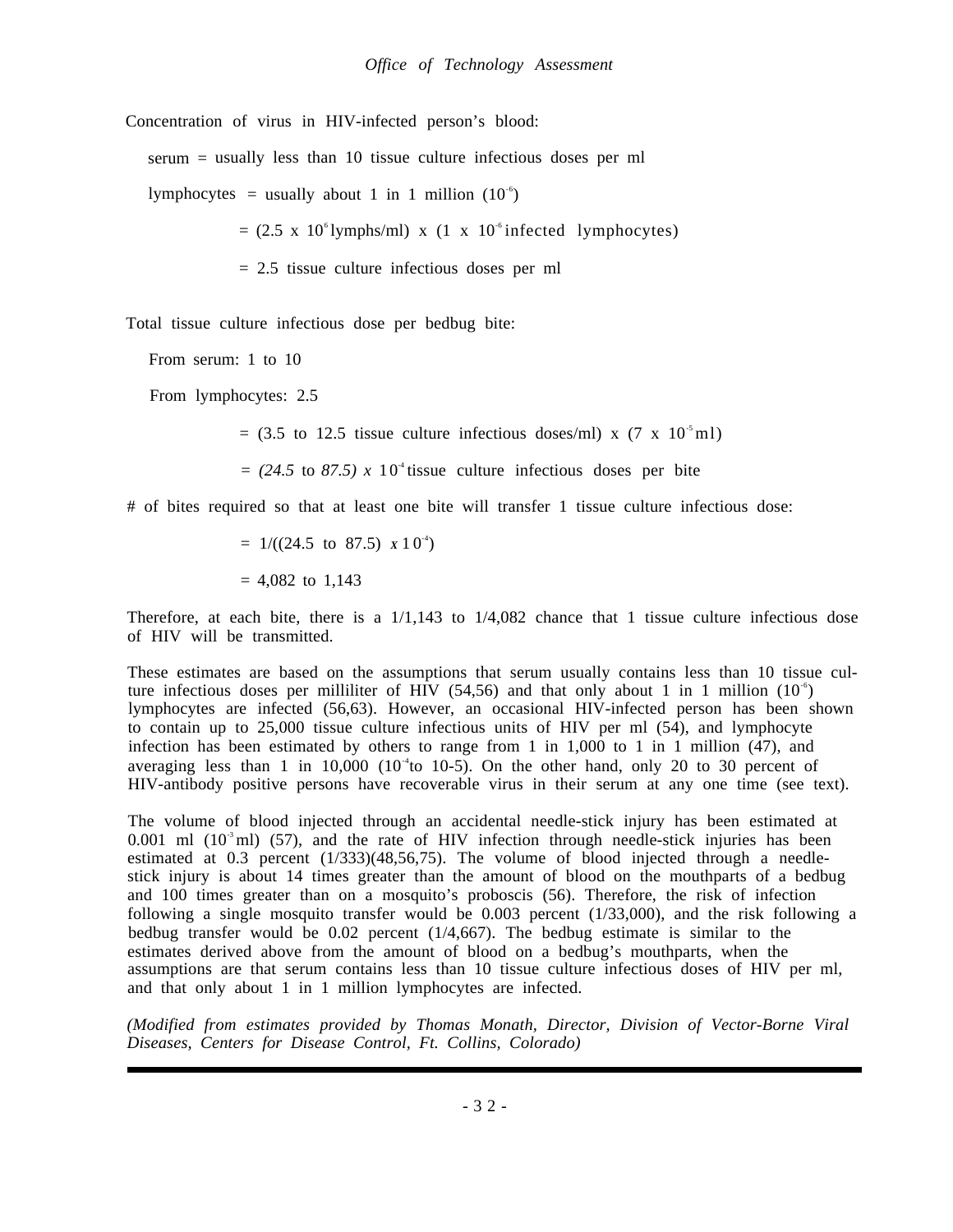#### III. PROBABILITY OF A HORSE FLY TRANSFERRING FROM AN HIV-INFECTED HOST TO AN UNINFECTED HOST DURING INTERRUPTED FEEDING:

When horse flies are interrupted in feeding, they will usually return to the original animal to continue feeding rather than move to another animal. Even when the animals are close together, horse flies move to another animal only about 2 percent of the time (20,37). If we assume that horse flies will move to another host 2 percent of the time if interrupted in their feeding and that horse flies and HIV-infected humans are randomly distributed, what are the probabilities of an uninfected person being bitten by a horse fly that had been feeding on an HIV-infected person when the horse fly was interrupted in its feeding? The probabilities would vary with the prevalence of HIV infection in the target population.

In the first example, the prevalence of HIV infection is 1 percent. If a horse fly first bit an HIV-infected person, the probability of its then completing feeding on an uninfected person would be:  $0.01 \times 0.99 \times 0.02 = 0.000198$ , or about 1 in 5,000. The probabilities associated with different prevalence rates of HIV infection are also presented.

*1 Percent Prevalence of HIV Infection:*

| Bite $#1$        | Bite $#2$                                                                       |
|------------------|---------------------------------------------------------------------------------|
| 1% HIV positive  | $1^{\circ}/\text{o}$ HIV + = $(0.01 \times 0.01 \times$ <b>0.02) = 0.000002</b> |
|                  | <b>99%</b> HIV -= $(0.01 \times 0.99 \times 0.02) = 0.000198$                   |
| 99% HIV negative | 1% HIV + = $(0.99 \times 0.01 \times 0.02) = 0.000198$                          |
|                  | 99% HIV - = $(0.99 \times 0.99 \times 0.02)$ = 0.0196                           |

5 *Percent Prevalence of HIV Infection:*

| Bite $#1$        | Bite $#2$                                                                    |
|------------------|------------------------------------------------------------------------------|
| 5% HIV positive  | 5% HIV + = $(0.05 \times 0.05 \times 0.02) = 0.00005$                        |
|                  | $\frac{95\% \text{ HIV} - 60005 \times 0.95 \times 0.02}{2000095} = 0.00095$ |
| 95% HIV negative | 50/0 HIV + = $(0.95 \times 0.05 \times 0.02) = 0.00095$                      |
|                  | 95% HIV - = $(0.95 \times 0.95 \times 0.02) = 0.018$                         |

*(Continued...)*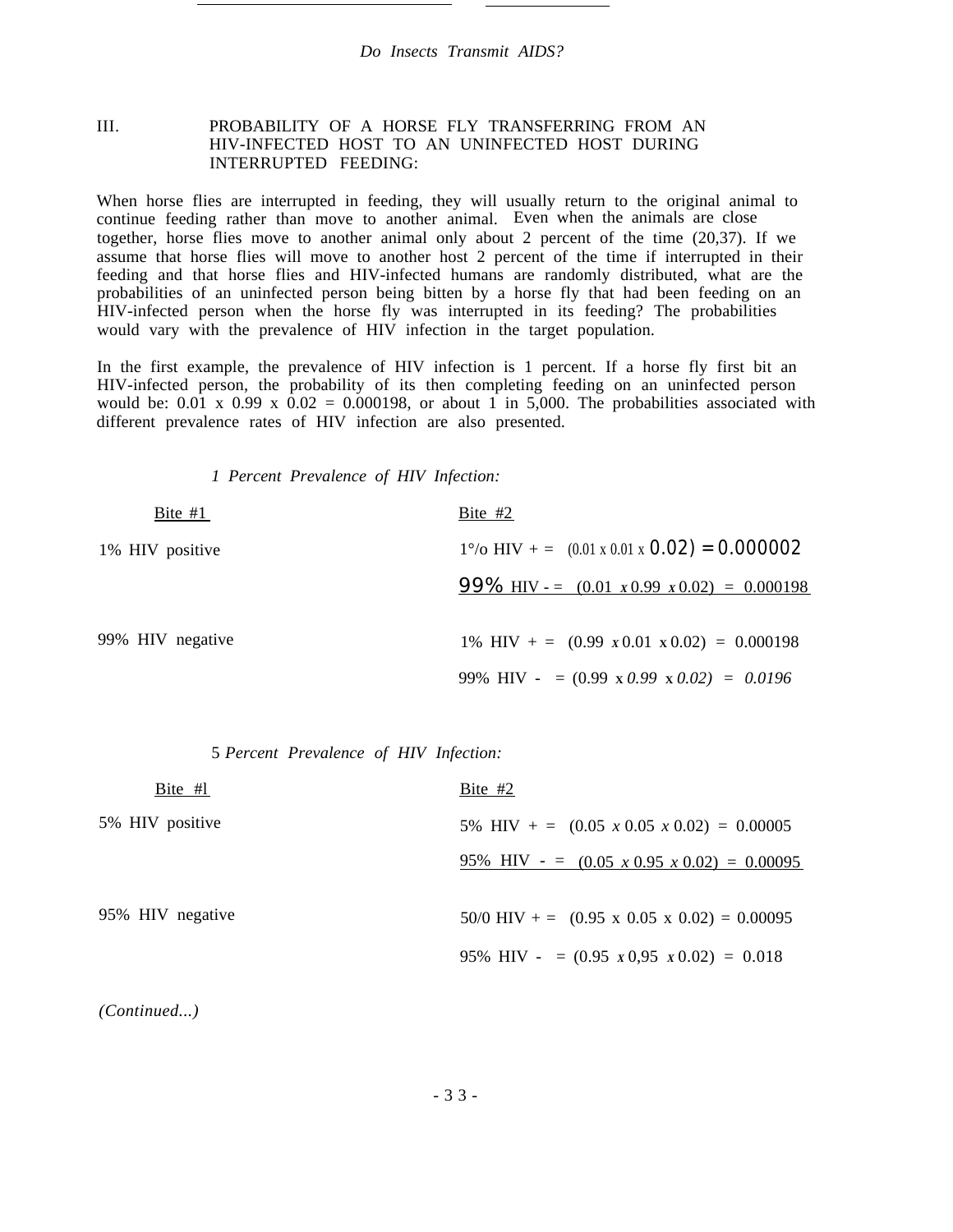*10 Percent Prevalence of HIV Infection:*

| Bite $#l$        | Bite $#2$                                              |
|------------------|--------------------------------------------------------|
| 10% HIV positive | 10% HIV + = $(0.1 \times 0.1 \times 0.02) = 0.0002$    |
|                  | $90\%$ HIV - = $(0.1 \times 0.9 \times 0.02) = 0.0018$ |
| 90% HIV negative | 10% HIV + = $(0.9 \times 0.1 \times 0.02) = 0.0018$    |
|                  | 90% HIV - = $(0.9 \times 0.9 \times 0.02)$ = 0.016     |

50 *Percent Prevalence of HIV Infection:*

| Bite $#L$        | Bite $#2$                                                     |
|------------------|---------------------------------------------------------------|
| 50% HIV positive | 50% HIV + = $(0.5 \times 0.5 \times 0.02) = 0.005$            |
|                  | $50\%$ HIV - = $(0.5 \times 0.5 \times 0.02)$ $\degree$ 0.005 |
| 50% HIV negative | 50% HIV + = $(0.5 \times 0.5 \times 0.02) = 0.005$            |
|                  | 50% HIV - = $(0.5 \times 0.5 \times 0.02) = 0.005$            |

These calculations show that even if the prevalence of HIV infection was 50 percent, if horse flies are interrupted in their feeding, only 5/1,000 of the time would the horse fly have bitten an infected person first and an uninfected person second. The chance of transmitting HIV would be much less, because only 20 to 30 percent of those infected would have HIV in their blood. Furthermore, most bites would involve an insufficient amount of blood to transmit an infectious dose of HIV when in fact the virus was present in the blood of the first person bitten. These probabilities are also only for interrupted feeding and do not account for the times, which would probably be in the (great) majority of cases, that insects did not bite two persons in quick succession.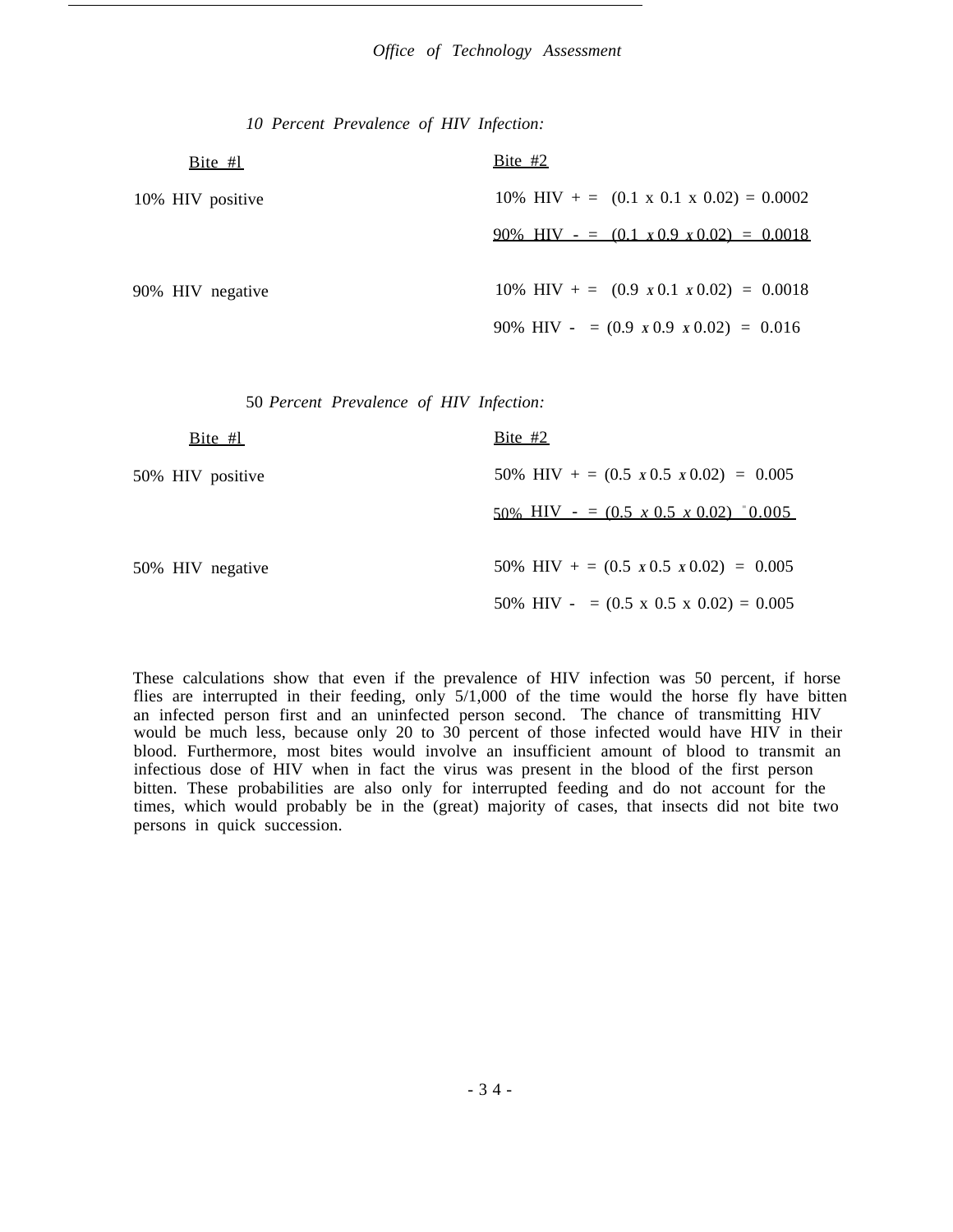## Appendix B:

# Participants of July 8, 1987, **OTA** Workshop on: Can the AIDS Virus be Transmitted by Insects?

Charles Bailey Chief, Dept. of Arboviral Entomology U.S. Army Medical Research Institute Ft. Detrick, Maryland

William Blattner Chief, Family Studies Program National Cancer Institute Bethesda, Maryland

Baruch Blumberg Vice President for Population Oncology Fox-Chase Cancer Center Philadelphia, Pennsylvania

Donald Burke Chief, Dept. of Virology Walter Reed Army Institute of Research Washington, D.C.

Kenneth Castro Medical Epidemiologist AIDS Program Centers for Disease Control Atlanta, Georgia

Jean Claude Chermann Head of Unit Biology of Retroviruses Pasteur Institute Paris, France

Lane Foil/Charles Issel Depts. of Entomology and Veterinary Science Louisiana State University Baton Rouge, Louisiana

Robert Gwadz Laboratory of Parasitic Diseases Deputy Director National Institute of Allergy  $\begin{array}{c|c}\n\text{Yale} & \text{Arbovirus Research Unit} \\
\text{and Infectious Diseases} & \text{Yale School of Medicine}\n\end{array}$ and Infectious Diseases Bethesda, Maryland New Haven, Connecticut

Scott Halstead Associate Director Health Sciences Division Rockefeller Foundation New York, New York

Peter Jupp Medical Entomologist National Institute for Virology Johannesburg, South Africa

Caroline MacLeod/Mark Whiteside Co-Directors Institute of Tropical Medicine North Miami Beach, Florida

Philip Markham Director of Virus Operations Bionetics Research, Inc. Rockville, Maryland

Thomas Monath **Director** Division of Vector-Borne Viral Disc Centers for Disease Control Ft. Collins, Colorado

William Reeves, Jr. Director Gorgas Memorial Laboratory Panama City, Panama

Leon Rosen Director, Arbovirus Program Pacific Biomedical Research Center University of Hawaii-Manoa Honolulu, Hawaii

Gregory Tignor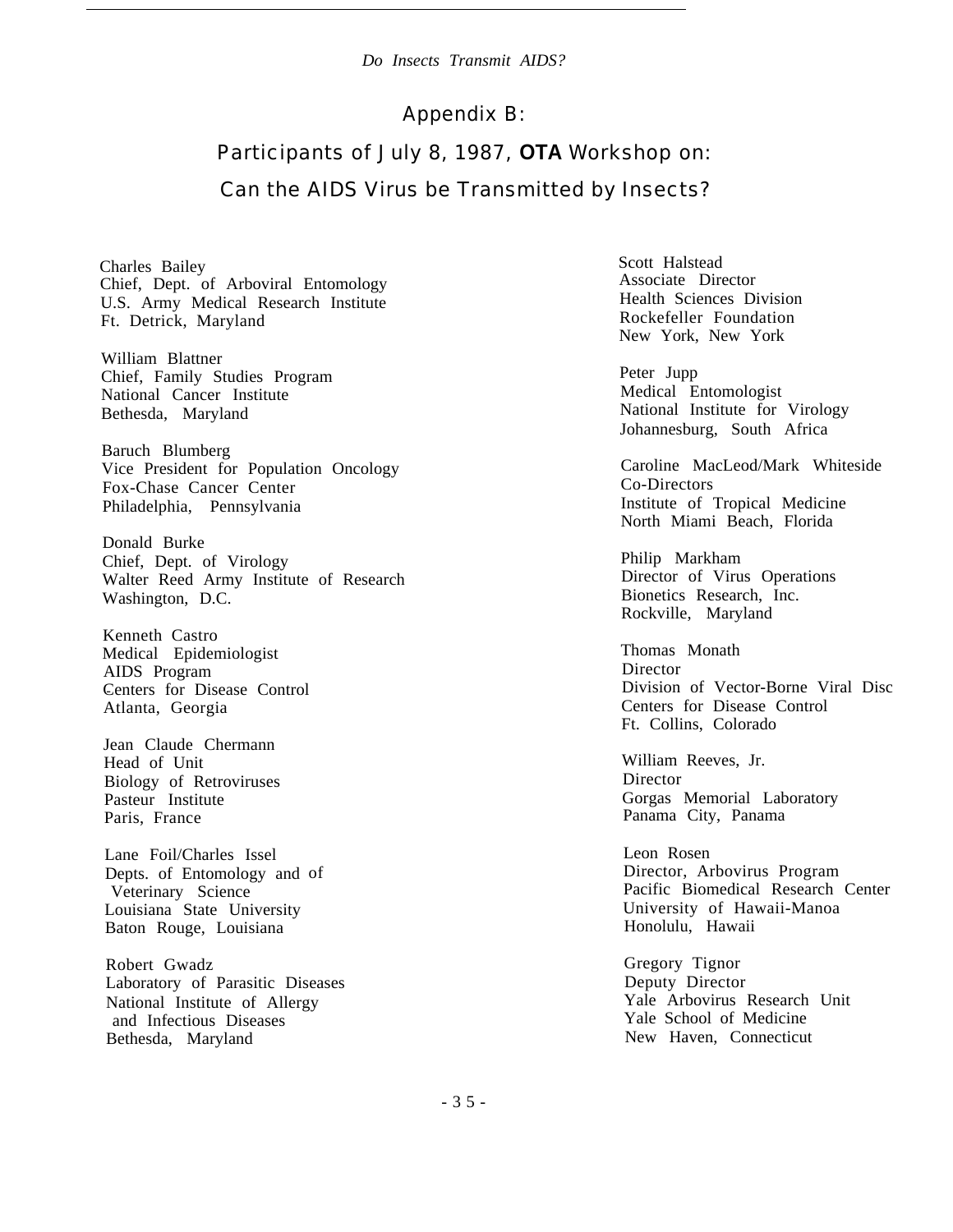## REFERENCES

- 1. Allain, J. P., Paul, D. A., Laurian, Y., et al., "Serological Markers in Early Stages of Human Immunodeficiency Virus Infection in Hemophiliacs," Lancet 11:1233- 1236, 1986.
- *2.* Beaty, B. J., Tesh, R. B., and Aitken, T. H. G., "Transovarial Transmission of Yellow Fever Virus in Stegomyia mosquitoes," American Journal of Tropical Medicine and Hygiene 29:125-132, 1980.
- *3.* Becker, J. L., Hazna, O., Nugeyre, M. T., et al., "Infection of Insect Cell Lines by HIV, Agent of AIDS, and Evidence for HIV Proviral DNA in Insects," CR Academy of Sciences 303:303-306, 1986.
- *4.* Becker, J. L., Barre-Sinoussi, F., Dormont, D., et al., "Characterization of the Purified RNA Dependent DNA Polymerase Isolated from Drosophila," Cellular and Molecular Biology 33:225-235, 1987.
- *5.* Biggar, R. J., "The AIDS Problem in Africa," Lancet 1:79-83, 1986.
- *6.* Blumberg, B., Wills, W., Millman, I., et al., "Australia Antigen in Mosquitoes. Feeding Experiments and Field Studies," Research Communications in Chemical Patholoy and Pharmacology 6:719-732, 1973.
- *7.* Borkowsky, W., Paul, D., Bebenroth, D., et al., "Human-Immunodeficiency - Virus Infections in Infants Negative for Anti-HIV by Enzyme-Linked Immunoassay," Lancet 1:1168-1171, 1987.
- *8.* Burton, G. J., consultant medical entomologist, Family Studies Section, Environmental Epidemiology Branch, National Cancer Institute, Bethesda, Maryland, personal communication with the Office of Technology Assessment, August 1987.
- *9.* Chaisson, R. E., Allain, J. P., and Volberding, P. A., "Significant Changes in HIV Antigen Level in the Serum of Patients Treated with Azidothymidine," New England Journal of Medicine 315:1610-1611, 1986 (correspondence).
- 10. Chermann, J. C., comments at the Office of Technology Assessment workshop on "Can the AIDS Virus Be Transmitted by Insects?" Washington, D. C., July 8, 1987.
- 11. Chermann, J. C., Becker, J. L., Hazan, U., et al., Paris Academy of Sciences (untitled English translation (typescript) of manuscript received by the Academy on August 21, 1986).
- 12. Chermann, J. C., Becker, J. L., Hazan, U., et al., "HIV Related Sequences in Insects from Central Africa," Abstract # MP.37, "III International Conference on AIDS," Washington, D. C., June 1-5, 1987.
- 13. Clavel, F., Guetard, D., Brun-Vezinet, F., et al., "Isolation of a New Human Retrovirus From West African Patients with AIDS," Science 233:343-346, 1986.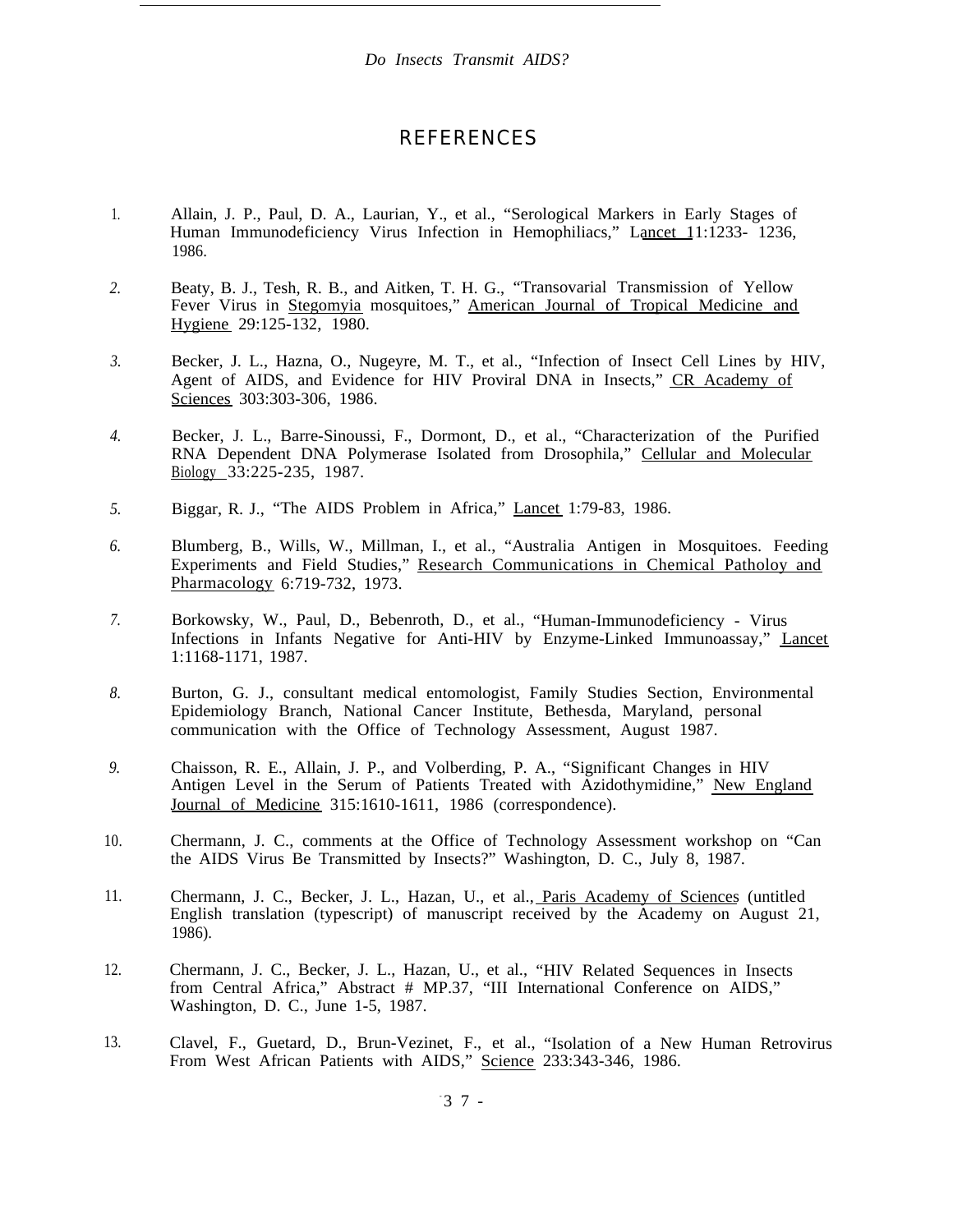- 14. Clumeck, N., (Van de) Perre, P., Carael, M., et al., "Heterosexual Promiscuity in African Patients with AIDS," New England Journal of Medicine 313:182, 1985.
- 15. Decker, M. D., "Risks of AIDS to Health Care Workers," Journal of the American Medical Assoc iation 256:3264-3265, 1986.
- 16. DeWolf, F., Goudsmit, J., Paul, D. A., et al., "HIV Antigenemia: Association with Decreased Numbers of T4-cells and Increased Risk for AIDS," abstract # MP.53, "III International Conference on AIDS," Washington, D. C., June 1-5, 1987.
- 17. Farber, C., Sprecher-Goldberger, S., Liesnard, C., et al., "Persistent Human Immunodeficiency Virus (HIV) Detection in Seronegative Asymptomatic Carriers," abstract # MP. 124, "III International Conference on AIDS," Washington, D. C., June 1- 5, 1987.
- 18. Fischl, M. A., Dickinson, G. M., Scott, G. B., et al., "Evaluation of Heterosexual Partners, Children, and Household Contacts of Adults With AIDS," journal of the American Medical Association 257:640, 1987.
- 19. Fischl, M. A., Richman, D. D., Grieco, M. H., et al., "The Efficacy of Azidothymidine (AZT) in the Treatment of Patients with AIDS and AIDS-Related Complex," New England Journal of Medicine 317:185-191, 1987.
- 20. Foil, L. D., "A Mark-Recapture Method for Measuring Effects of Spatial Separation of Horses on Tabanid (Diptera) Movement Between Hosts," Journal of Medical Entomology 20:301-3-5, 1983.
- 21. Foil, L., comments at the Office of Technology Assessment workshop on "Can the AIDS Virus Be Transmitted by Insects?" Washington, D. C., July 8, 1987.
- 22. Foil, L., Department of Entomology, Louisiana State University, Baton Rouge, Louisiana, personal communication with the Office of Technology Assessment, August 1987.
- 23. Foil, L. D., Adams, Jr., W. V., McManus, J. M., et al., "Estimation of the Potential for Mechanical Transmission of Pathogenic Agents by Tabanus fusciocostatus (Diptera: Tabanidae)," Journal of Medical Entomology, 1987 (in press).
- 24. Foil, L. D., Seger, C. L., French, D. D., et al., "The Mechanical Transmission of Bovine Leukemia Virus by Horse Flies," Louisiana State University, Baton Rouge, Louisiana, typescript, submitted for publication, 1987.
- 25. Fouche, A., Abdool Karim, S. S., Windsor, I. M., et al., "Hepatitis B Virus in a Culicine Mosquito Species in the RSA," South African Medical Journal 70:302, 1986.
- 26. Gaines, H., Sonnerborg, A., Czajkowski, J., et al., "Antibody Response in Primary Human Immunodeficiency Virus Infection," Lancet 1:1249-1253, 1987.
- 27. Gerberding, J. L., Hopewell, P. C., Kaminsky, L. S., et al., "Transmission of Hepatitis B Without Transmission of AIDS by Accidental Needlestick," New England Journal of Medicine 312:56, 1985.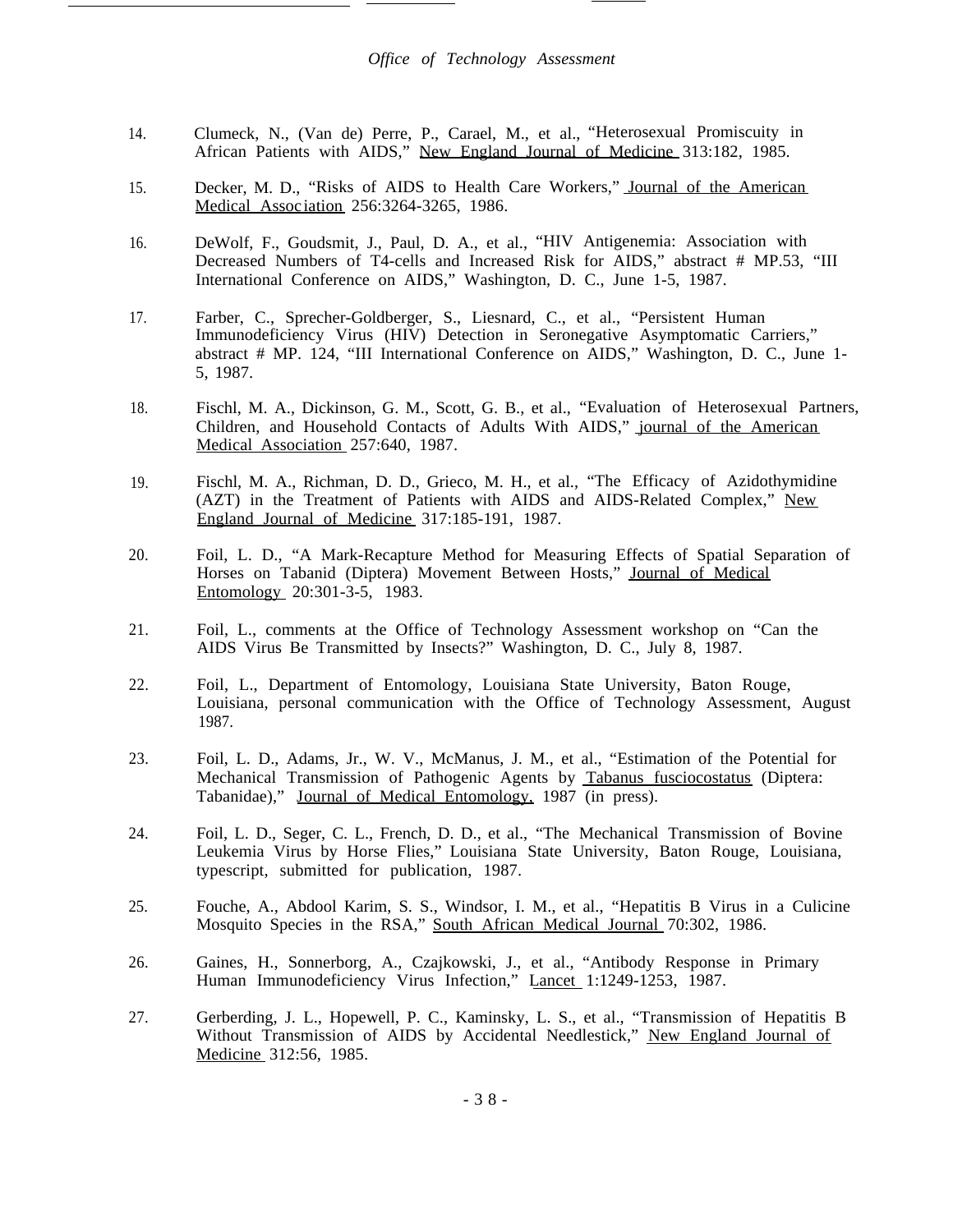- 28. Goedert, J. J., Eyster, M. E., Biggar, R. J., et al., "Enhanced Heterosexual Transmission of Human Immunodeficiency Virus Linked to Severe Depletion of T-Helper Lymphocytes," manuscript from the Environmental Epidemiology Branch, National Cancer Institute, Bethesda, Maryland, and the Division of Hematology, Department of Medicine, The Pennsylvania State University School of Medicine, Hershey, Pennsylvania, 1987.
- 29. Goudsmit, J., Paul D. A., Lange, J. M. A., et al., "Expression of Human Immunodeficiency Virus Antigen (HIV-Ag) in Serum and Cerebrospinal Fluid During Acute and Chronic Infection," Lancet II: 177-180, 1986).
- 30. Grady, G. F., Lee, V. A., Prince, A. M., et al., "Hepatitis B Immune Globulin for Accidental Exposures Among Medical Personnel: Final Report of a Multicenter Controlled Trial," Journal of Infectious Diseases 138:625-638, 1978.
- 31. Gubler, D. J., and Rosen, L., "Variation Among Geographic Strains of Aedes albopictus in Susceptibility With Dengue Viruses," American Journal of Tropical Medicine and Hygiene 25:318-325, 1976.
- 32. Harper, M. E., Marselle, L. M., Gallo, R. C., et al., "Detection of Lymphocytes Expressing Human T-Lymphotropic Virus Type 111 in Lymph Nodes and Peripheral Blood From Infected Individuals by in situ Hybridization," Proceedings of the National Academy of Sciences (USA) 83:772-776, 1986.
- 33. Hawkins, J. A., Adams, Jr., W. V., Cook, L., et al., "Role of Horse Fly (Tabanus fuscicostatus Hine) and Stable Fly (Stomoxys calcitrans L.) in Transmission of Equine Infectious Anemia to Ponies in Louisiana," American Journal of Veterinary Research 34:1583-1586, 1973.
- 34. Hawkins, J. A., Adams, Jr., W. V., Wilson, B. H., et al., "Transmission of Equine Infectious Anemia Virus by Tabanus fuscicostatus," Journal of the American Veterinary Medical Association 168:63-64, 1976.
- 35. Ho, D. D., Pomerantz, R. J., and Kaplan, J. C., "Pathogenesis of Infection with Human Immunodeficiency Virus," New England Journal of Medicine 317:278-286, 1987.
- 36. Hoch, A. L., Gargan, T. P., and Bailey, C. P., "Mechanical Transmission of Rift Valley Fever Virus by Hematophagous Diptera," American Journal of Tropical Medicine and Hygiene 24:188-193, 1985.
- 37. Issel C. J., Rushlow, K., Foil, L. D., et al., "A Perspective on Equine Infectious Anemia with an Emphasis on Vector Transmission and Genetic Analysis," Louisiana Agricultural Experiment Station manuscript number 87-64-1241; Louisiana State University, Baton Rouge, Louisiana, and Battelle Memorial Institute, Columbus, Ohio; 1987.
- 38. Jonckheer, T., Dab, I., Van de Perre, P., et al., "Cluster of HTLV-111/LAV Infection in an African Family," **Lancet** I:400-401, 1985.
- 39. Jupp, P. J., comments at the Office of Technology Assessment workshop on "Can the AIDS Virus Be Transmitted by Insects?" Washington, D. C., July 8, 1987.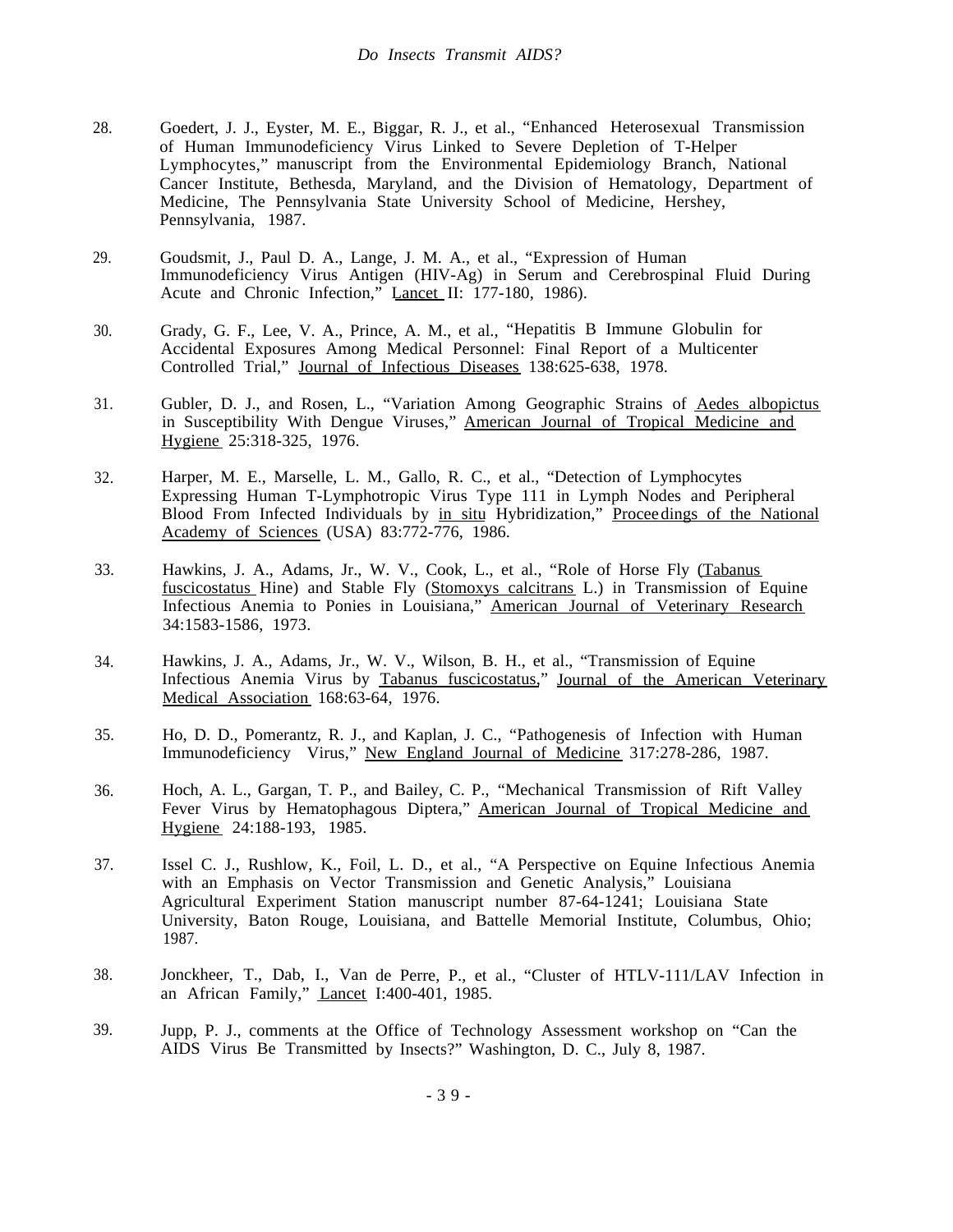- 40. Jupp, P.J. and McElligott, S. E., "Transmission Experiments with Hepatitis B Surface Antigen and the Common Bedbug (Cimex lectularius L)," South African Medical Journal 56:54-57, 1979.
- 41. Jupp, P. J., McElligott, S. E., and Lecatsas, G., "The Mechanical Transmission of Hepatitis B Virus by the Common Bedbug (Cimex lectularius L.) in South Africa," South African Medical Journal 63:77-81, 1983.
- 42. Jupp, P. G., McIntosh, B. M., and Thompson, D. L., "Mechanical Transmission of Rift Valley Fever Virus by Mosquitoes," South African Medical Journal 80:276, 1984.
- 43. Jupp, P. J., and Lyons, S. F., "Experimental Assessment of Bedbugs and Mosquitoes as Vectors of Human Immunodeficiency Virus (HIV)," abstract # MP.40, "III International Conference on AIDS," Washington, D. C., June 1-5, 1987.
- *44.* Jupp, P. J., and Lyons, S. F., "Experimental Assessment of Bedbugs (Cimex Lectu larius and Cimex Hemirpterus) and Mosquitoes (Aedes Aegypti Formosus) as Vectors of Human Immunodeficiency Virus," AIDS (in press), 1987.
- 45. Kreiss, J. K., Koech, D., Plummer, F. A., et al., "AIDS Virus Infection in Nairobi Prostitutes. Spread of the Epidemic to East Africa," New England Journal of Medicine 314:414-418, 1986.
- 46. Lange, J. M. A., Paul, D. A., Huisman, H. G., et al., "Persistent HIV Antigenaemia and Decline of HIV Core Antibodies Associated with Transition to AIDS," British Medical Journal 293:1459-1462, 1986.
- 47. Levy, J., Cancer Research Institute, U. of California School of Medicine, San Francisco, personal communication with the Office of Technology Assessment, August 1987.
- 48. Lifson, A. R., Castro, K. G., McCray, E., et al., "National Surveillance of AIDS in Health Care Workers," Journal of the American Medical Association 256:3231-3234, 1986.
- 49. Lyons, S. F., Jupp, P. J., and Schoub, B. D., "Survival of HIV in the Common Bedbug," Lancet 11:45, 1986.
- 50. Markham, P. D., Director of Virus Operations, Bionetics Research, Inc., Rockville, MD, writing from the National Cancer Institute, Bethesda, MD, in a letter to Dr. Mark Whiteside, Institute of Tropical Medicine, North Miami Beach, FL, dated April 28, 1987.
- 51. Markham, P. D., Director of Virus Operations, Bionetics Research, Inc., Rockville, MD, personal communication with the Office of Technology Assessment, July 1987.
- 52. Melbye, M., Bayley, A., Manuwele, J. K., et al., "Evidence for Heterosexual Transmission and Clinical Manifestations of Human Immunodeficiency Virus Infection and Related Conditions in Lusaka, Zambia," Lancet 11:1 113-1115, 1986.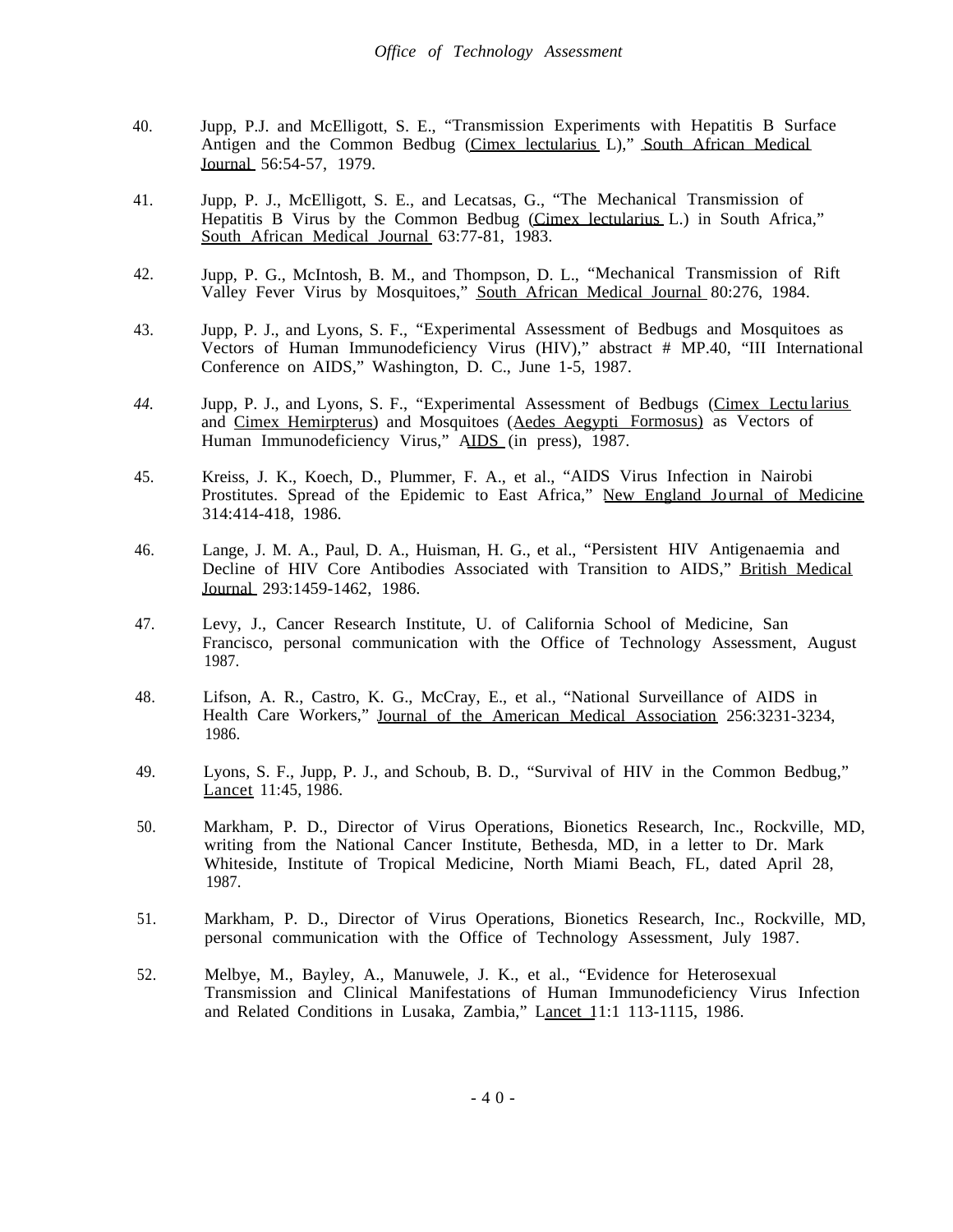- 53. Merlin, M., Jesse, R., Delaporte, E., et al., "Infection by HIV Among Populations of Six Countries of Central Africa," abstract # M.8.1, "III International Conference on AIDS," Washington, D. C., June 1-5, 1987.
- 54. Michaelis, B. A., and Levy, J. A., "Recovery of Human Immunodeficiency Virus from Serum," Journal of the American Medical Association 257:1327, 1987.
- 55. Monath, T., comments at the Office of Technology Assessment workshop on "Can the AIDS Virus Be Transmitted by Insects?" Washington, D.C., July 8, 1987.
- 56. Monath, T., Director, Division of Vector-Borne Viral Diseases, Centers for Disease Control, Ft. Collins, Colorado, personal communication with the Office of Technology Assessment, July and August, 1987.
- 57. Napoli, V. M., and McGowan, Jr., J. E., "How Much Blood is in a Needlestick?" Journal of Infectious Diseases 155:828, 1987.
- 58. Ogston, C. W., and London, W. T., "Excretion of Hepatitis B Surface Antigen by the Bedbug Cimex hemipterus Fabr.," Transactions of the Royal Society of Tropical Medicine and Hygiene 74:823-825, 1980.
- 59. Osmond, D., Chaisson, R., Leuther, M., et al., "Serum HIV Antigen (HIV-Ag) as a Predictor of Progression to AIDS and ARC in Homosexual Men,<sup>7</sup> abstract # MP.87, "III International Conference on AIDS," Washington, D. C., June 1-5, 1987.
- 60. Pape, J. W., Stanback, M. E., Pamphile, M., et al., "Pattern of HIV Infection in Haiti: 1977- 1986," abstract # M.8.6, "III International Conference on AIDS," Washington, D. C., June 1-5, 1987.
- 61. (Van de) Perre, P., Clumeck, N., Carael, M., et al., "Female Prostitutes: a Risk Group for Infection with Human T-cell Lymphotropic Virus Type III," Lancet 11:524-526, 1985.
- 62. Piot, P., Quinn, T. C., Taelman, H., et al., "Acquired Immunodeficiency Syndrome in a Heterosexual Population in Zaire," Lancet 11:65-69, 1984.
- 63. Piot, P., and Schofield, C. J., "No Evidence for Arthropod Transmission of AIDS," Parasitology Today 2:294, 1986.
- 64. Quinn, T. C., Piot, P., McCormick, J. B., et al., "Serologic and Immunologic Studies in Patients with AIDS in North America and Africa," Journal of the American Medical Association 257:2617-2621, 1987.
- 65. Reeves, W. C., comments at the Office of Technology Assessment workshop on "Can the AIDS Virus Be Transmitted by Insects?" Washington, D.C., July 8, 1987.
- 66. Reeves, W.C., Gomez, B., Cuevas, M., et al., "Human T-Cell Lymphotropic Virus Type I (HTLV-1) Infection of Mosquitoes: No Evidence of In Vivo or In Vitro Infection, manuscript from Gorgas Memorial Laboratory, Republic of Panama; and Laboratory of Tumor Cell Biology, National Cancer Institute, National Institutes of Health; Bethesda, Maryland, 1987.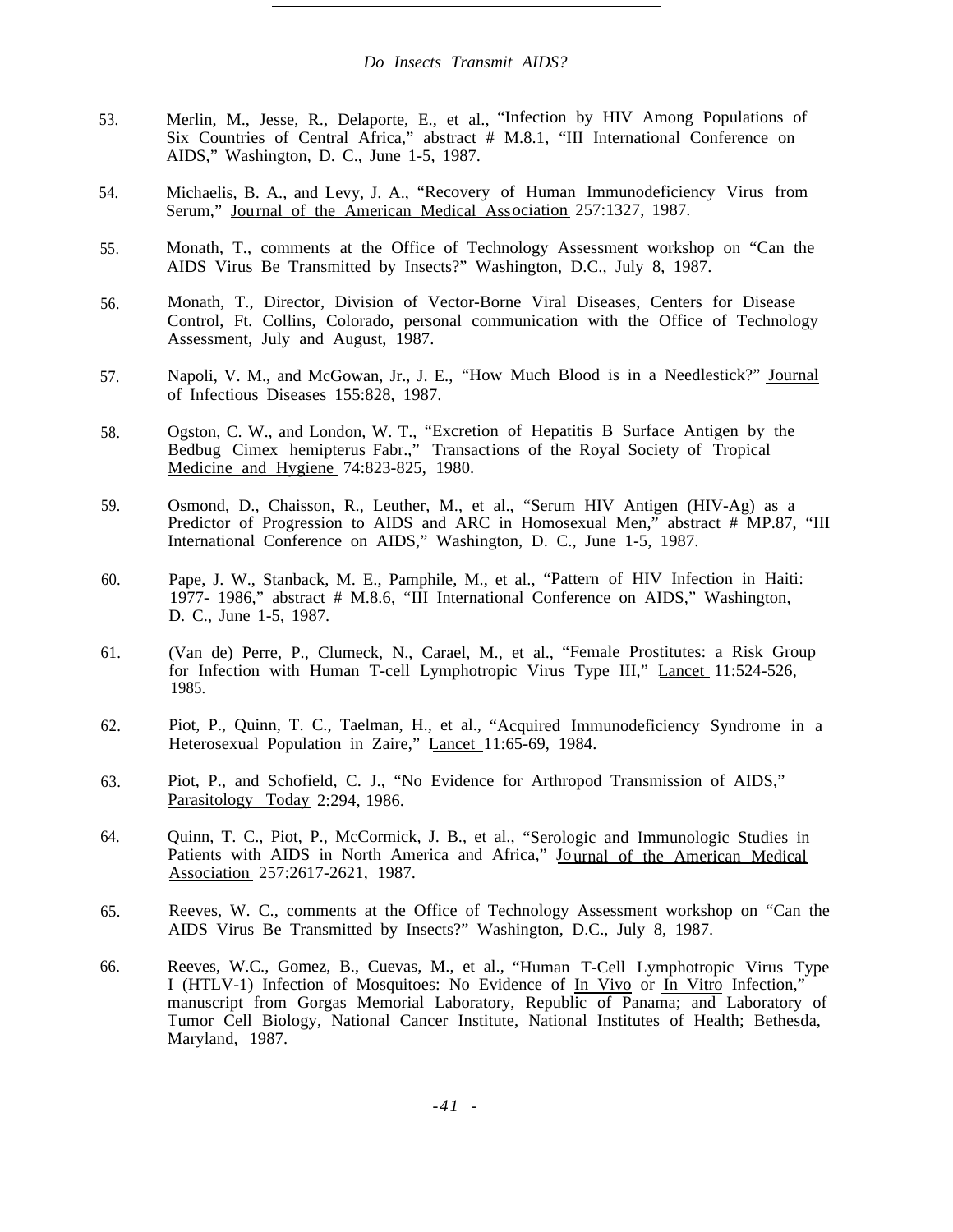- 67. Roberts, R., Young, R., Howell, J., et al., "Acquired Immunodeficiency Syndrome (AIDS) in Western Palm Beach County, Florida," Morbidity and Mortality Weekly Report 35:609-612, 1986.
- 68. Rogers, M. F., Thomas, P. A., Starcher, E. T., et al., "Acquired Immunodeficiency Syndrome in Children: Report of the Centers for Disease Control National Surveillance, 1982 to 1985," Pediatrics 79:1008-1014, 1987.
- 69. Rosen, L., comments at the Office of Technology Assessment workshop on "Can the AIDS Virus Be Transmitted by Insects?" Washington, D. C., July 8, 1987.
- 70. Rosen, L., Director, Arbovirus Program, Pacific Biomedical Research Center, University of Hawaii-Manoa, Honolulu, Hawaii, personal communication with the Office of Technology Assessment, August 1987.
- 71. Shroyer, D. A., "Transovarial Maintenance of San Angelo Virus in Sequential Generations of Aedes albopictus," American Journal of Tropical Medicine and Hygiene 35:408-417, 1986.
- 72. Srinivasan, A., York, D., and Bohan, C., "Lack of HIV Replication in Arthropod Cells," Lancet 1:1094-1095, 1987.
- 73. Tesh, R. B., Gubler, D. J., and Rosen, L., "Variation Among Geographic Strains of Aedes albopictus in Susceptibility to Infection With Chikungunya Virus," American Journal of Tropical Medicine and Hygiene 25:326-335, 1976.
- 74. Turell, M. J., Rossignol, P. A., Spielman, A., et al., "Enhanced Arboviral Transmission by Mosquitoes That Concurrently Ingested Microfilariae," Science 235:1039-1041, 1984.
- 75. Weiss, S. H., Saxinger, W.C., Rechtman, D., et al., "HTLV-111 Infection Among Health Care Workers: Association with Needle-Stick Injuries," Journal of the American Medical Association 254:2089-2093, 1985.
- 76. Werner, B. G., and Grady, G. F., "Accidental Hepatitis-B-Surface-Antigen-Positive Inoculations: Use of e Antigen to Estimate Infections," Annals of Internal Medicine 97:367-369, 1982.
- 77. Weymouth, L. A., Hammer, S. M., Gillis, J. M., et al., "Isolation of Human Immunodeficiency Virus and Serum Neutralizing Antibody," Lancet 11:1158-1159, 1986.
- 78. Whiteside, M. E., and MacLeod, C. L., "HIV Transmission," adapted from Whiteside, M. E., MacLeod, C. L.: "Acquired Immunodeficiency Syndrome;" IN: MacLeod, C.E. (ed.): parasitic Infections in Pregnancy and the Newborn (Oxford: Oxford University Press, 1987) (typescript provided to the Office of Technology Assessment).
- 79. Whiteside, M. E., MacLeod, C. L., and Lamelas, M., letter sent to the Editorial Board, The Miami Herald, Miami, Florida, dated June 15, 1987 (typescript copy provided to the Office of Technology Assessment by the authors).
- 80. Williams, D. L., Issel, C.J., Steelman, C. D., et al., "Studies with Equine Infectious Anemia Virus: (1) Transmission Attempts by Mosquitoes; and (2) Survival of Virus on Vector Mouthparts, Hypodermic Needles, and in Mosquito Tissue Culture," American journal of Veterinary Research 42:1469-1473, 1981.